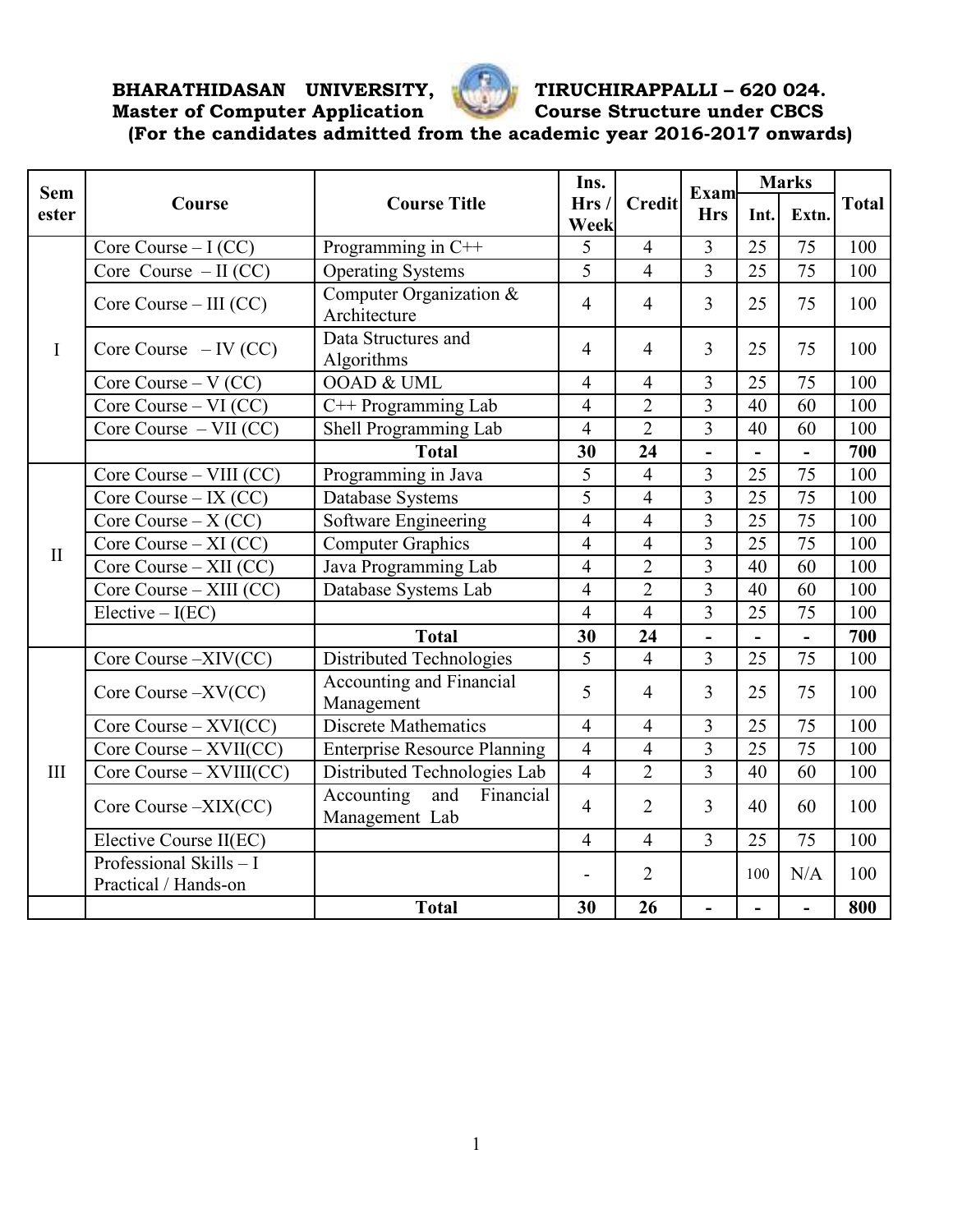| IV                 | Core Course $-$ XX(CC)      | Web Technologies.                                                                                                       | 4              | $\overline{4}$ | 3              | 25 | 75                       | 100  |
|--------------------|-----------------------------|-------------------------------------------------------------------------------------------------------------------------|----------------|----------------|----------------|----|--------------------------|------|
|                    | $Core$ Course $-$ XXI(CC)   | Data Mining & Warehousing                                                                                               | 4              | $\overline{4}$ | 3              | 25 | 75                       | 100  |
|                    | Core Course $-$ XXII(CC)    | Organizational Dynamics                                                                                                 | 4              | $\overline{4}$ | 3              | 25 | 75                       | 100  |
|                    | $Core$ Course $-$ XXIII(CC) | Probability & Statistics                                                                                                | 4              | $\overline{4}$ | $\overline{3}$ | 25 | 75                       | 100  |
|                    | Core Course $-$ XXIV(CC)    | Web Technologies Lab                                                                                                    | 4              | $\overline{2}$ | 3              | 40 | 60                       | 100  |
|                    | Core Course $-$ XXV(CC)     | Data Mining Lab                                                                                                         | 4              | $\overline{2}$ | 3              | 40 | 60                       | 100  |
|                    | Elective Course III (EC)    |                                                                                                                         | 4              | 4              | 3              | 25 | 75                       | 100  |
|                    | Managerial Skills           | Managerial Skills                                                                                                       | $\overline{2}$ | $\overline{2}$ | $\overline{3}$ | 25 | 75                       | 100  |
|                    |                             | <b>Total</b>                                                                                                            | 30             | 26             |                |    | $\overline{\phantom{0}}$ | 800  |
|                    | $Core$ Course $-$ XXVI(CC)  | <b>Computer Networks</b>                                                                                                | 5              | $\overline{4}$ | 3              | 25 | 75                       | 100  |
|                    | $Core Course - XXVII(CC)$   | <b>Smart Devices Programming</b>                                                                                        | 5              | $\overline{4}$ | $\overline{3}$ | 25 | 75                       | 100  |
|                    | Core Course -XXVIII(CC)     | <b>Optimization Techniques</b>                                                                                          | 4              | $\overline{4}$ | 3              | 25 | 75                       | 100  |
| V                  | $Core$ Course $-$ XXIX(CC)  | <b>Smart Devices Programming</b><br>Lab                                                                                 | 4              | $\overline{2}$ | 3              | 40 | 60                       | 100  |
|                    | Core Course $-$ XXX(CC)     | Open Source Lab                                                                                                         | 4              | $\overline{2}$ | 3              | 40 | 60                       | 100  |
|                    | Elective IV (EC)            |                                                                                                                         | $\overline{4}$ | $\overline{4}$ | $\overline{3}$ | 25 | 75                       | 100  |
|                    | Elective V (EC)             |                                                                                                                         | 4              | $\overline{4}$ | 3              | 25 | 75                       | 100  |
|                    |                             | <b>Total</b>                                                                                                            | 30             | 24             |                |    |                          | 700  |
| VI                 | Major Project               | Dissertation=100 Marks<br>[2 reviews $-20+20=40$ marks<br>Report Valuation = $40$ marks]<br>20 Marks<br>Viva<br>$\,=\,$ | 16<br>-        |                |                |    |                          | 100  |
| <b>Total</b>       |                             |                                                                                                                         | $\blacksquare$ | 16             |                |    | $\blacksquare$           | 100  |
| <b>Grand Total</b> |                             |                                                                                                                         | 150            | 140            |                |    |                          | 3800 |

# **List of Elective Courses (For 2016 – 2017) :**

| <b>Elective I</b> |                             |                              | Elective II                       |  |  |  |
|-------------------|-----------------------------|------------------------------|-----------------------------------|--|--|--|
|                   | e-Commerce                  | 1<br>Artificial Intelligence |                                   |  |  |  |
| 2                 | Software Project Management | 2                            | Computer Simulation and Modelling |  |  |  |
| 3                 | Pervasive Computing         | 3                            | Mobile Communication              |  |  |  |
|                   | <b>Elective III</b>         |                              | <b>Elective IV</b>                |  |  |  |
|                   | Parallel Processing         | 1                            | <b>Big Data Analytics</b>         |  |  |  |
| 2                 | Cloud Computing             | 2                            | Network Security                  |  |  |  |
| 3                 | Soft Computing              | 3                            | Digital Image Processing          |  |  |  |
|                   |                             | <b>Elective V</b>            |                                   |  |  |  |
| 1                 | Compiler Design             |                              |                                   |  |  |  |
| 2                 | Human Computer Interaction  |                              |                                   |  |  |  |
| 3                 | Medical Informatics         |                              |                                   |  |  |  |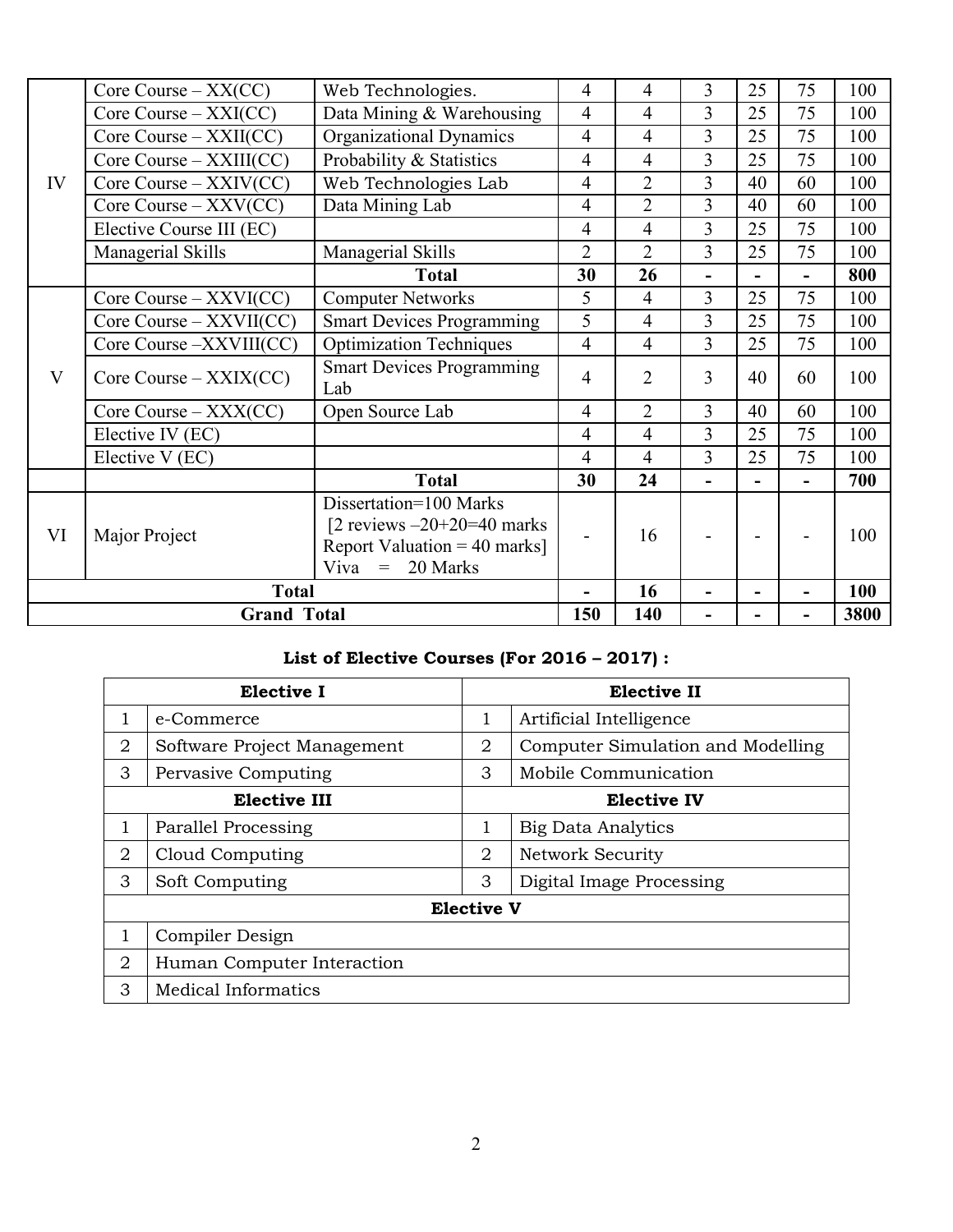# **Recommended Credits Distribution:** (Total should not be less than 140 Credits)

| Course Type          | Course | Credits | <b>Total Credits</b> |
|----------------------|--------|---------|----------------------|
| Core (Theory)        | 20     |         | 80                   |
| Core (Practical)     | 10     |         | 20                   |
| Core (Major Project) |        | 16      | 16                   |
| Elective             |        |         | 20                   |
| Professional Skill   |        |         |                      |
| Skill Development    |        |         |                      |
| <b>Total</b>         | 38     |         | 140                  |

The Internal and External Marks to be awarded for any **Practical Course** is **40 & 60** respectively and for **Theory course**, it is **25 & 75** respectively for MCA, M.Sc (CS), M.Sc (IT) & PGDCA.

Professional Skill Course:

This course is intended to make the students to learn Hardware Assembly, Trouble Shooting a Computer System and Peripherals, configuration Management, System Maintenance, Installation of Software Tools & Packages, Network Fundamentals, System Administration, etc.,

- No Theory Examination will be conducted.
- Students must learn the required things by themselves.
- The College may arrange for a workshop or invite Experts from the Industry to demonstrate the essential methods, tools and techniques to the students.
- An internal assessment of the knowledge acquired by the students should be evaluated at the End of the Semester and marks (Max: 100) awarded to each student to be communicated to the University.

Note:

| $\Lambda$ . Theory | Internal | 25 marks | External | 75 marks |
|--------------------|----------|----------|----------|----------|
| 2. Practical       |          | 40 marks |          | 60 marks |

- 3. Separate passing minimum is prescribed for Internal and External
	- a) The passing minimum for CIA shall be 40% out of 25 marks (i.e. 10 marks)
	- b) The passing minimum for University Examinations shall be 40% out of 75 marks (i.e. 30 marks)
	- c) The passing minimum not less than 50% in the aggregate.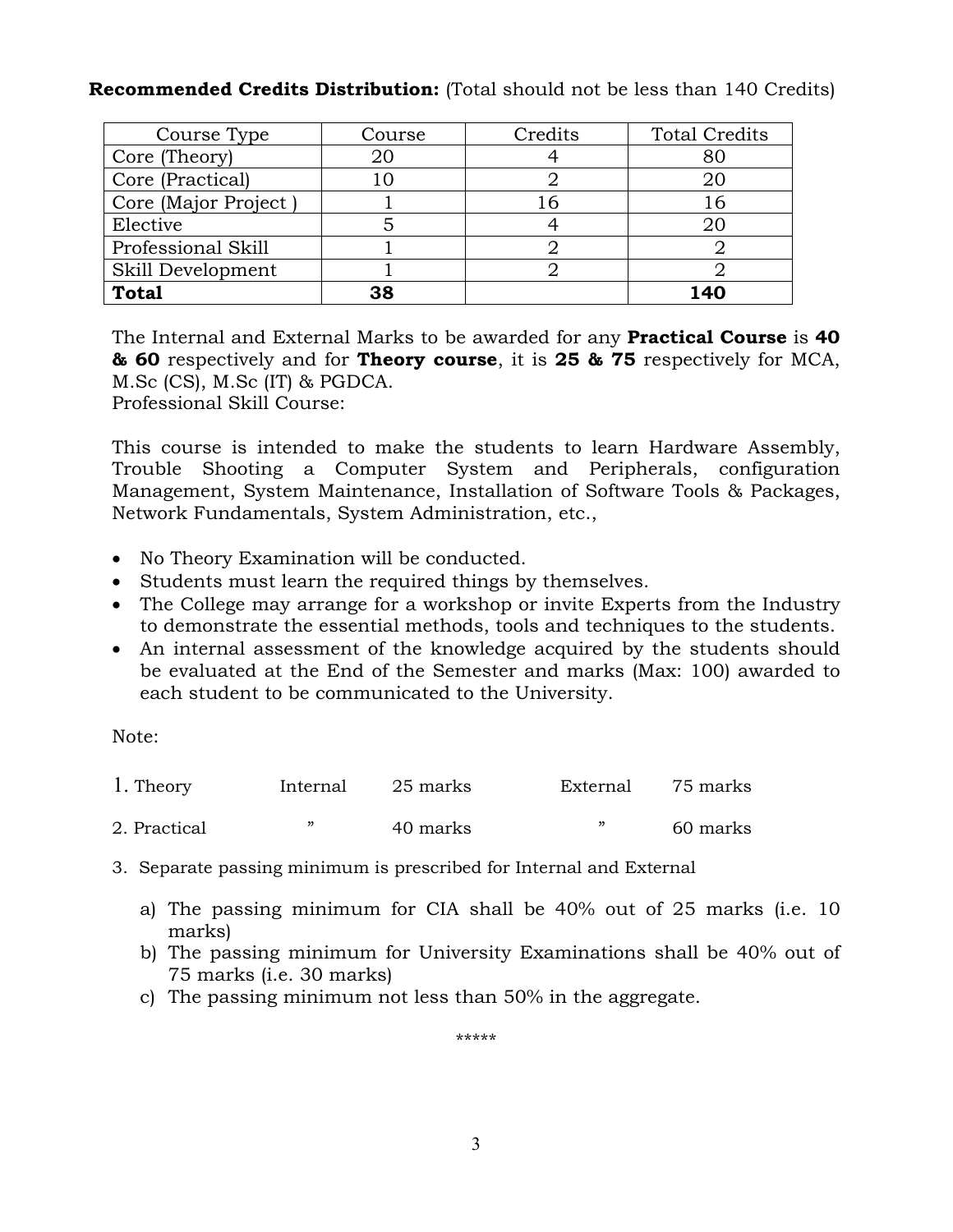# **CORE COURSEI**

### **PROGRAMMING IN C++**

# **Ob jective :**

To impart Object Oriented Programming skills using C++

# **Unit I**

What is Object Oriented Programming? – C++ Console I/O- C++ comments- Classes: Some difference between C and C++ - Introducing Function Overloading - Constructor and Destructor Functions- Constructors take parameters- Introducing Inheritance – Object Pointers – In line Functions – Automatic in lining.

# **Unit II**

Assigning Objects – Passing Object to Functions – Returning Object from Functions-An Introduction to friend functions- Arrays of objects – Using Pointers to Objects – Using new & delete – More about new & delete – references – Passing references to objects - Returning references- Independent References and restrictions.

### **Unit III**

Overloading Constructor Functions- Creating and Using a Copy constructor- Using default arguments- Overloading and ambiguity – Finding the address of an overload function- the basics of operator overloading- overloading binary operators-overloading the relational and logical operators- overloading a Unary operator – using friend operator functions- a closer at the assignment operator- overloading the subscript() operator.

# **Unit IV**

Base class access control –using protected members- Constructors, destructors and inheritance - multiple inheritance- virtual bas classes- Some C++ I/O basicsformatted I/O using width(), precision () and fill() – using I/O manipulators- Creating your own inserters- creating extractors.

#### **Unit V**

Creating your own manipulators- File I/O basics- unformatted, binary I/O- more unformatted I/O functions- random access- checking the I/O status- customized I/O and files- Pointers and derived classes- Introduction to virtual functions- more about virtual functions- applying polymorphism- Exception handling.

# **Text Book(s)**

Herbert Schildt, "Teach Yourself C++", III edition, Tata McGraw Hill 5th Reprint 2000.

# **Reference(s)**

- 1. Bjarne Stroustrup, The C++ Programming Language, Addison wesley,2013
- 2. E. Balagurusamy "Object Oriented Programming with C++ ", TMH New Delhi,2013
- 2. Robert Lafore, "Object Oriented Programming in Turbo C++", Galgotia 2001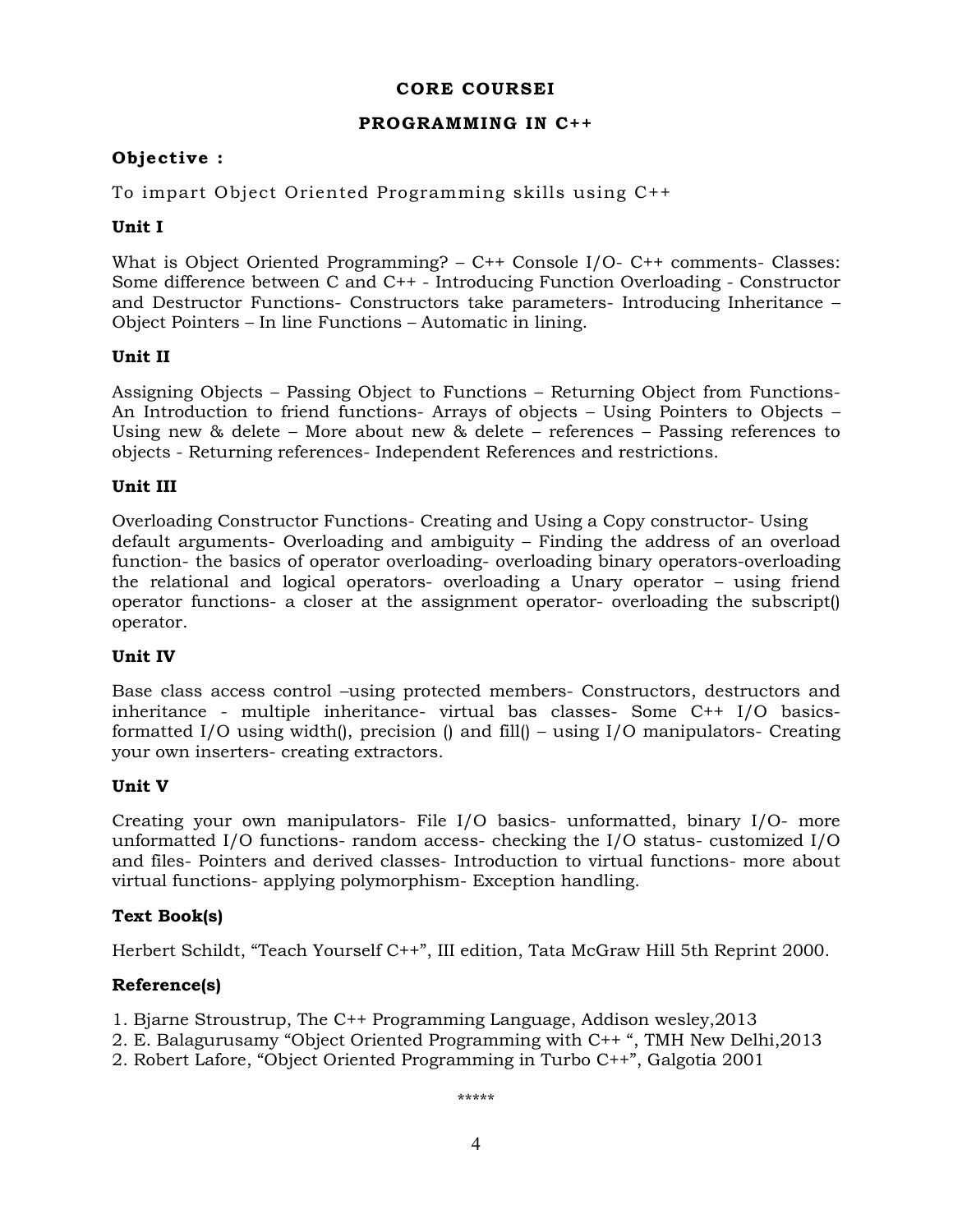### **CORE COURSE II**

#### **OPERATING SYSTEMS**

### **Objective :**

To present fundamental aspects of various managements in an operating

### **Unit I**

Operating Systems Objectives and functions – Operating System and User /Computer Interface, Operating System as a Resource Manager: Evaluation of Operating Systems – Serial Processing, Sample Batch Systems, Time Sharing Systems.

### **Unit II**

Process Description, Process Control – Processes and Threads. Concurrency – Principles of Concurrency, Mutual Exclusion – Software support, Dekker's Algorithm – Mutual Exclusion – Hardware support, Mutual Messages – Deadlock – Deadlock prevention, Deadlock Detection, Deadlock Avoidance – An Integrated deadlock Strategy.

### **Unit III**

Memory Management – Memory Management Requirements – Fixed Partitioning, Placement Algorithm, Relocation in a Paging System – Sample Segmentation. Virtual Memory – Paging – Address Translation in a Paging System. Segmentation – Organization, Address Translation in a Segmentation System – Combined Paging and Segmentation – Virtual Memory – Operating System Software – Fetch Policy, Placement Policy and replacement Policy, Page buffering resident set Management.

#### **Unit IV**

Scheduling – Types of Scheduling, scheduling Algorithms, scheduling criteria, FIFO, Round Robin, Shortest Process next, Shortest Remaining Time, Highest response ratio and Feedback scheduling Performance comparison – Fair – Share Scheduling. I/O Management and disk scheduling – Organization of the I/O function – the Evaluation of the I/O function, Logical structure of the I/O function, I/O Buffering, Disk Cache.

#### **Unit V**

File Management – Files, File Management Systems, File System Architecture, Functions of File Management File Directories – File Sharing – Secondary Storage Management – File allocation.

#### **Text Books**

- 1. William Stallings, "Operating Systems", Second edition, Maxwell McMillan, International Editions, 1997.
- 2. Charles Crowley, "Operating Systems-A Design Oriented Approach", IRWIN Publications Chicago, 1997.

#### **References**

- 1. Ann McIver McHoes and Ida M. Flynn, Understanding Operating Systems, Sixth Edition, Course Technology, Cengage Learningm2011
- 2**.** Ann McHoes, Ida M. Flynn**,Understanding Operating Systems, Seventh Edition,** Cengage Learning, 2013.
- 3. Deital H.M. "An Introduction to Operating Systems", Addison Wesley Publishing
- 4. Silberchatz A., Peterson J.L., Galvan P. "Operating System Concepts", Third Edition, Addison Wesley Publishing Co., 1992.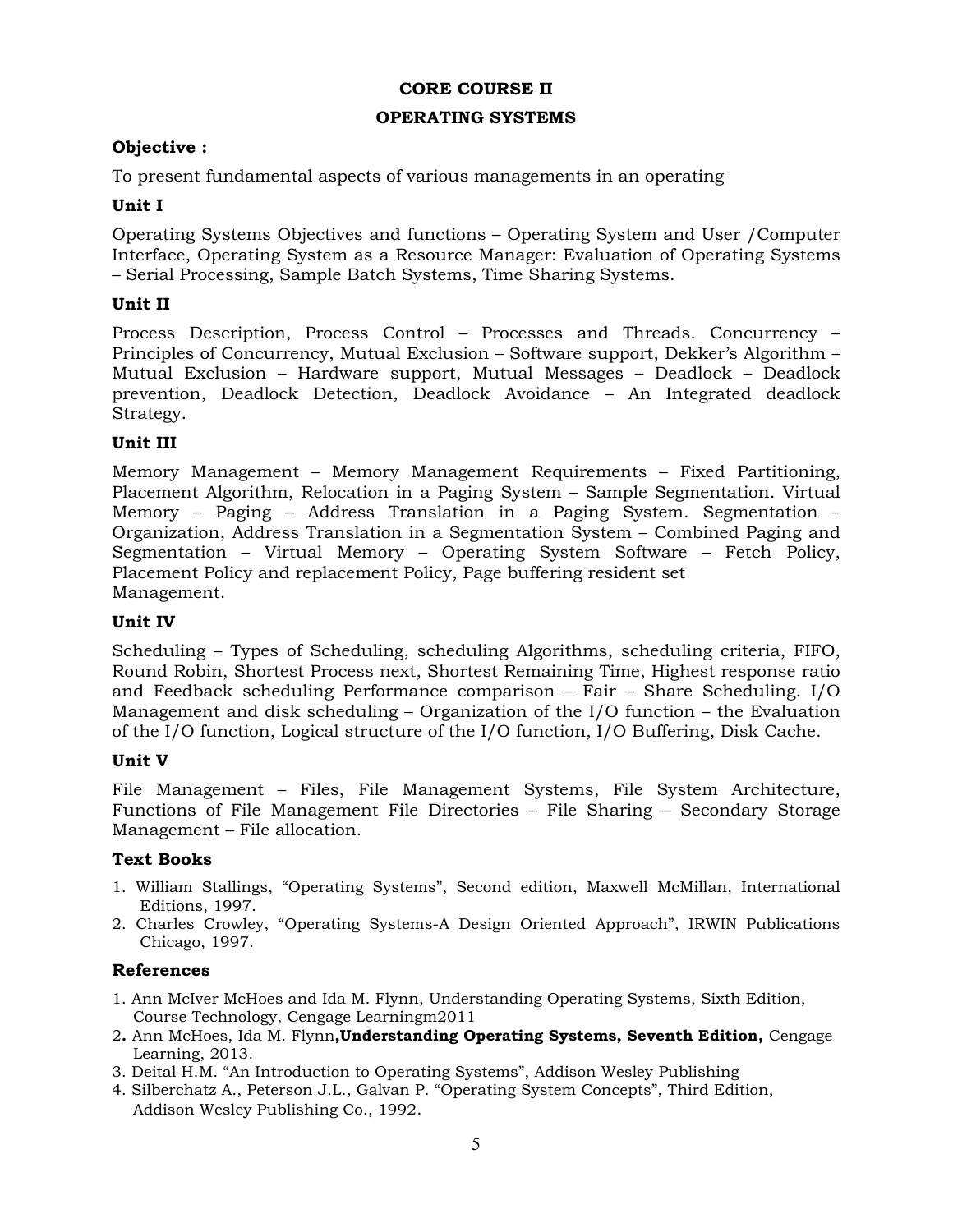#### **CORE COURSE III**

#### **COMPUTER ORGANIZATION AND ARCHITECTURE**

#### **Objective:**

To understand the principles of digital computer logic circuits and their design. To understand the working of a central processing unit architecture of a computer

#### **Unit I**

Number Systems – Decimal, Binary, Octal and Hexadecimal Systems – Conversion from one system to another – Binary Addition, Subtraction, Multiplication and Division – Binary Codes– 8421, 2421, Excess-3, Gray, BCD – Alphanumeric Codes – Error Detection Codes.

#### **Unit II**

Basic Logic Gates – Universal Logic – Boolean Laws and Theorems – Boolean Expressions – Sum of Products – Product of Sums – Simplification of Boolean Expressions –Karnaugh Map Method (up to 4 Variables) – Implementation of Boolean Expressions using GateNetworks.

#### **Unit III**

Combinational Circuits – Multiplexers – Demultiplexers – Decoders – Encoders – Arithmetic Building Blocks – Half and Full Adders – Half and Full Subtractors – Parallel adder –2's Complement Adder – Subtractor – BCD Adder.

#### **Unit IV**

Sequential Circuits – Flip Flops – RS, Clocked RS, D, JK, T and Master-Slave Flip Flops –Shift Register – Counters – Asynchronous, MOD-n and Synchronous Counters – BCD Counter –Ring Counter.

#### **Unit V**

Central Processing Unit: General Register Organization – Stack Organization – Instruction Formats – Addressing Modes – Data Transfer and Manipulation – Program Control – Reduced Instruction Set Computer – CISC characteristics – RISC Characteristics.

#### **Text Books:**

- 1. Donald P. Leach, Albert Paul Malvino and GoutamSaha, *Digital Principles and Applications*, TataMcGraw Hill, Sixth Edition, Third Reprint, 2007. Unit:I : Chapter-5 Section (5.1-5.8) Unit:II : Chapter-2 Section (2.1-2.2), Chapter-3 Section (3.1, 3.2, 3.5, 3.7) Unit: III: Chapter-4 Section (4.1-4.3, 4.6), Chapter-6 Section (6.7, 6.8)
- 2. Thomas C. Bartee, *Digital Computer Fundamentals*, Tata McGraw-Hill, Sixth Edition, Twenty FifthReprint, 2006. Unit:III : Chapter-5 Section (5.1, 5.3, 5.10, 5.11) Unit:IV : Chapter-4 Section (4.1-4.9)
- 3. Morris Mano M, *Computer System Architecture*, Prentice Hall of India, Third Edition,2008. Unit: I: Chapter-3 Section (3.5-3.6) Unit: V: Chapter-8 Section (8.2-8.8)

#### **Books for Reference:**

1. Morris Mano. M, *Digital Logic and Computer Design*, Prentice Hall of India, 2008.

2.Linda Null, Julia Lobur, The Essentials of Computer Organization and Architecture, Fourth Edition2014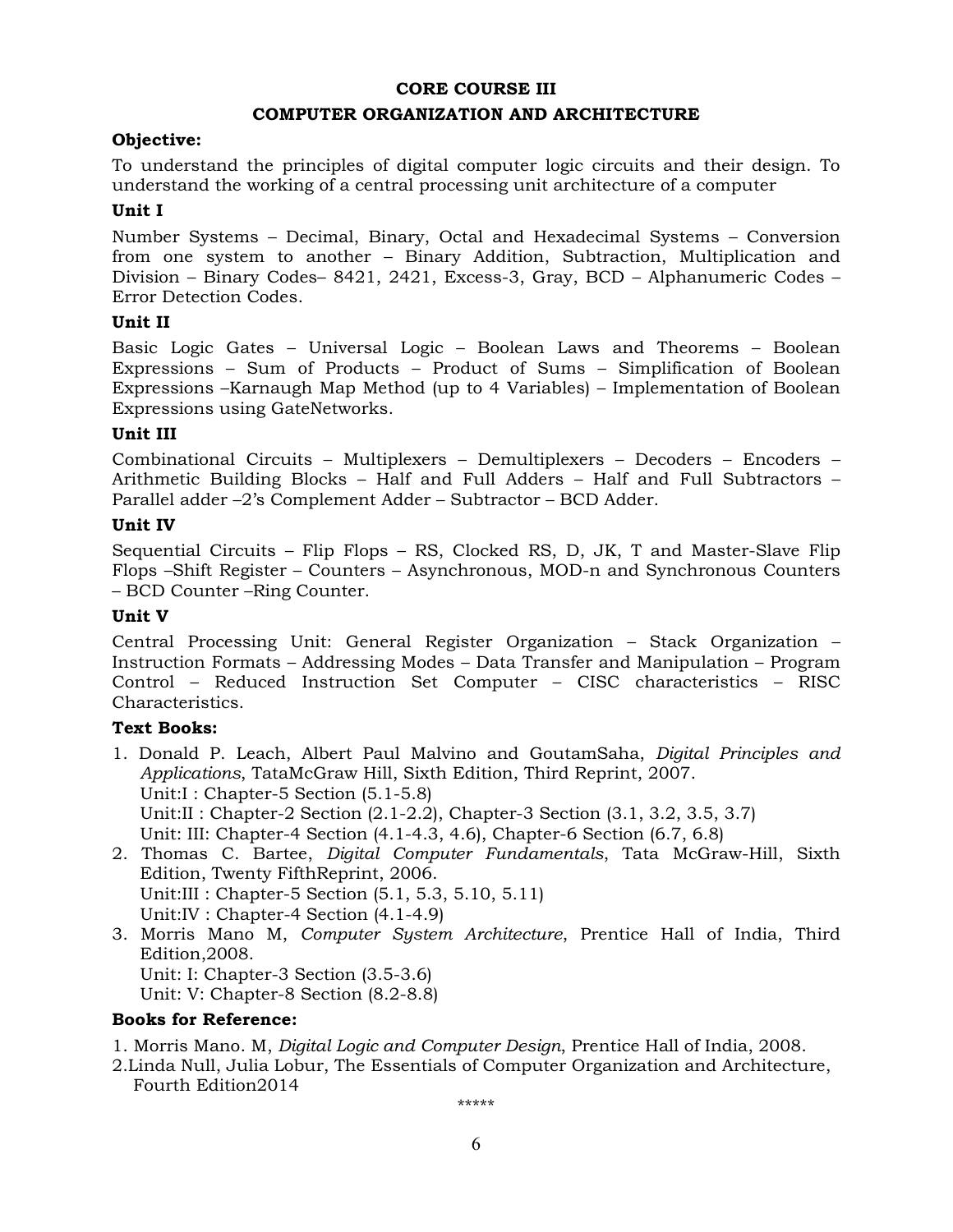### **CORE COURSE IV**

#### **DATA STRUCTURES AND ALGORITHMS**

#### **Objective:**

To give a detailed knowledge on Data structures and to give an exposure in the development of algorithms related to data structures.

### **Unit I**

Introduction to data structures, Records, Arrays, Stacks, Queues, Recursion, Linked list, Binary tree and traversing.

### **Unit II**

Sorting and Searching Techniques: Introduction, Internal and External Sorting, Insertion, Selection, Merging, Radix, Quick sort, Heap sort and Bubble sort. Searching: Introduction, Sequential search, Binary search, Binary Tree search.

#### **Unit III**

Graphs and Their applications: Introduction, Graph Theory, Terminology, Representation of graphs, Tree & Binary tree, operations on graphs, shortest path Algorithms, Topological sorting.

#### **Unit IV**

Algorithms, Development of Algorithms, basic concepts, Structured Program Concepts, Top down development of algorithms, Principle of analyzing Algorithms, Algorithms design methods, Sub goals, Hill climbing.

#### **Unit V**

Algorithms Design Techniques: Divide and Conquer algorithms, Dynamic Programming, Greedy algorithms, Backtracking and Branch & bound.

#### **Text Books**

- 1. Seymour Lipschitz "Data Structures, Tata McGraw-Hill
- 2. Ellis Horowitz & S. Sahni, Fundamentals of Data Structures, Galgotia Pub.

#### **References**

- 1. An Introduction to Data Structures and Algorithms, James A Store, Springer Science, 2012.
- 2. Data Structures and Algorithms made easy, Narasimha Karumanchi, CreateSpace Independent Publishing Platform, 2011.
- 3. Data Structures Using C Langsam, Augenstien, Tenenbaum, PHI
- 4. Data structures and Algorithms, V.Aho, Hopcropft, Ullman , LPE
- 5. Introduction to design and Analysis of Algorithms S.E. Goodman, ST. Hedetniem- TMH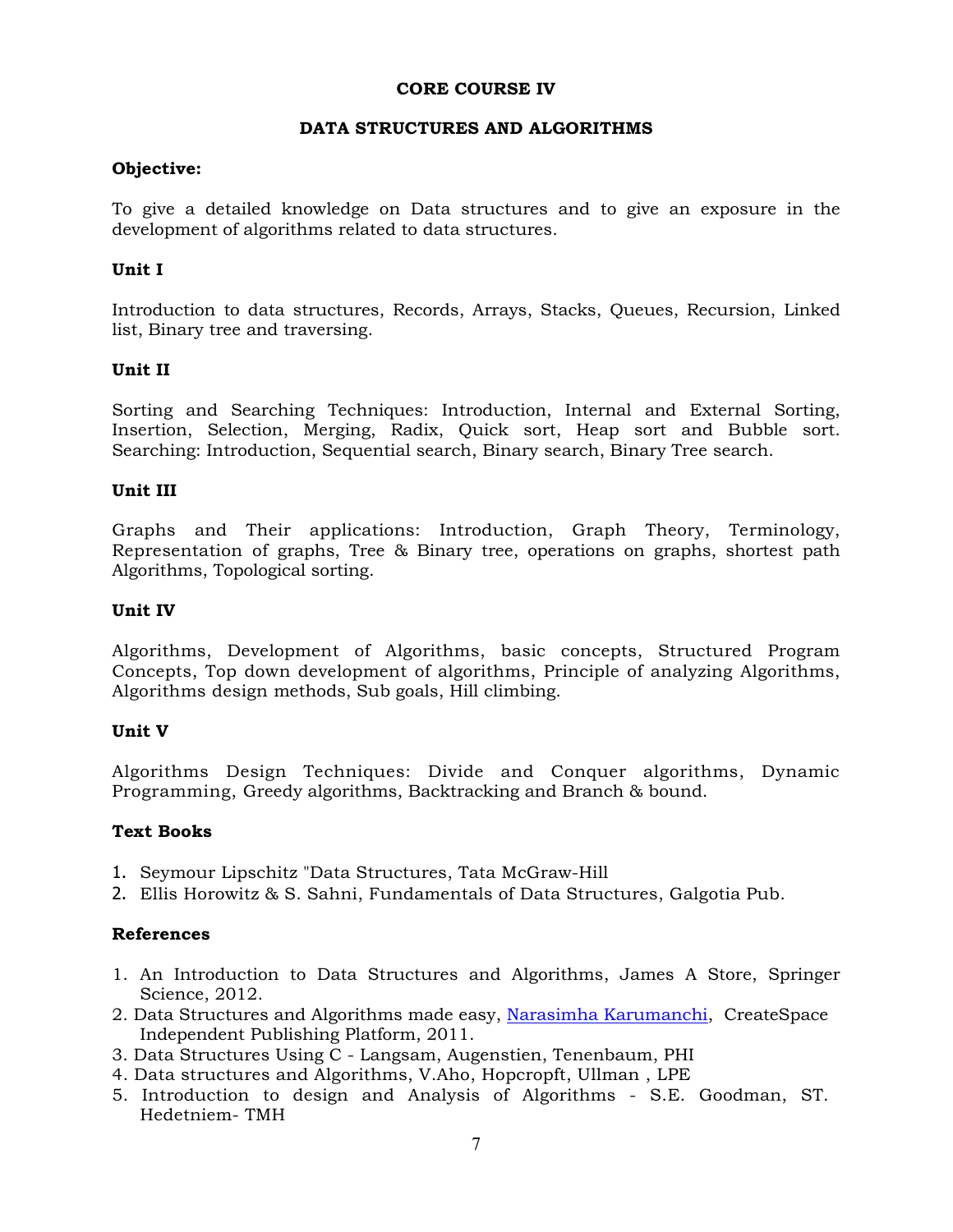# **CORE COURSE V**

# **OOAD & UML**

# **Objective:**

To give a detailed knowledge on Structured approach to system construction, Various object oriented methodologies, Object oriented analysis, Object oriented design and UML examples

# **Unit I**

Structured approach to system construction : SSADM/SADT - An overview of object oriented systems development & Life cycle

# **Unit II**

Various object oriented methodologies – Introduction to UML

# **Unit III**

Object oriented analysis – Use cases- Object classification, relationships, attributes, methods

# **Unit IV**

Object oriented design – Design axioms – Designing classes – Layering the software design :- data access layer, User interface layer, Control/business logic layer

# **Unit V**

UML - Examples on :Behavioral models – Structural models – Architectural models from real world problems.

# **TEXT BOOK:**

- 1. **D Jeya Mala, S Geetha,**Object Oriented Analysis and Design using UML, Mc Graw Hill Edition, 2013
- 2. **Bahrami Ali**, Object oriented systems development, Irwin McGrawHill, 2005 (First 4 units covered here).
- 3.. **Booch Grady, Rumbaugh James, Jacobson Ivar**, The Unified modeling language – User Guide, Pearson education, 2006 (ISBN 81-7758-372-7) (Unit: -5 covered here).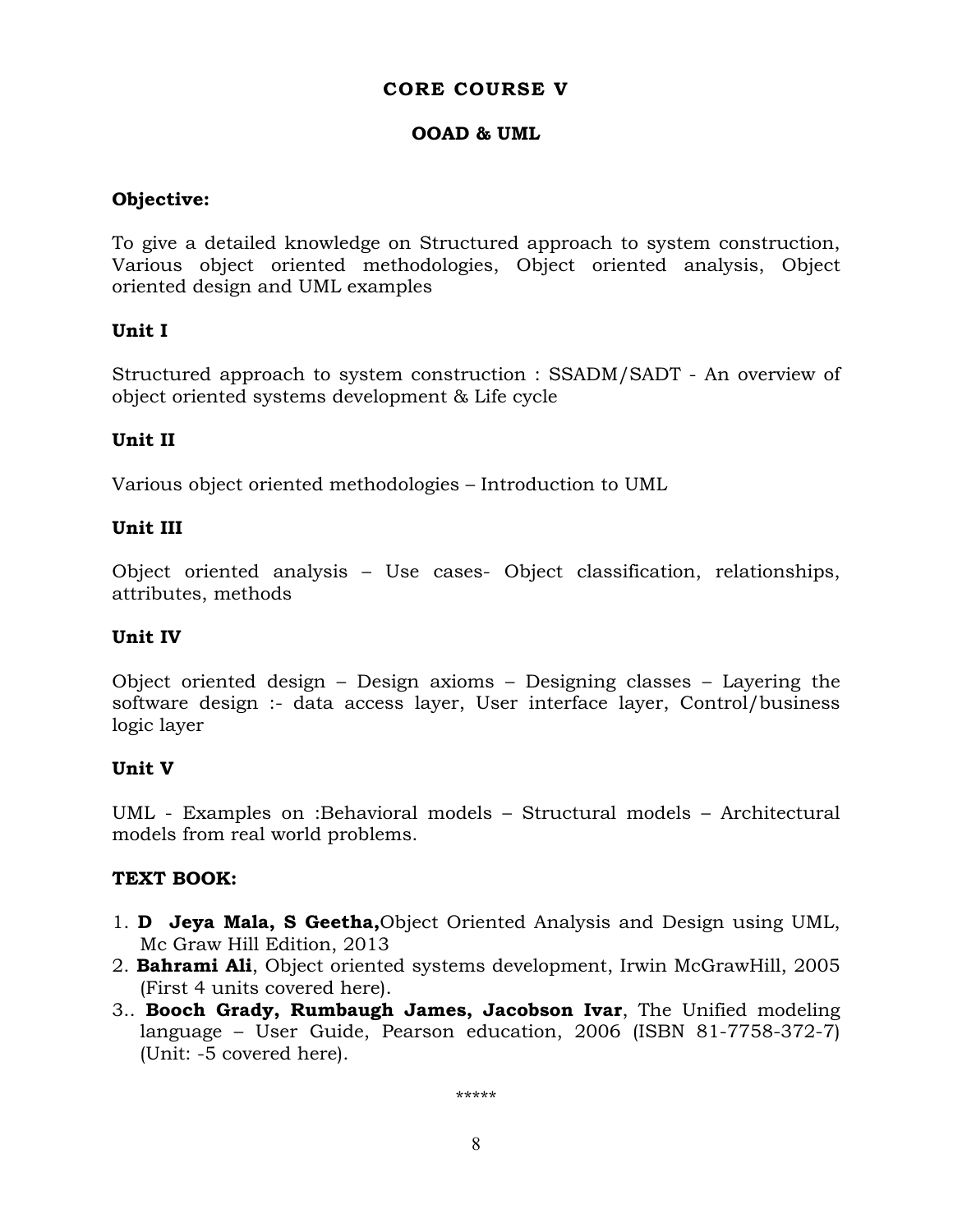# **CORE COURSE VI**

# **C++ Programming Lab (Applied to Data Structures and Algorithms)**

# **Objective :**

To get hands on experience in developing Programs using C<sup>++</sup> for Data Structures applications.

- 1. Implement Array Merging, sorting of array elements [Integer elements & character Elements]
- 2. Implement sorting of array of English words (in Dictionary order)
- 3. Implement Stack Data Structures and Operations on it (push, pop)
- 4. Implement Singly linked list Data structure and operations on it (insert, delete, print, navigate, search)
- 5. Implement sorting operation on a singly linked list data structure
- 6. Implement doubly linked list data structure and operations on it (insert, delete, print, navigate, search)
- 7. Implement Sorting operation on a doubly linked Data Structure
- 8. Implement Queue Data Structure and operations on it
- 9. Implement table Data structure and operations on it (insert, delete, print, navigate, search)
- 10. Implement binary tree data structure and operations on it (node insertion, deletion)
- 11. Implement pre-order, in-order, post-order traversal of binary tree and print node contents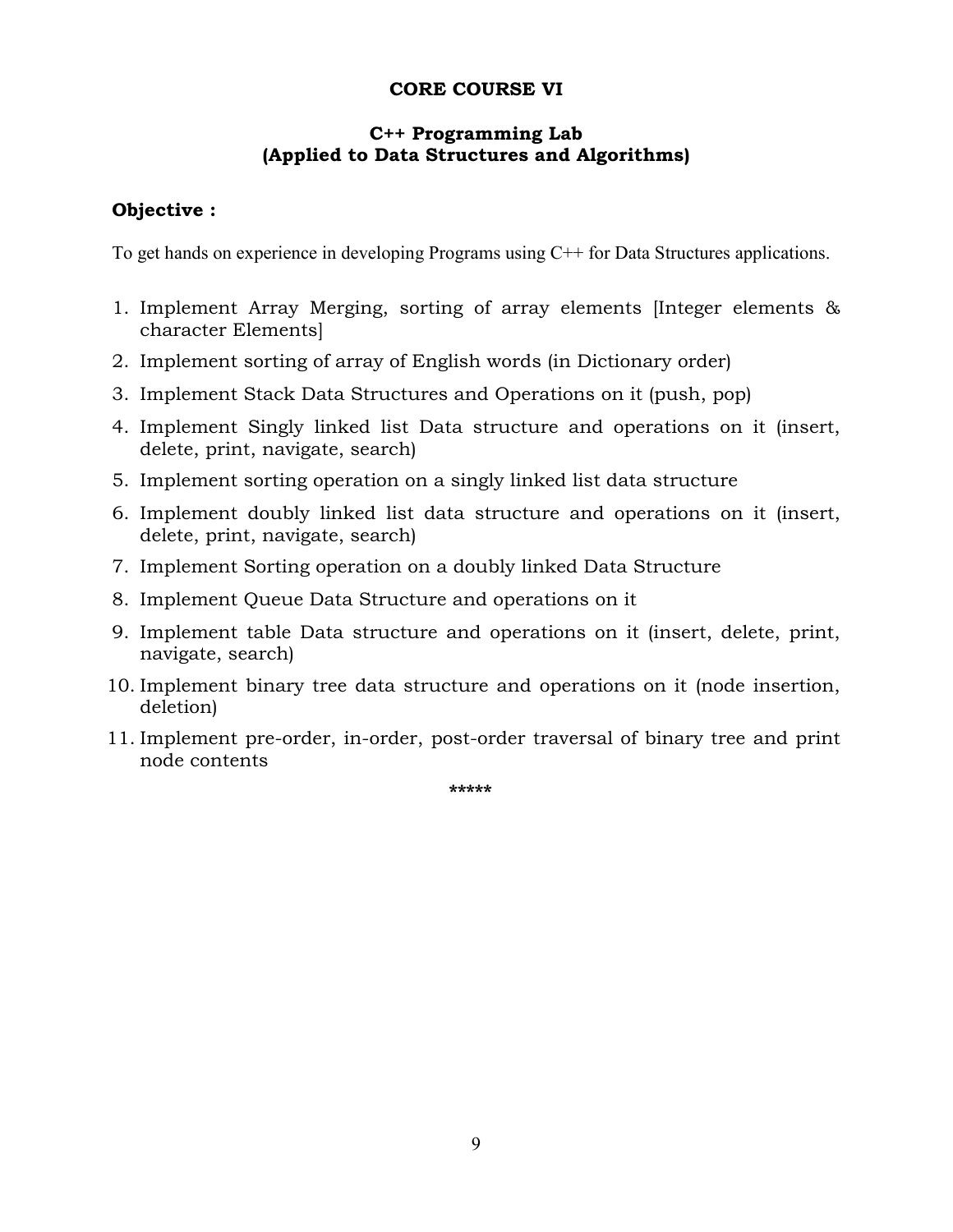# **CORE COURSE VII**

# **SHELL PROGRAMMING LAB**

# **Objective:**

To get hands on experience in developing shell Programs.

# **Write Shell Programs to**

- 1. Find whether number given is even or odd
- 2. Reverse the digits of the integer
- 2. Search for a given number from the list of numbers provided using binary search method
- 3. Concatenate two strings and find the length of the resultant string
- 4. Find the position of substring in given string
- 5. Find the gcd for the 2 given numbers
- 6. Check whether a given string is palindrome or not.
- 7. Count number of words, characters, white spaces and special symbols in a given text
- 8. Sum of all the digits in a given 5 digit number
- 9. Average of numbers given at command line
- 10. Accept a file name, starting and ending line numbers as arguments and displays all the lines between the given line numbers.
- 11. Delete all lines containing a specified word in one or more files supplied as arguments to it.
- 12. Display a list of all files in the current directory to which the user has read, write and execute permissions.
- 13. Receive any number of file names as its arguments, checks if every argument supplied is a file or a directory and reports accordingly. Whenever the argument is a file, the number of lines on it is also reported.
- 14. Receive any number of file names as its arguments, counts and reports the occurrence of each word that is present in the first argument file on other argument files.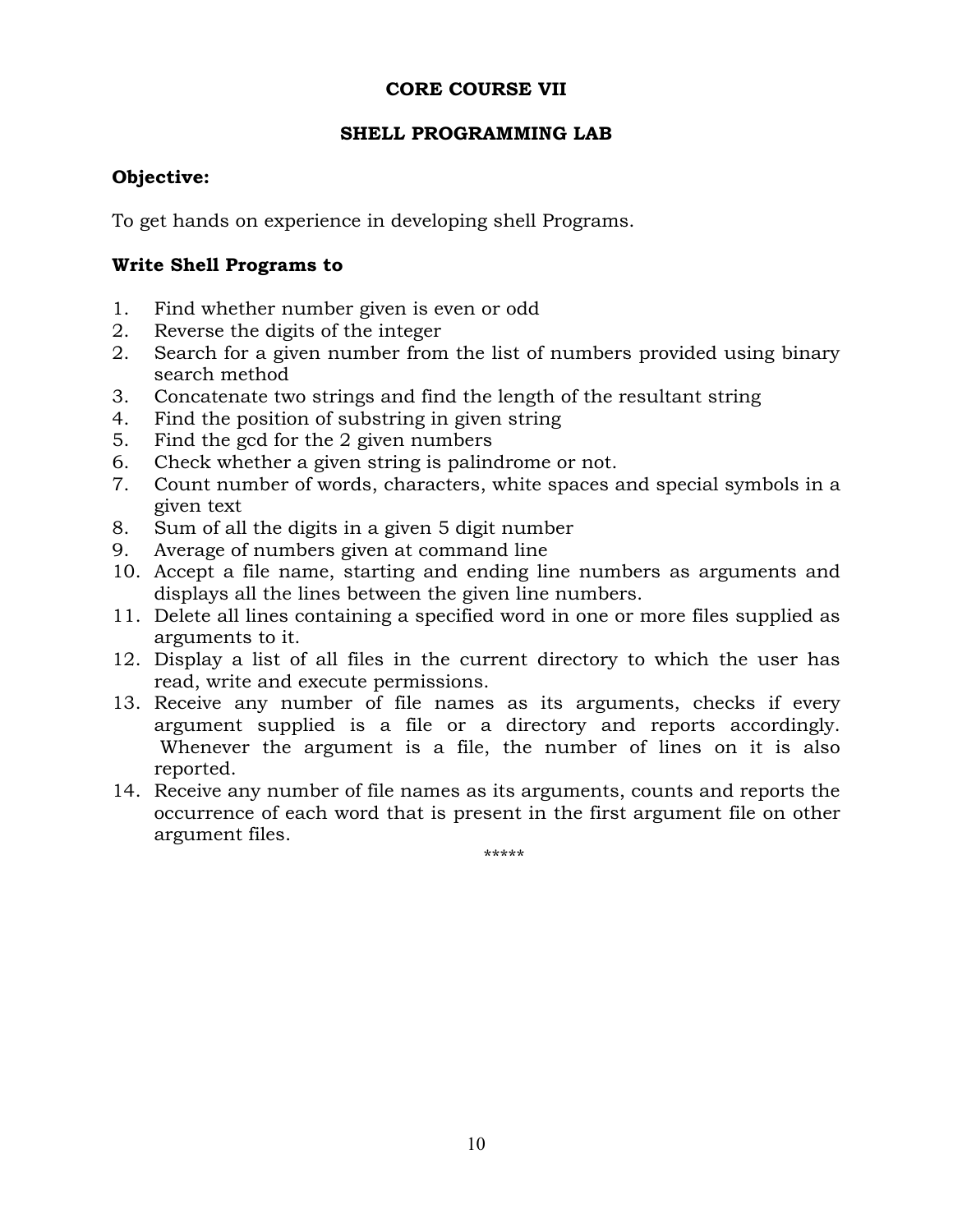# **CORE COURSE VIII PROGRAMMING IN JAVA**

# **Objective :**

To Impart sound knowledge in Object Oriented Programming skills in JAVA

# **UNIT I**

An overview of Java – Java Buzzwords- Data Types, Variables and Arrays - Operators – Control Statements- Introducing Classes: Class Fundamentals – Declaring Objects – IntroducingMethods – Constructors – The this keyword – Garbage Collection – Overloading Methods – Callby value, Call by reference – Recursion– Understanding static – final – Nested and Innerclasses.

# **UNIT II**

Inheritance: Inheritance Basics – Using super – Method overriding –Dynamic Method Dispatch- Using Abstract Classes - Final with Inheritance- Object class. Packages and Interfaces:Declaring Packages – #Access Protection# – Importing Packages – Defining, Implementing, Applying Interfaces - Exception Handling: Exception Types – try, catch – throw – throws – finally –multiple catch and nested try statements- Creating Userdefined Exception classes.

# **UNIT III**

Multithreaded Programming: The Java Thread Model – Creating a Thread –Creating Multiple Threads-Thread Priorities- Synchronization – #Inter-thread communication. String Handling# –The Collection Interfaces and Collection Classes: List,Set,Map,Enumeration and Iterator interfaces-ArrayList, LinkedList, Vector, Stack,Properties,HashTable, StringTokenizer, and Date classes.

# **UNIT IV**

Files and IO Streams: File – The Byte Streams: InputStream, Output Stream, FileInputStream,FileOutputStream, PipedInputStream and PrintStream – The Character Streams:Reader, Writer. FileReader and FileWriter – Serialization. Networking- Networking classes andinterfaces: InetAddress class -TCP/IP Client and Server sockets–Datagrams – URL and URLConnection classes.

# **UNIT V**

Introduction to Applet class- Applet Architecture- The HTML APPLET tag – Passing parameters to Applets – Event handling: The Delegation Event Model, Event Classes, Event Listener Interfaces - Working with Graphics, Color and Font classes - Understanding Layout managers- Swing Component classes: JApplet, JFrame and JDialog - Text Fields, Buttons, Combo boxes, List ,Tabbled and Scroll Panes.Understanding Layout managers.

# **Text Book:**

1. Herbert Schildt, *The Complete Reference Java 2*, Fifth Edition, TMH Education Pvt. Ltd.,2009. UNIT I : Chapter 1 to 7 UNIT II : Chapter 8 to 10 UNIT III : Chapter 11,13, and 15, 16 UNIT IV : Chapter 17 and 18 UNIT V : Chapter 19 to 22, and 26

# **Books for Reference:**

1. Herbert Schildt with Joe O' Neil, *Java – Programmer's Reference*, TMH, 2000.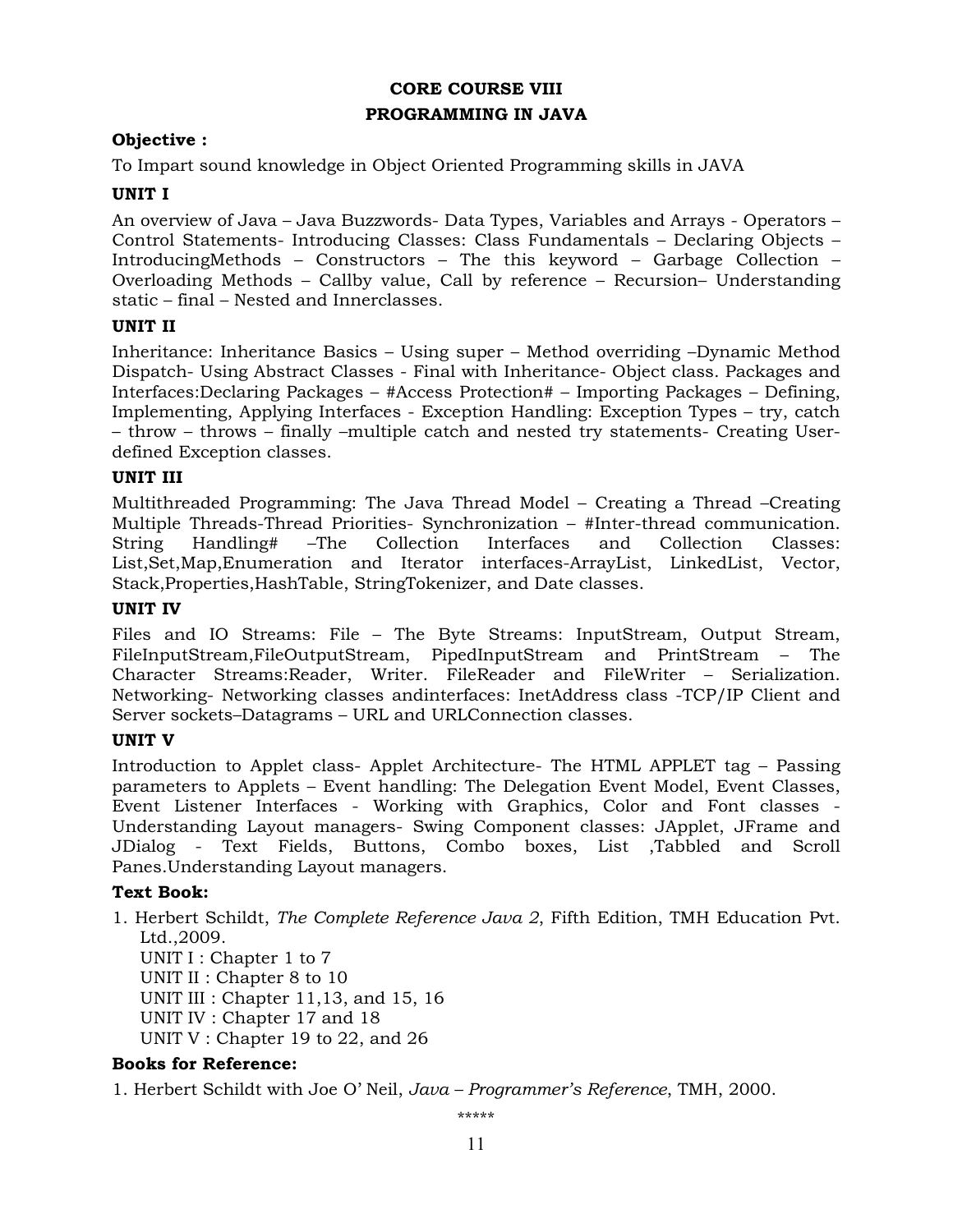# **CORE COURSE IX**

#### **DATABASE SYSTEMS**

# **Ob jective :**

To impart knowledge about relational database and distributed database.

# **Unit I**

Introduction – purpose of database systems – Data Abstraction – Data models – Instances and schemes – Data independence – DDL – DML – Database users – ER model – Entity sets – Keys – ER diagram – relational model – Structure – Relations Algebra – Relational Calculus – Views.

### **Unit II**

SQL – QBE – QUEL – Basic structure – various Operations – Relational database design problems in the relational data base design – Normalisation – normalization using functional, Multi value and join dependencies**.** 

### **Unit III**

File and system structure – overall system structure – file Organization – data dictionary – Indexing and hashing – basic concept B and B+ tree indices – Static and Dynamic hash functions.

### **Unit IV**

Recovery and atomicity – failures classification and types – Transaction model and Log based recovery, schedules – serial and non-serial types – Serialization of schedules and views – testing for seriability – lock based protocols – time based protocols – validation techniques – multiple Granularity – multiversion schemes – insert and delete Operations.

#### **Unit V**

Distributed data bases – structure of distributed databases – Trade offs in Distributing the database – Transparency and autonomy – distributed query processing – recovery in distributed systems – commit protocols – security and integrity violations – authorization and views – security specification – encryption – Statistical databases.

# **Text Book(s):**

Henry F.Korth, and Abraham Silberschatz,,Sudarshan "Database system Concepts", McGraw Hill, 4th Edition, 2002

#### **References:**

- 1. Hector Garcia Molina, Jeffrey D Ullman, JenniferWisdom,Database Systems: The Complete Book., Pearson Education 2013.
- 2. Pipin C. Desai, "An Introduction to data base systems", Galgotia Publications Private Limited, 1991.
- 3. C.J. Date, "An Introduction to Database Systems", 3rd Edition, Addison Wesley 1983.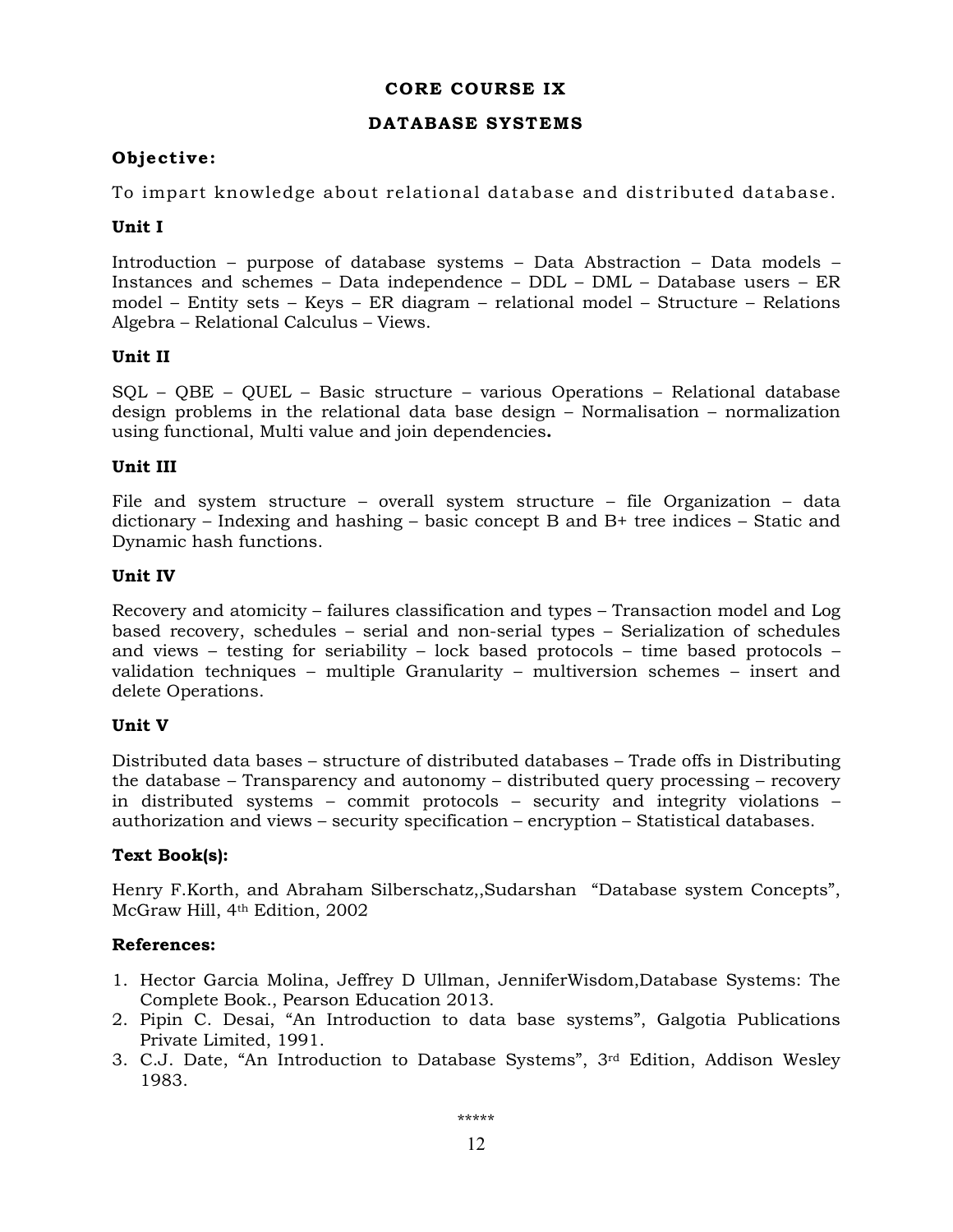# **CORE COURSE X**

### **SOFTWARE ENGINEERING**

# **Objective:**

To provide knowledge of the various phases of software engineering process.

# **Unit 1 SOFTWARE PROCESS**

Introduction –S/W Engineering Paradigm – life cycle models (water fall, incremental, spiral, WINWIN spiral, evolutionary, prototyping, object oriented) – system engineering – computer based system – verification – validation – life cycle process – development process –system engineering hierarchy.

# **Unit 2 SOFTWARE REQUIREMENTS**

Functional and non-functional – user – system –requirement engineering process – feasibility studies – requirements – elicitation – validation and management – software prototyping – prototyping in the software process – rapid prototyping techniques – user interface prototyping –S/W document. Analysis and modeling – data, functional and behavioral models – structured analysis and data dictionary.

# **Unit 3 DESIGN CONCEPTS AND PRINCIPLES**

Design process and concepts – modular design – design heuristic – design model and document. Architectural design – software architecture – data design – architectural design – transform and transaction mapping – user interface design – user interface design principles. Real time systems – Real time software design – system design – real time executives – data acquisition system – monitoring and control system. SCM – Need for SCM–Version control – Introduction to SCM process – Software configuration items.

# **Unit 4 TESTING**

Taxonomy of software testing  $-$  levels  $-$  test activities  $-$  types of s/w test  $-$  black box testing – testing boundary conditions – structural testing – test coverage criteria based on data flow mechanisms – regression testing – testing in the large. S/W testing strategies – strategic approach and issues – unit testing – integration testing – validation testing – system testing and debugging.

# **Unit 5 SOFTWARE PROJECT MANAGEMENT**

Measures and measurements  $- S/W$  complexity and science measure – size measure – data and logic structure measure – information flow measure. Software cost estimation – function point models – COCOMO model- Delphi method.- Defining a Task Network – Scheduling – Earned Value Analysis – Error Tracking – Software changes – program evolution dynamics – software maintenance – Architectural evolution. Taxonomy of CASE tools.

# **Text Books:**

- 1. "Software engineering- A practitioner's Approach", Roger S. Pressman, McGraw-Hill International Edition, 5th edition, 2001.
- 2. "Software engineering", Ian Sommerville, Pearson education Asia, 6th edition, 2000.
- 3. "Software Engineering Concepts ", Richard E. Fairley, McGraw-Hill edition, 2002.

# **Reference Books:**

1. "Software Engineering –,Jibithesh Mishra, Ashok Mohanty Pearson Education,2011 \*\*\*\*\*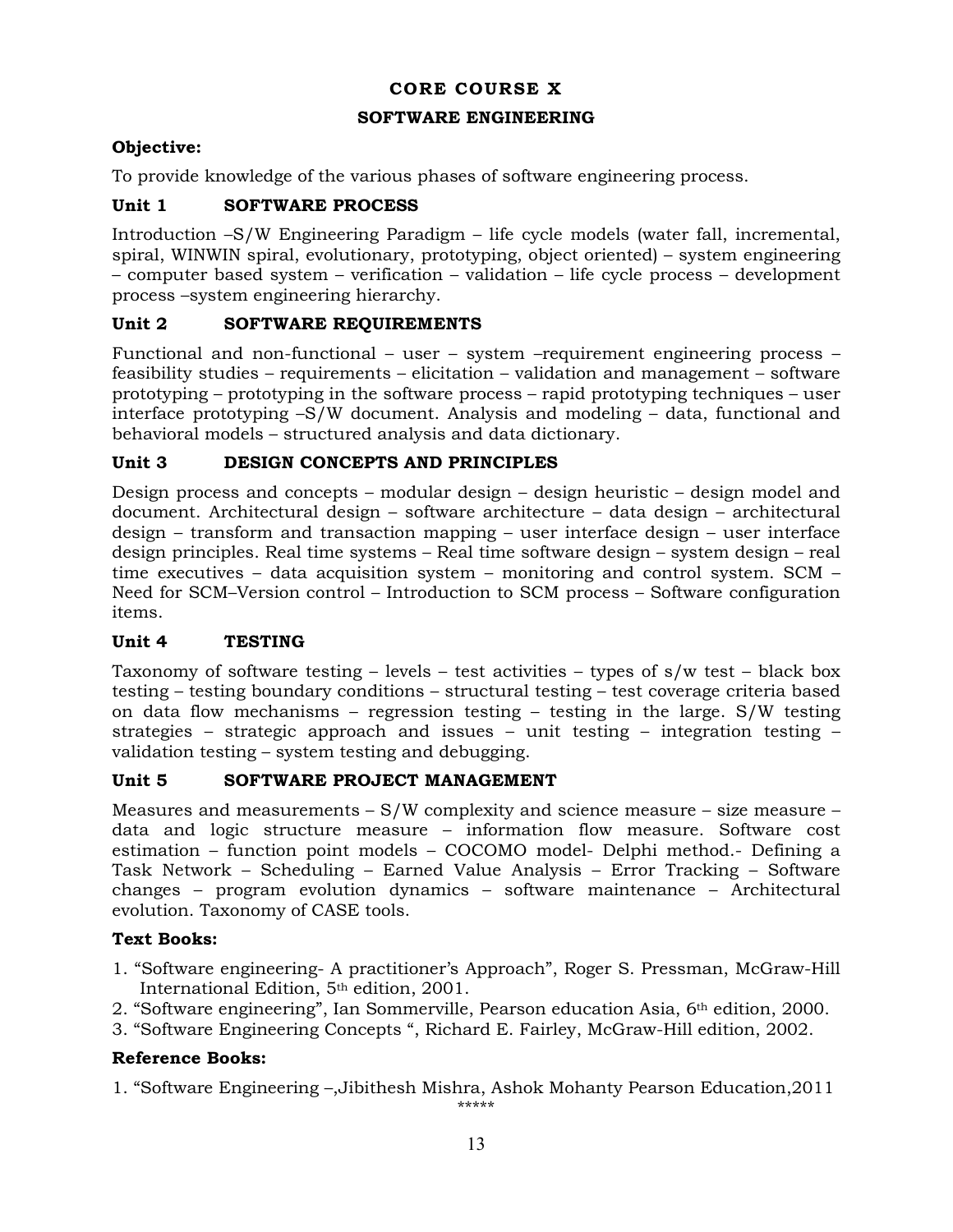# **CORE COURSE XI**

# **COMPUTER GRAPHICS**

# **Objective:**

To present concepts on basic graphical techniques, raster graphics, two dimensional and three dimensional graphics.

# **Unit I**

A survey of computer graphics – Overview of Graphic systems- output primitive (Mathematical functions for creating graphic output) – setting attribute of Output primitives

# **Unit II**

Two dimensional geometric transformations – Two dimensional viewing

# **Unit III**

Graphic structures – Hierarchical modeling – Graphical user interfaces and interactive input methods

# **Unit IV**

3D Concepts – 3D- object Representation – 3D Geometric and Modeling Transformations.

# **Unit V**

Visible surface detection methods – Illumination models – Computer Animation

# **TEXT BOOK:**

1. **Hearn Donald, Baker Paulin M.,** Computer graphics – C version**,** Second edition, Pearson education, 2006. (ISBN 81-7758-765-X)

# **REFERENCE BOOK:**

- 1.Rajiv Chopra, Computer Graphics: A Practical Approach, Concepts, Principles, Case Studies, S Chand 2011.
- **2. Newman William M., &Sproull Robert F**., Principles of interactive computer graphics, Second edition, Tata –McGraw Hill, 1 (ISBN 0-07- 463293-0)
- 3. Fundamentals of Computer Graphics, Peter Shirley, Michael Ashikhmin, Steve Marschner, 2009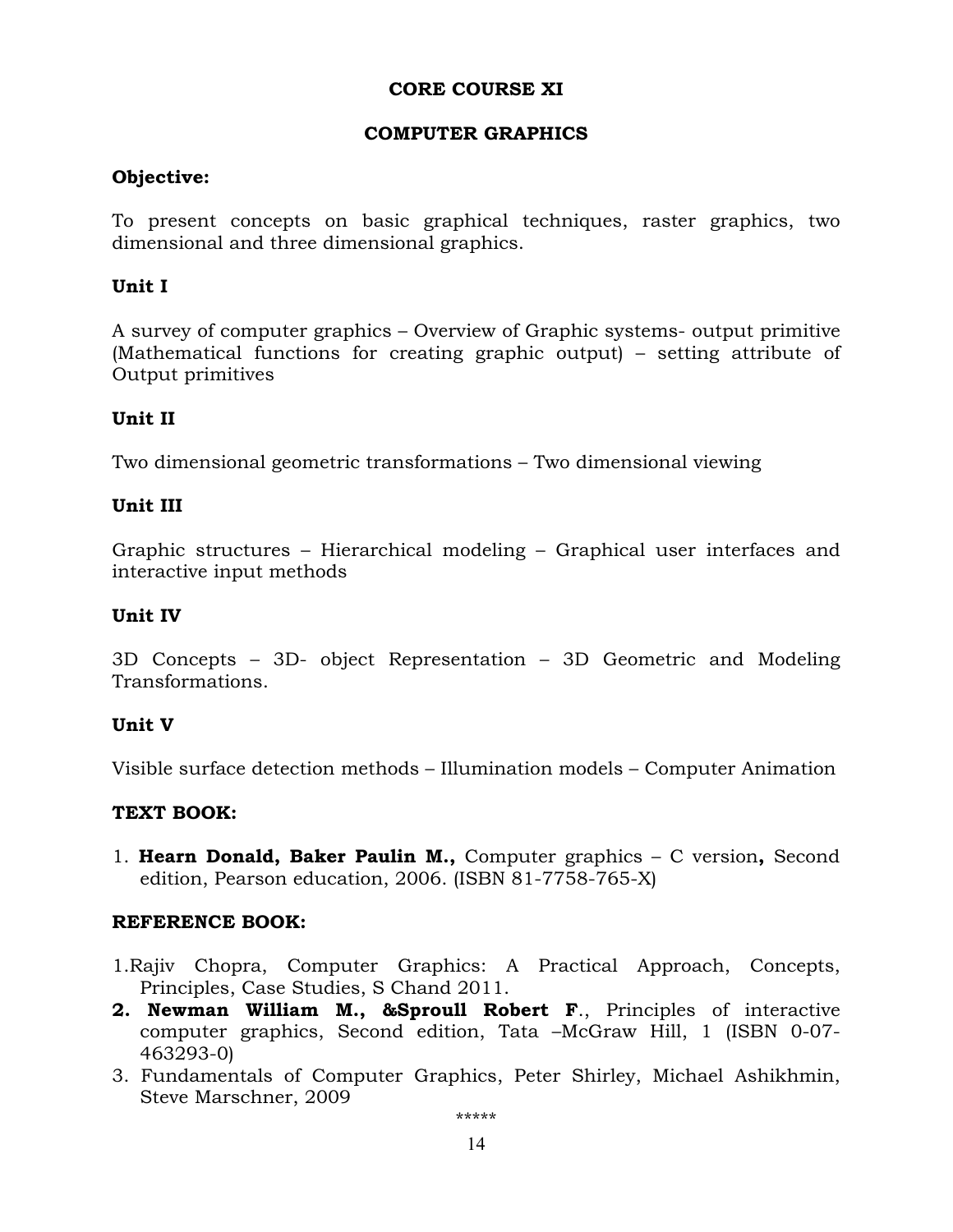#### **CORE COURSE XII**

#### **JAVA PROGRAMMING LAB**

**Objective :** To get hands on experience in developing Programs using Java applications.

- 1. Assume that a bank maintains 2 kinds of account for its customers' one called savings account and the other current account' The savings account provides compound interest and withdraw facilities but no cheque book facility. The current account provides cheque book facility but no interest. Current account falls below this level a service charge is imposed. Create a class Account that stores customers name' account number and type of account. From this derive the classescurr-acct and sav-acct to make them more specific to their requirements. Introduce the necessary methods in order to achieve the following tasks:
	- a. Accept deposit form a customer and update the balance.
	- b. Display any deposit interest
	- c. Compute and deposit interest.
	- d. Permit withdrawal and update the balance.
	- e. Check for the minimum balance' impose penalty' if necessary and update the balance.
- 2. Use constructors and methods to initialize the class members. Write a program that accepts a shopping list of five items from the command line and stores them in a vector and accomplish the following:
	- a. To delete an item in the list.
	- b. To add an item at a specified location in the list.
	- c. To add an item at the end of the list.
	- d. To print the contents of the vector.
- 3. Implementation of the concept of multiple inheritance using interfaces and design a package to contain the class students and another package to contain the interfaces sports.
- 4. Develop a simple real-life application program to illustrate the use of multithreads.
- 5. Create a try block that is likely to generate three types of exception and then incorporate necessary catch blocks to catch and handle them appropriately.
- 6. Write a Java applet' which will create the layout below: FORMAT Enter your Name: Enter your Age: Select City: \*Delhi \*Madras Select SIW: \*Oracle \*Visual Basic \*Java OK CANCEL

Handle the following simple validations.

The name entered should be less than 25 characters wide.

Age entered should be done as the user exits the fields as well as when OK button is pressed. Hint use the Boolean action (Event evt' object arg).

7. Write an Applet which will play two sound notes in a sequence continuously use the play ( ) methods available in the applet class and the methods in the Audio clip interface.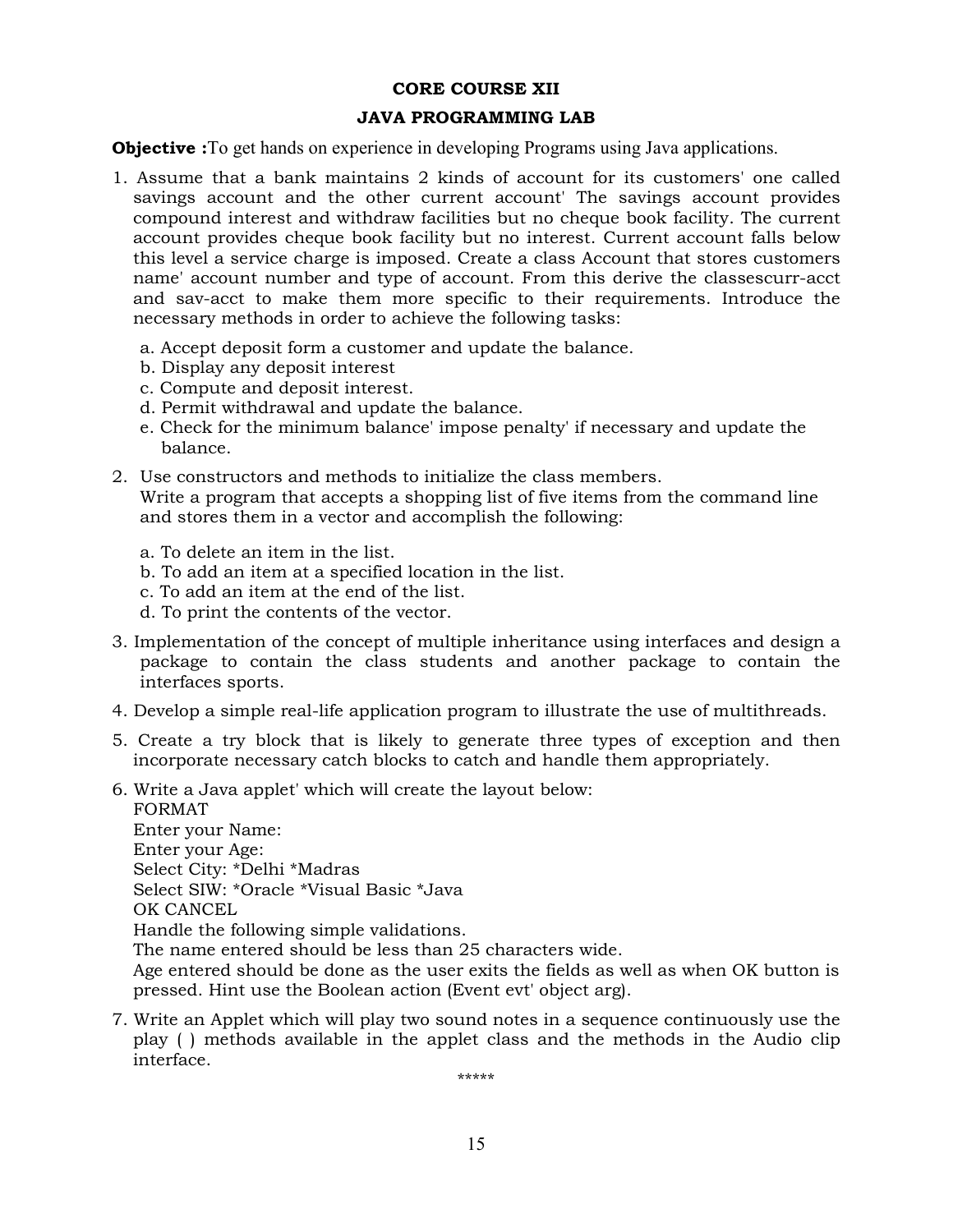# **CORE COURSE XIII**

### **DATABASE SYSTEMS LAB**

**Objective:** To get hands on experience in developing queries and designing forms using RDBMS software.

1.SQL – Data Definition Language Table Creation with Constraints Table Alteration (Add Column, Modify size and data type, Drop Column) Drop Table

2. SQL – Data Manipulation Language Data Insertion Data Updation Data Deletion Ordering Tuples Tuple Variable Pattern Matching Build-in Function Set Operations Join Operations Nested Subqueries Views

3. PL/SQL Procedure

- 3.1 Reverse the string.
- 3.2 Delete any record and count it.
- 3.3 Student Mark Sheet Preparation
- 3.4 Pay Roll preparation.
- 3.5 Excess record stored in separate files.
- 3.5 Split a table in to two tables.
- 3.6 Joining two tables in to one table.
- 3.7 Find factorial number using recursive function.
- 3.8 Find Fibonacci series using recursive function.

4. SQL Forms Student Mark System Pay Roll Preparation Income Tax Calculation Train Reservation System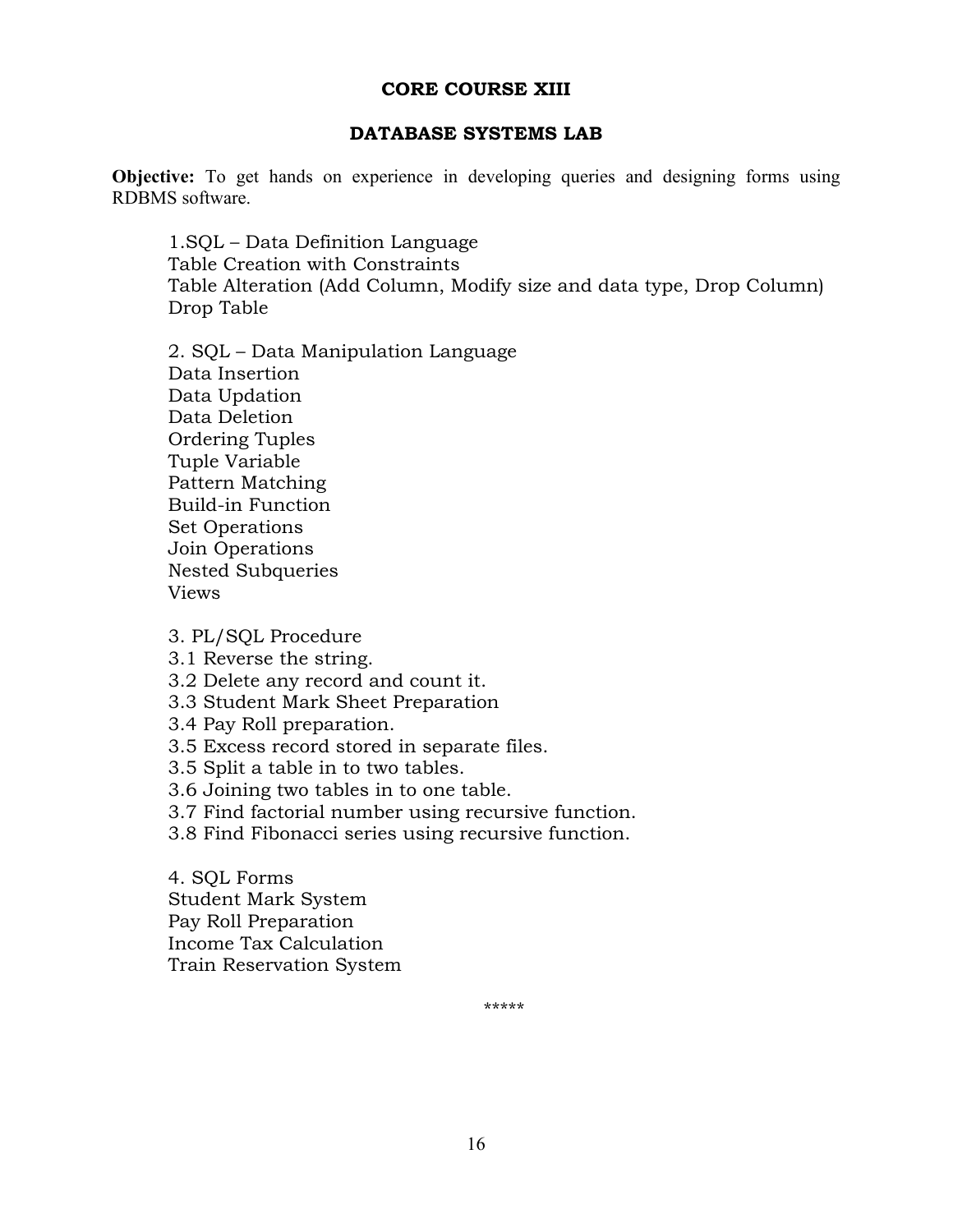#### **e-Commerce**

### **Objective:**

To acquire the knowledge in Electronic Commerce, Electronic Payment systems, Security systems , Online Advertising and Marketing.

### **Unit I**

Electronic Commerce Framework – Electronic Commerce and Media Convergence – The Anatomy of E-Commerce Applications – Electronic Commerce Consumer Applications – Electronic Commerce Organization Applications. The Network Infrastructure for Electronic Commerce: Components of the High way – Network Access Equipment – Global information Distribution Networks.

### **Unit II**

The Internet as a Network Infrastructure: The Internet Terminology – NSFNET Architecture and components – National Research and Education Network – Internet Governance – An overview of Internet Applications. The Business of Internet Commercialization :Telco/Cable/On-Line Companies - National Independent ISPs – Regional Level ISPs – Local –level ISPs – Internet Connectivity options.

### **Unit III**

Electronic Commerce and the World Wide Web: Architectural Framework for ElectronicCommerce – World Wide Web as the Architecture – Technology behind the Web – Security and the Web, Consumer-Oriented Electronic Commerce: Consumer-Oriented Applications – mercantile process model – mercantile models from the consumers perspective.

#### **Unit IV**

Electronic Payment Systems: Types of Electronic Payment Systems – Digital Token based Electronic Payment Systems – Credit Card – Based Electronic Payment Systems – Risk and Electronic Payment Systems – Designing Electronic Payment Systems. Inter Organizational Commerce and EDI: Electronic Data Interchange – EDI Applications in Business – EDI: Legal, Security and Privacy issues.

### **Unit V**

Advertising and the Marketing on the Internet: The New Age of Information Search and Retrieval – Electronic Commerce Catalogs – Information filtering – Consumer – Data Interface – Emerging Tools. On Demand Education and Digital Copyrights: Computerbased Education and Training – Technological Components of Education on demand. Software Agents: Characteristics and Properties of Agents – The Technology behind Software Agents – Applets, Browsers and Software Agents.

#### **Book for Study:**

"Frontiers of Electronic Commerce", Ravikalakota& Andrew Whinston, Adison Wesley, 2000.

# **Book for Reference:**

- 1. E-Commerce: An Introduction, Manzoor, Lambert Publications, 2010
- 2. "Electronic Commerce", Pete Loshin& Paul A.Murphy, Second edition, Jaico Publishing House, 2000.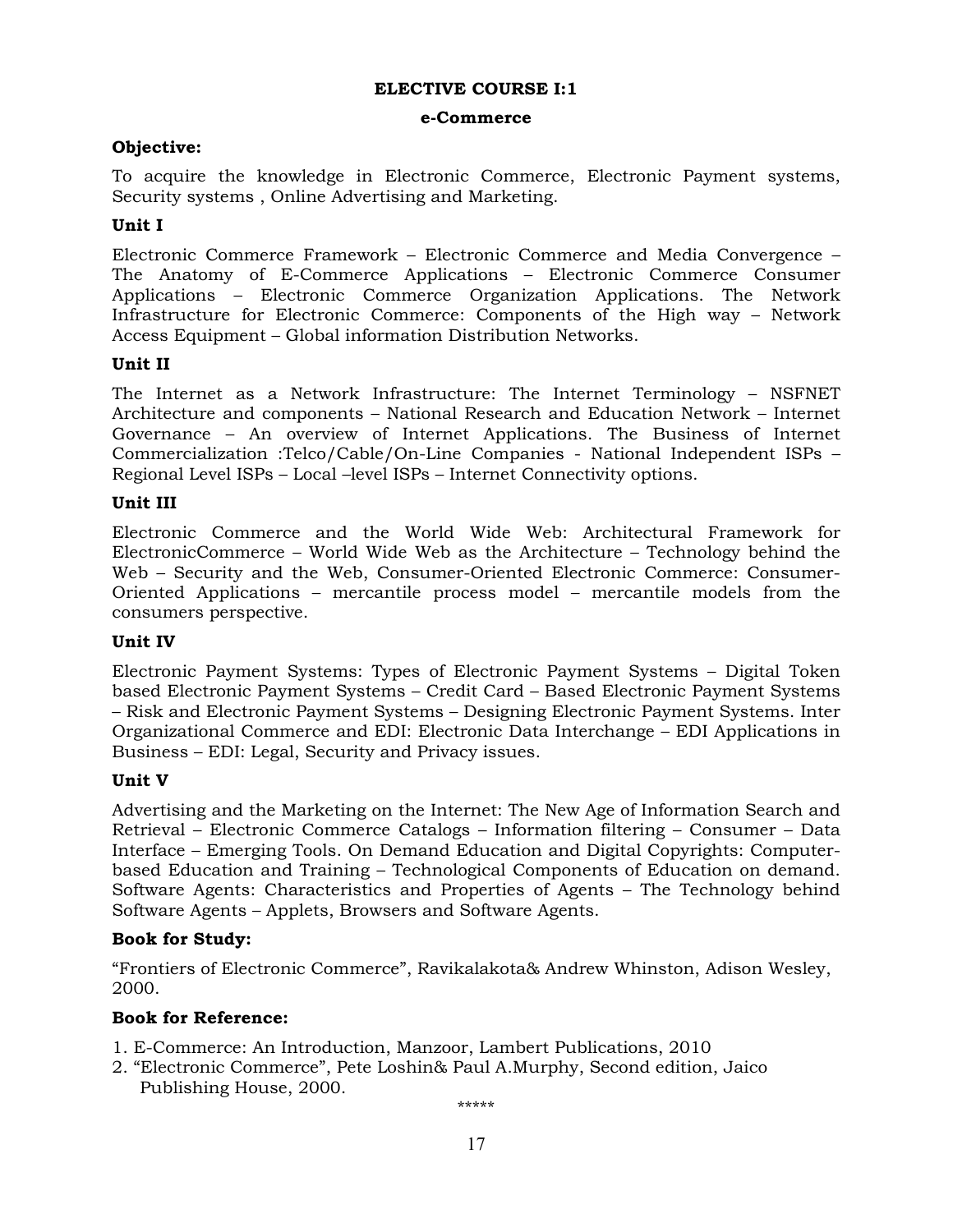# **SOFTWARE PROJECT MANAGEMENT**

# **Objective:**

To impart knowledge related to the various concepts, methods of Software Project Management using management process framework, management disciplines, and risk management techniques.

# **Unit I Basics of Software Project Management:**

Introduction to Software-Introduction to Software Project Management

# **Unit II Software Project Initiation:**

Software Project Evaluation- Contract Mangaement-Requirements Management

# **Unit III Software Project Planning:**

Software Estimation Tools - Techniques and Models- Software Project Management Plan - Schedule Management-Cost Management

# **Unit IV Software Project Execution, Monitoring and Control:**

Risk Management - Quality Management- Software Project Reviews

# **Unit V Project Closure and Manintenance:**

Software Project Closure-Software Maintenance, Support and Implementation

# **Text Book:**

- 1. "Software Project Management" Subramanian Chandramouli, SaikatDutt Pearson India Education Services Pvt. Ltd, 2015.
- 2. "Software Project Management" Bob Hughes & Mike Cotterell FourthEdition - 2008 - ISBN: 978 - 0 - 07 - 061985-2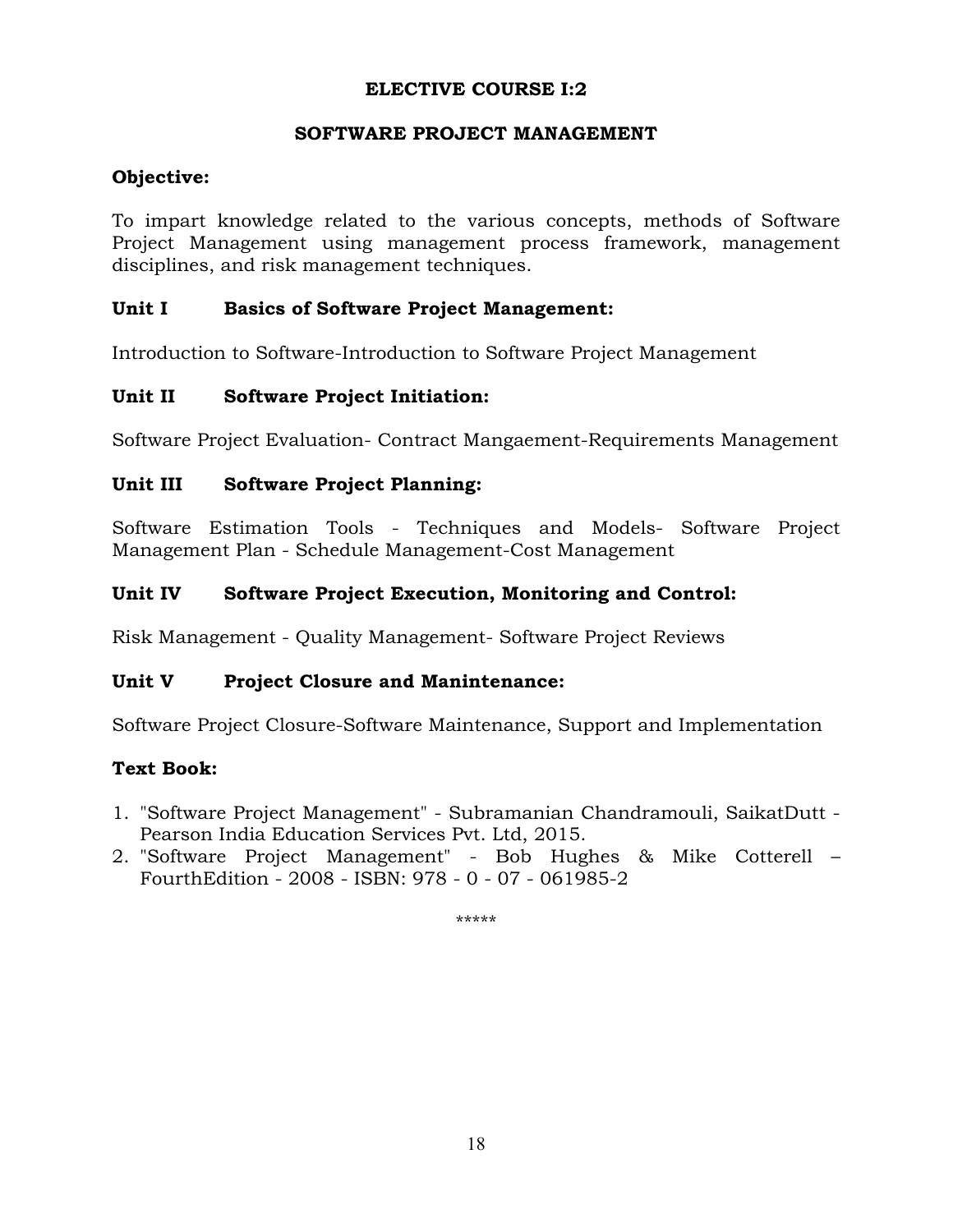### **PERVASIVE COMPUTING**

### **Objective :**

To understand about pervasive computing through pervasive devices and PDA.

### **Unit I**

Pervasive Computing: Past, Present and Future - Pervasive Computing Market – m-Business – Application examples: Retail, Airline check-in and booking – Health care – Car information system – E-mail access via WAP and voice.

### **Unit II**

Device Technology: Hardware – Human Machine Interfaces – Biometrics – Operating Systems – Java for Pervasive devices.

### **Unit III**

Device Connectivity: Protocols – Security – Device Management - Web Application Concepts: WWW architecture – Protocols – Transcoding - Client Authentication via Internet.

### **Unit IV**

WAP and Beyond: Components of the WAP architecture – WAP infrastructure – WAP security issues – WML – WAP push – Products – i-Mode - Voice Technology: Basics of Speech recognition- Voice Standards – Speech applications – Speech and Pervasive Computing.

# **Unit V**

PDA: Device Categories – PDA operation Systems – Device Characteristics – Software Components - Standards – Mobile Applications - PDA Browsers - Pervasive Web Application architecture: Background – Development of Pervasive Computing web applications - Pervasive application architecture.

#### **Text Book:**

Pervasive Computing, Technology and Architecture of Mobile Internet Applications, JochenBurkhardt, Horst Henn, Stefan Hepper, Thomas Schaech & Klaus Rindtorff, Pearson Education, 2006.

# **Reference Book**

- 1. Pervasive Computing and Networking,Mohammad S. Obaidat, Mieso Denko, Isaac Woungang, Wiley 2011.
- 2. Fundamentals of Mobile and Pervasive Computing, Frank Adelstein, Sandeep KS Gupta, Golden Richard III, Loren Schwiebert, McGraw Hill edition, 2006.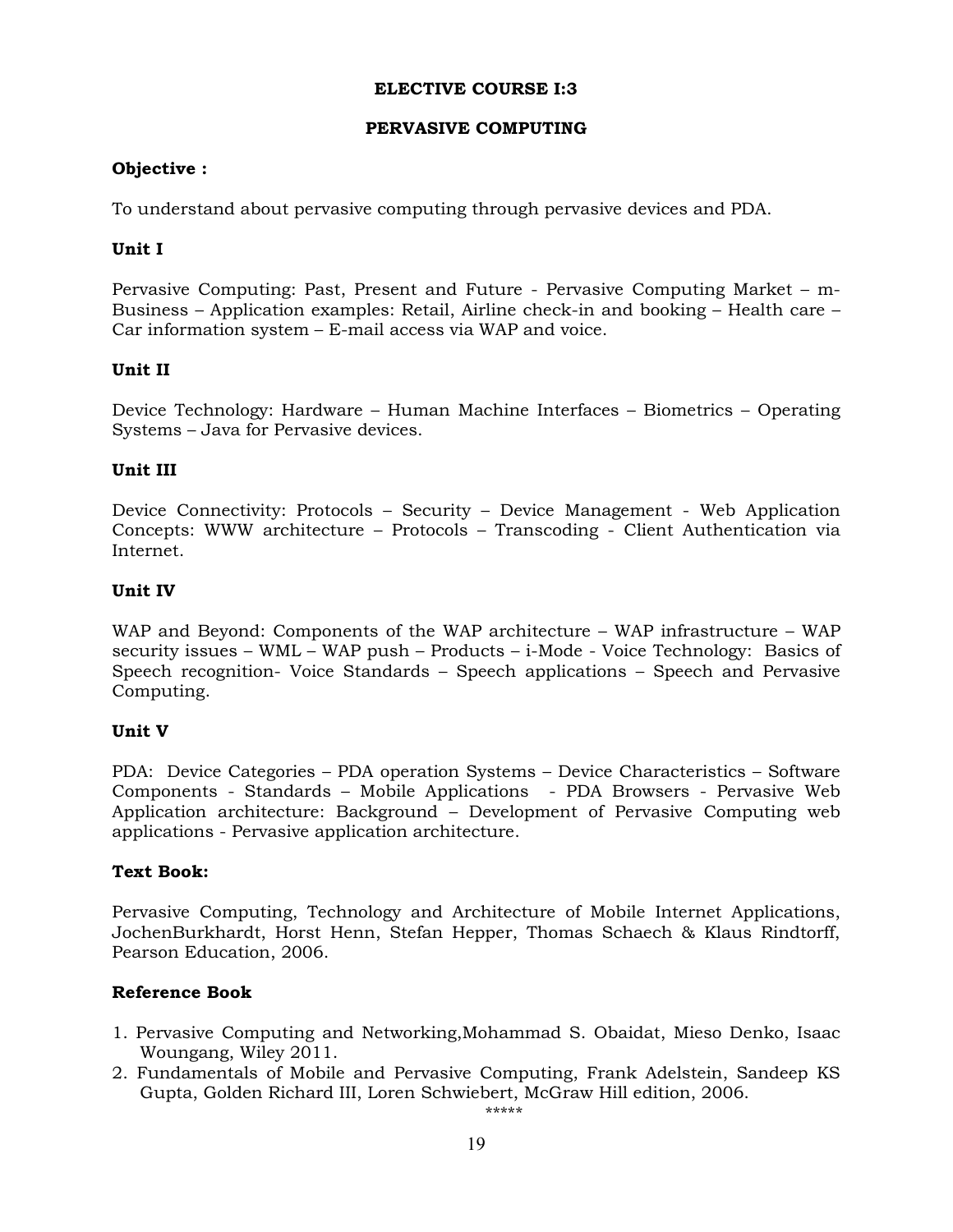### **CORE COURSE XIV**

#### **DISTRIBUTED TECHNOLOGIES**

### **Objectives**

To know the architectures of Distributed systems, to understand andcompare the technologies associated with J2EE and DOTNET.

### **Unit I**

Client server architecture: 2-tier model - 3-tier model - n-tier model - J2EEarchitecture - DOTNET architecture - MVC architecture.

### **Unit II**

Presentation services: Servlet - JSP - Javamail - Interaction services: RMI -CORBA - XML.

# **Unit III**

Component model: EJB : Session Beans: Stateless and Stateful - Entity Beans- CMP and BMP - Message Driven Beans.

### **Unit IV**

ASP.NET : Introduction - architecture - ASP.NET Runtime - ASP.NET Parser-- Assembly - Page class. Web Server Controls - HTML Controls –AdRotatorand Calendar controls - Validation Controls - Security Management.

#### **Unit V**

ADO.NET: System.Data, SqlClient and Xml namespaces - Provider objectsand Consumer objects - Disconnected data access - GridView&FormView.

#### **Books for Study**

#### **Unit I,II**

1. Justin Couch, Daniel H.Steinberg, "J2EE Bible", Wiley India(P) Ltd, NewDelhi, 2002.

# **Unit III**

2. Paul Tremblett, "Instant Enterprise Java y - Beans", Tata McGraw HillPublishing company, New Delhi, 2001.

#### **Unit IV,V**

3. Platt S David, "Introducing Micorsoft .Net", Prentice Hall of India, NewDelhi, 2003.

# **Books for Reference**

- 1. Stephanie Bodoff, Dale Green, Eric Jendrock, "The J2EE tutorial",Addison-Wesley, 2002.
- 2. Hitesh Seth, "Microsoft .NET: kick start", Sams Publishing, 2004.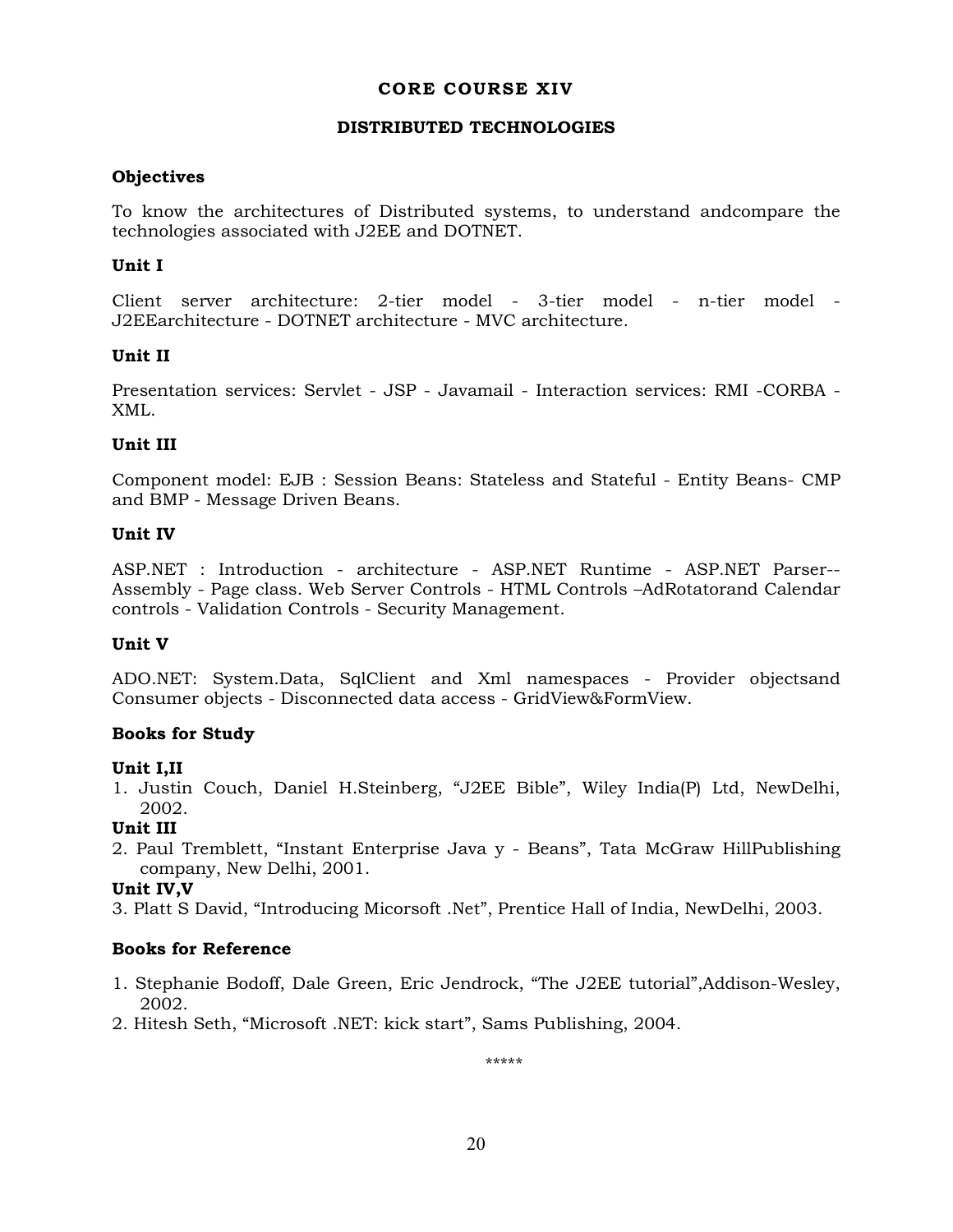# **CORE COURSE XV**

# **ACCOUNTING AND FINANCIAL MANAGEMENT**

# **Objective :**

To present the whole range of book keeping & accountancy and to give comprehensive coverage to management accounts.

# **Unit I**

Accounting Principles and Concepts – Double entry book keeping- Income and expenditure- Accounting record and system- assets and liabilities-Depreciation, Depletion and Amortization - Accounting for depreciation.

# **Unit II**

Journal – Ledger- Trial Balance- Trading, Manufacturing and profit and Loss account – Balance sheet.

# **Unit III**

Analysis and interpretation of financial statements with ratios

# **Unit IV**

Cost Accounting- Methods and Techniques of Cost Accounting- classifications of cost - Material Cost- Labour Cost – Overhead- fixed and variable cost- Costvolume – profit analysis - marginal costing and decision making.

# **Unit V**

Budgeting and budgetary control – types of budgets- Preparation of various functional budgets- Preparations of cash budgets- flexible budgets- Advantages of Budgeting and Budgetary control.

# **Text Book(s):**

- 1. T.S. Grewal, "Double Entry Book Keeping", All India Sultan Chand (Recent Edition)
- 2. S.N. Maheswari "Principles of Management Accounting ", Sultan Chand, New Delhi (Recent Edition)
- 3. Shukla, Grewal& Gupta, "Advanced Accounts "Sultan Chand Publications

# **Reference(s):**

- 1. S.K. Gupta & R.K. Sharma- Practical Problems in Management Accounting (Recent edition)
- 2. Khan and Jain "Financial Management" Tata McGraw Hill (Recent Edition)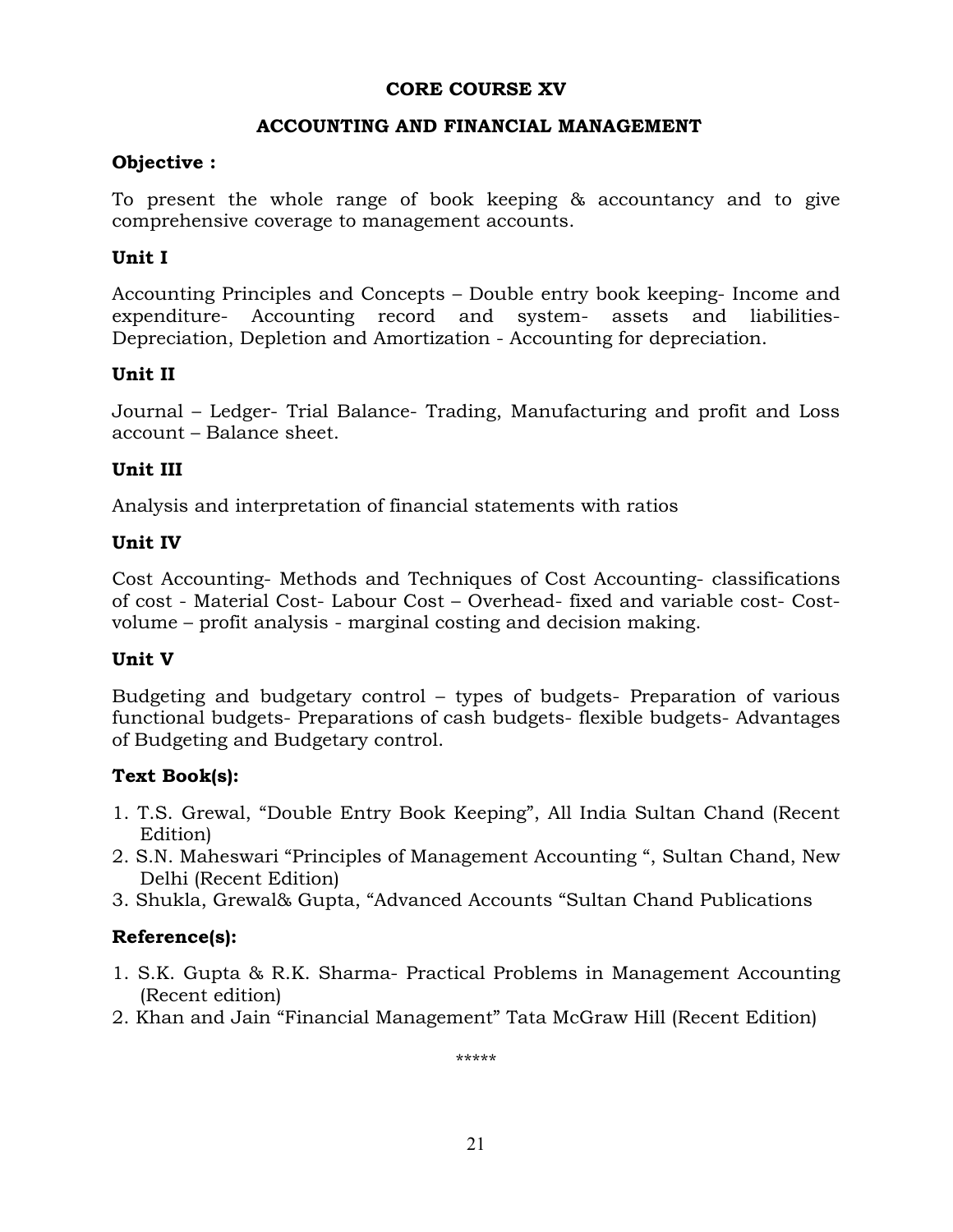### **CORE COURSE XVI**

#### **DISCRETE MATHEMATICS**

### **Objective:**

To impart knowledge on Sets, Relations & Functions, Mathematical logic, Groups & Subgroups, Lattices & Boolean Algebra and Combinatorics& Recurrence Relations

# **Unit I**

Sets, Relations & Functions: Property of binary relations, equivalence, compatibility, partial ordering relations, Hasse diagram, functions, inverse functions, compositions of functions, recursive functions.

### **Unit II**

Mathematical logic: Logic operators, Truth tables, Theory of inference and deduction, mathematical calculus, predicate calculus, predicates and qualifiers.

#### **Unit III**

Groups & Subgroups: Group axioms, permutation groups, subgroups, cosets, normal subgroups, semi groups, free semi-groups, monoids, sequential machines, error correcting codes, modular arithmetic grammars.

#### **Unit IV**

Lattices & Boolean Algebra: Axiomatic definition of Boolean algebra as algebra as algebraic structures with two operations , basic results truth values and truth tables, the algebra of propositional functions, Boolean algebra of truth tables.

#### **Unit V**

Combinatorics& Recurrence Relations: Disjunctive and sequential counting, combinations and permutations, enumeration without repetition, recurrence relation, Fibonacci relation, solving recurrence relation by substitution, solving non- recurrence relation by conversion to linear recurrence relation.

# **Text Book(s)**

- 1. Trembly. J.P &Manohar. P., "Discrete Mathematical Structures with Applications to Computer Science" McGraw Hill.
- 2. Kolman, Busy & Ross "Discrete Mathematical Structures", PHI
- 3. K.D Joshi, "Foundations of Discrete Mathematics", Wiley Eastern Limited.

# **References**

- 1. Seymour Lipschutz& March Lipson Tata McGraw Hill.
- 2. C.L. Liu " Elements of screte mathematics " Tata McGraw Hill.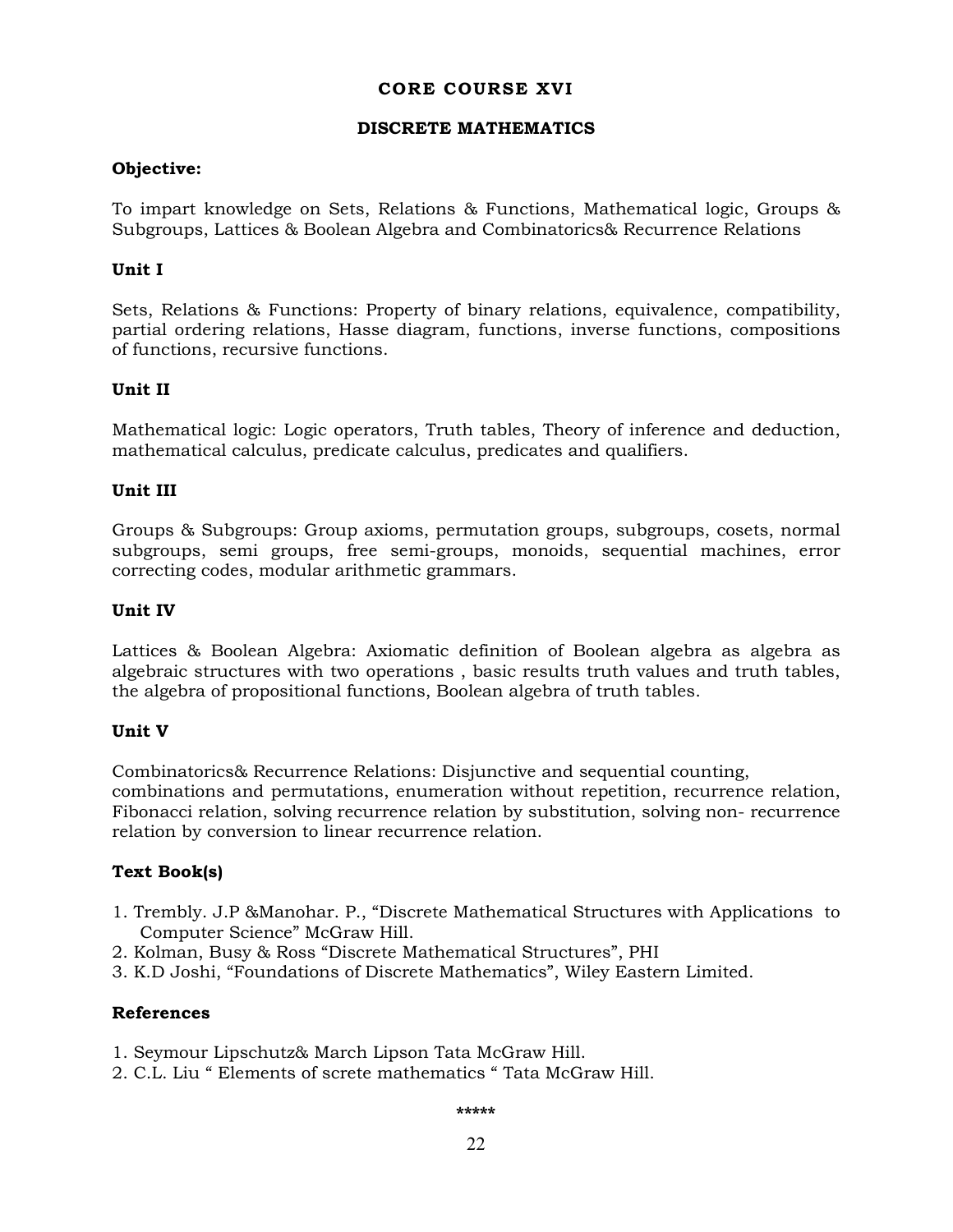### **CORE COURSE VII**

#### **ENTERPRISE RESOURCE PLANNING**

### **Objective:**

In this course students shall learn various components of an application software that help computerize functioning of an enterprise such as sales, materials, production, financial , customer relationship AND supply chain modules.

### **Unit I**

A Foundation for Understanding Enterprise Resource Planning systems – Reengineering and Enterprise Resource Planning Systems – Planning ,Design ,and Implementation of Enterprise Resource Planning Systems – ERP Systems: Sales and Marketing – ERP Systems: Accounting and finance ERP Systems :Production and Materials Management ERP Systems: Human Resources

### **Unit II**

Managing an ERP Project – Supply chain Management and the marketplace – Rules of the game – Winning as a team.

### **Unit III Solutions**

Supply chains as Systems - Modeling the Supply Chain – Supply Chain Software - **Operations** – Meeting Demand – Maintaining Supply – Measuring Performance

### **Unit IV Planning**

Forecasting Demand – Scheduling Supply – Improving performance – Mastering Demand – Designing the Chain – Maximizing Performance

### **Unit V**

Essentials of Customer relationship management – Designing CRM application – Various modules of CRM application - Advantages of CRM

# **TEXT BOOK:**

- 1. **Sumner Mary**, Enterprise Resource Planning, First edition, Pearson education, 2006 (ISBN 81-317-0240-5) (**Unit 1**: Chapters 1 to 7; **Unit 2:** Chapters 8, 9 (continued on text book number TWO)
- 2. **Taylor David A**., Supply Chains (A managers guide), Pearson education, 2004 (ISBN 81-297-0334-3) (**Unit 2:** Chapters 1, 2, 3; **Unit 3:** Chapters 4, 5, 6, 7, 8, 9; **Unit 4:** Chapters 10, 11, 12, 13)
- 3. **Tiwana**, Essential guide to knowledge management : The e-business and CRM applications, Pearson education (ISBN 81-780-8326-4) **(Unit 5)**

# **REFERENCE BOOK:**

- 1. Leon, ENTERPRISE RESOURCE PLANNING, Tata Mc Graw Hill, 2013
- 2. **ALTEKAR Rahul V**., Enterprise wide resource planning (Theory and practice), Prentice Hall of India, 2005 (ISBN 81-203-2633-4)
- 3. **GargVinod K &Venkitakrishnan N.K**, Enterprise resource planning, Second edition, Prentice Hall of India, 2006 (ISBN 81-203-2254-1).
- 4. **Handfield R. B & Nichols. Ernest L**., Introduction to supply chain management, Prentice Hall of India, 2006 (ISBN 81-203-2753-5)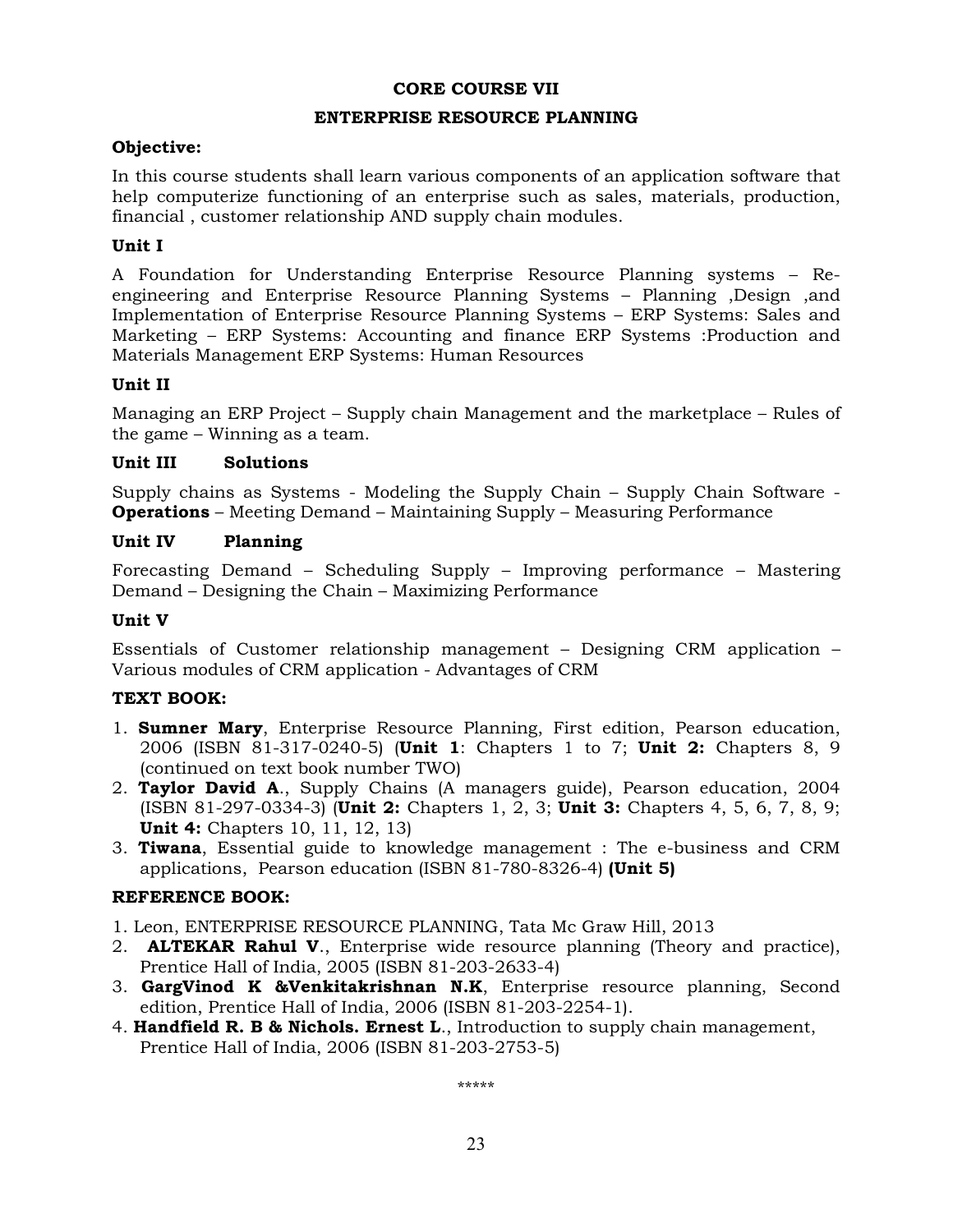# **CORE COURSE XVIII**

# **DISTRIBUTED TECHNOLOGIES LAB**

**Objective:** To get hands on experience in developing applications for distributed environment.

- 1. RMI Invocation of server side methods.
- 2. Servlets Returning Information received from the client.
- 3. Servlets and JDBC Constructing a response by accessing a database.
- 4. JSP use of scriptlet.
- 5. JSP use of java beans.
- 6. EJB Session Bean.
- 7. EJB Entity Bean.
- 8. ASP.NET Server & Client side controls.
- 9. ASP.NET and ADO.NET use of disconnected data object.
- 10. ASP.NET: Databind Controls.
- 11. DOM usage on the server side.
- 12. AJAX: Dynamic client server interaction example.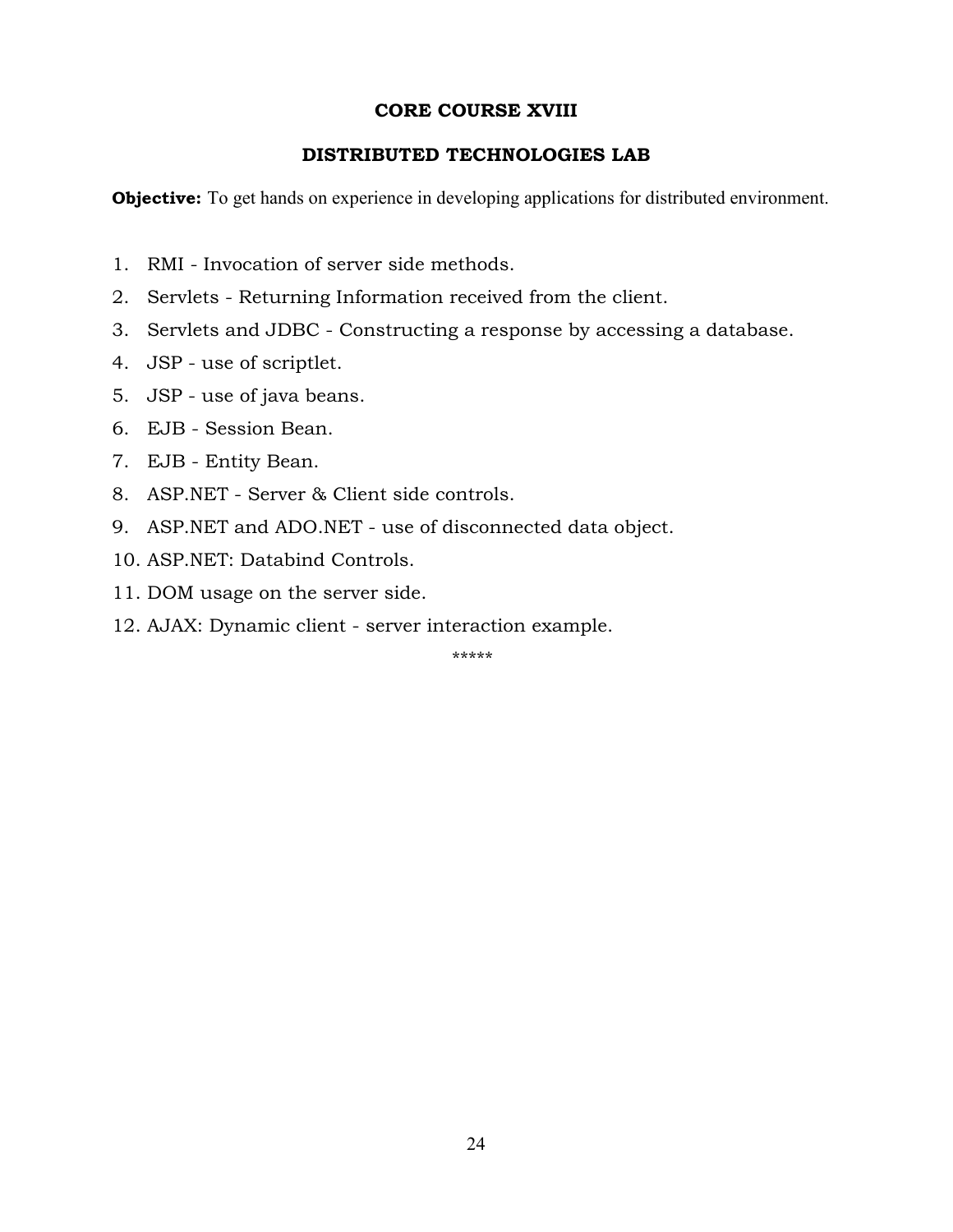# **CORE COURSE XIX**

# **ACCOUNTING AND FINANCIAL MANAGEMENT LAB**

**Objective:** To get hands on experience in developing accounting and financial management applications using accounting software.

- 1. Creation of company, Groups Single & Multiple
- 2. Posting of Journal to ledger Single & Multiple.
- 3. Preparation of Accounting vouchers.
- 4. Preparation of Trail balance.
- 5. Financial Statement: Trading account, profit and loss account and Balance sheet.
- 6. Preparation of Bank Reconciliation Statement
- 7. Preparation of Inventory: Stock Item, Stock Group, Stock category,
- 8. Preparation of VAT (Value Added Tax)
- 9. Inventory Voucher.
- 10. Preparation of TDS (Tax Deducted at Source) & Service Tax.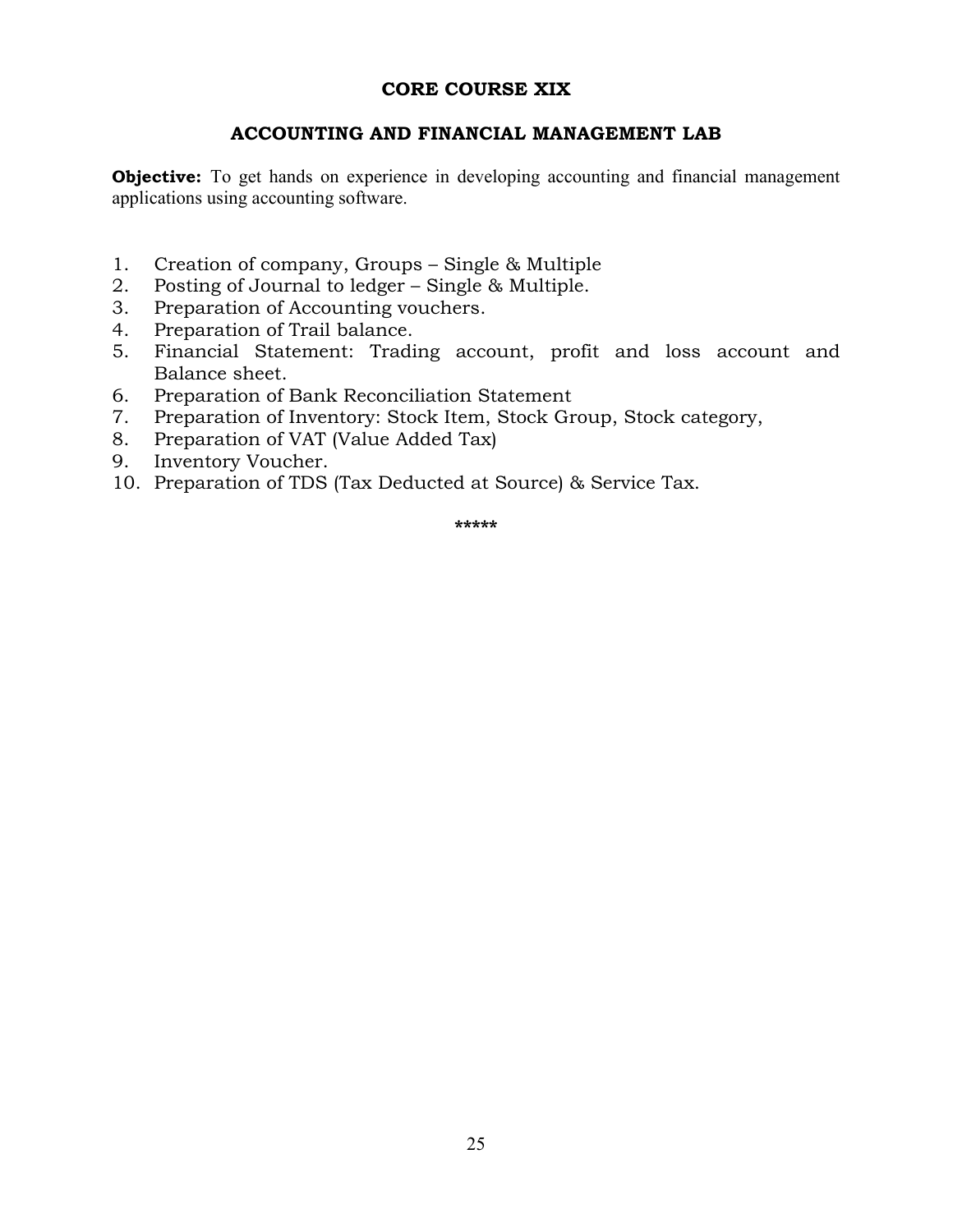#### **ARTIFICIAL INTELLIGENCE**

### **Objective :**

To provide the knowledge of problem solving using AI techniques, knowledge representations, expert system development process and tools.

### **Unit I**

What is Artificial Intelligence? The AI Problems – The Underlying Assumptions – What is an AI Techniques? Problems: Problems spaces and search – Defining the Problems as a State Space Search – Production Systems – Problem Characteristics – Production System Characteristics – Issues in the Design of Search Programmes.

### **Unit II**

Generate – and-Test – Hill Climbing – Best-First Search – Problem Reduction – Constraint Satisfaction – Means – Ends – Analysis-Knowledge Representation issues: Representation and Mappings – Approaches to Knowledge Representation – Issues in Knowledge Representation – The Frame Problem

### **Unit III**

Using predicate logic – Representing Simple facts in Logic – Representing Instance and Is a relationships – Computable functions and Predicates – Resolutions – Natural Deductions – Representing Knowledge Using Rules: Procedural versus Declarative Knowledge – Forward versus Backward Reasoning – Matching – Control Knowledge

### **Unit IV**

Symbolic Reasoning under uncertainty – Introduction to Non Monotonic Reasoning – Logics for Non Monotonic Reasoning – Implementation issues – Augmenting a Problem solver – Implementation :Deapth – First Search – Implementation : Breadth – First Search – Statistical reasoning – Bayesian Networks – Fuzzy Logic- Learning: What is learning? – Rote Learning – Learning by taking advice – Learning in Problem Solving

#### **Unit V**

Connectionist Models – Introduction – Hopfield Networks – Learning in Neural Networks – Applications of Neural Networks – Expert Systems – Representing and Using Domain Knowledge – Expert System Shells – Explanation – Knowledge acquisition

# **Text Book**

Artificial Intelligence, Elaine Rich, Kevin Knight, 2/e, TataMcGraw Hill Publishing Ltd., - New Delhi, 1991

Chapters: 1.1 – 1.3, 2.3, 4.5, 6.7, 8.3 – 8.5, 17.1 – 17.4, 18.1 – 18.3 & 20

# **Reference Books**

- 1. Artificial Intelligence, A Modern Approach, Stuart J. Russell and Peter Norvig, Prentice, 2010.
- 2. Introduction to Artificial Intelligence and Expert Systems, Dan W.Patterson, PrenticeHall of India, New Delhi, 1992
- 3. Introduction to Expert Systems, 3/e, Peter Jackson, Pearson Education, Reprint 2003
- 4. Artificial Intelligence, A New Synthesis, Nils J. Nilsson Harcourt Asia Pvt. Ltd., 1998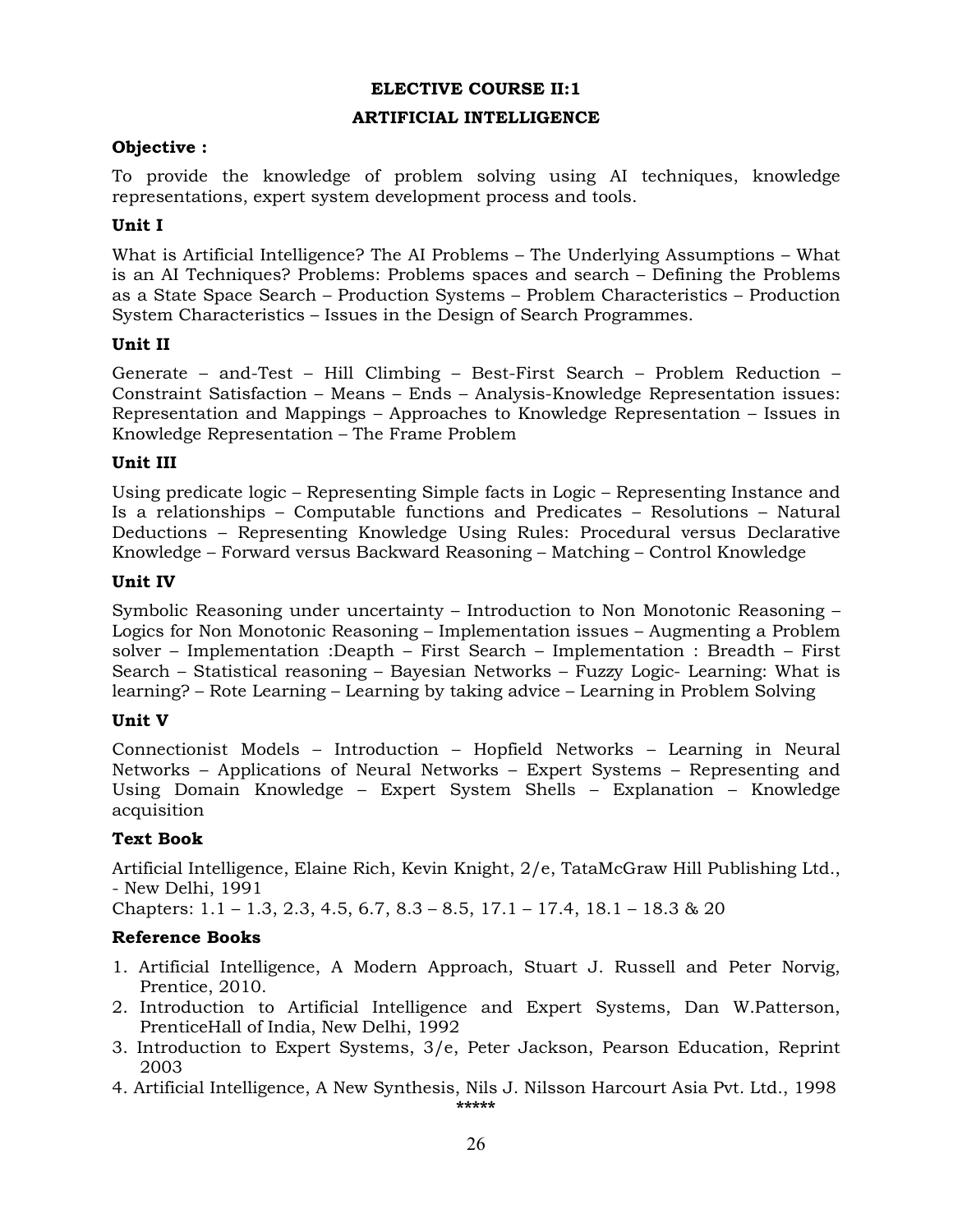#### **COMPUTER SIMULATION AND MODELING**

### **Objective :**

To impart knowledge in real time modeling process and the simulation of any system using the real time mode.

### **Unit I**

Introduction to Simulation: When Simulation is the Appropriate Tool- When Simulation is not Appropriate- Advantages and Disadvantages of Simulation- Areas of Application- Systems and System Environment- Components of a System- Discrete and Continuous Systems- Model of aSystem- Types of Models- Discrete-Event System Simulation –Steps in a simulation study.Simulation Examples: Simulation of Queuing Systems, Simulation of Inventory Systems.

### **Unit II**

Simulation Software: History of Simulation Software- Selection of Simulation Software-Simulation in JAVA, Simulation in GPSS, Simulation in SSF- Simulation software – Experimentation and Statistical and analysis tools .

### **Unit III**

Statistical Models in Simulation: Review of Terminology and Concepts- Useful Statistical Models- Discrete Distributions- Continuous Distributions- Poisson process. Queuing models- Characteristics of queuing systems.

### **Unit IV**

Random-Number Generation: Properties of Random Numbers-Generation of Pseudo-Random Numbers-Techniques for Generating Random Numbers-Linear congruential Method- Random number streams -Tests for random numbers-Frequency tests - Test for Autocorrelation.Random-Variate Generation: Inverse Transform Technique-Exponential Distribution-Uniform Distribution- Weibull Distribution.

#### **Unit V**

Input Modeling: Data Collection - Identifying the Distribution with Data- parameter estimation- goodness of fit tests. Verification and Validation of Simulation Models: Model Building, Verification, and Validation-Verification of Simulation Models-Calibration and Validation of Models.

# **Text Book:**

1. Jerry Banks, John S. Carson, II Barry L. Nelson., *Discrete-Event System Simulation*, FourthEdition, PHI Edition, 2009. Unit:I :Chapter 1 Sections (1.1-1.11), Chapter 2 Sections (2.1, 2.2) Unit:II :Chapter 4 Sections (4.1, 4.2, 4.4-4.7) Unit:III :Chapter 5 Sections (5.1-5.5), Chapter 6 Sections (6.1) Unit:IV :Chapter 7 Sections (7.1, 7.2, 7.3.1, 7.3.3, 7.4), Chapter 8 Sections (8.1.1- 8.1.3) Unit:V :Chapter 9 Sections (9.1-9.4), Chapter 10 Sections (10.1-10.3)

# **Book for Reference:**

E.Winsberg, Science in the age of computer simulation, Chicago: University Press, 2010.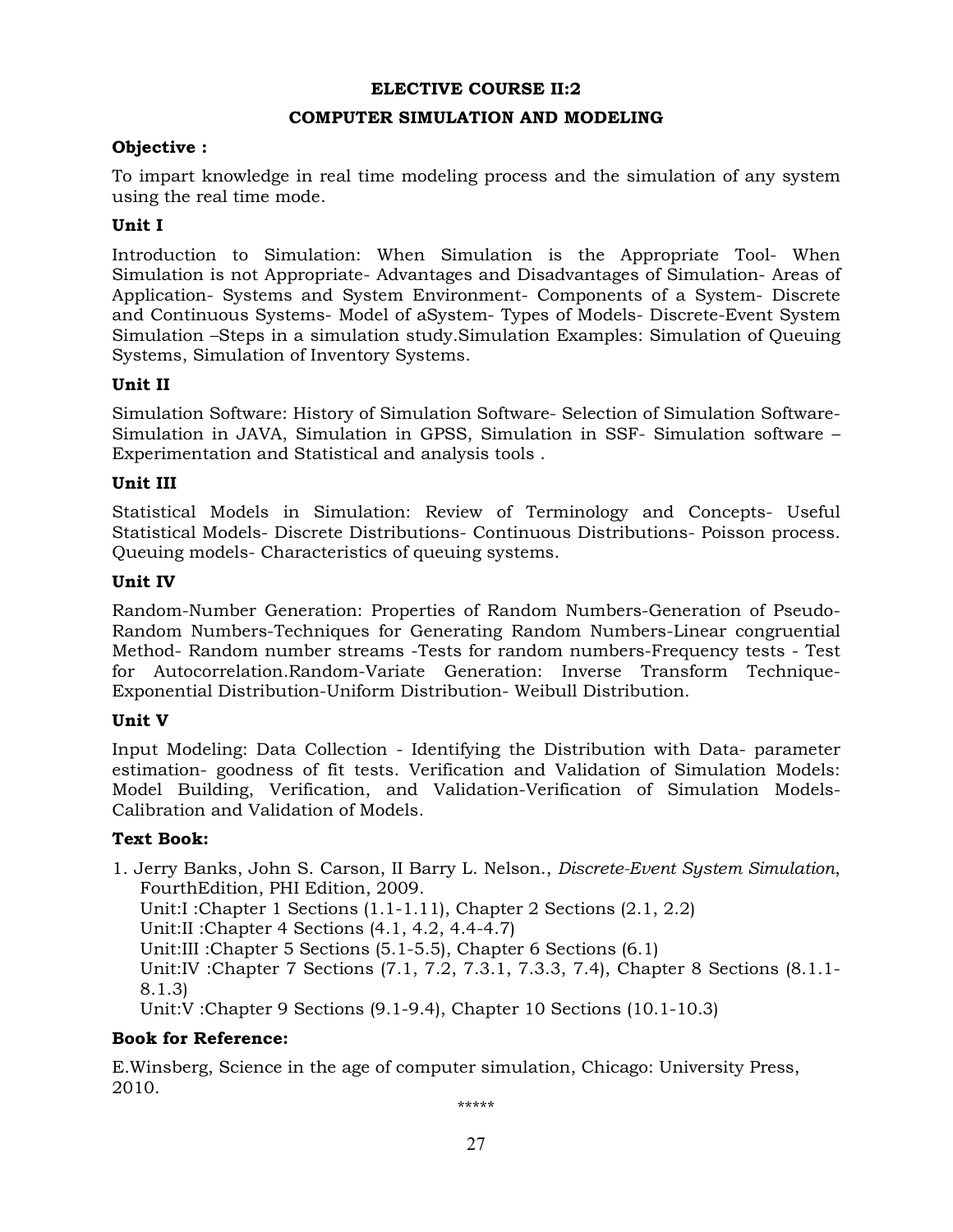# **MOBILE COMMUNICATION**

# **Objective : To understand the concepts of Mobile and wireless devices, Mobile IP and WAP.**

# **Unit I**

Introduction: Mobile and Wireless Devices – Simplified Reference Model – Need for Mobile Computing – Wireless Transmission – Multiplexing – Spread Spectrum and cellular systems – Medium Access Control – Comparisons

# **Unit II**

Medium Access Control: TDMA,CDMATelecommunications System: Telecommunication System – GSM – Architecture– Protocols – Hand over and Security–Satellite System

# **Unit III**

Wireless LAN : IEEE S02.11– Bluetooth – MAC Layer – Security-and Link Management.

# **Unit IV**

Mobile IP: Goals – Packet Delivery – Strategies – Registration – Tunneling andReverse Tunneling – Adhoc Networks – Routing Strategies

# **Unit V**

WIRELESS APPLICATION PROTOCOL: Wireless Application Protocol (WAP) – Architecture – XML – WML Script – Applications

# **Text Book(s)**

- 1. Jochen Schiller, Mobile Communication, Pearson Education, Delhi, 2008.
- 2. Sandeep Singhal, et al.The Wireless Application Protocol: Writing Applications for theMobile Internet

# **Reference:**

Rich Ling, Jonathan Donner, Mobile Communication, Wiley Publications,2013.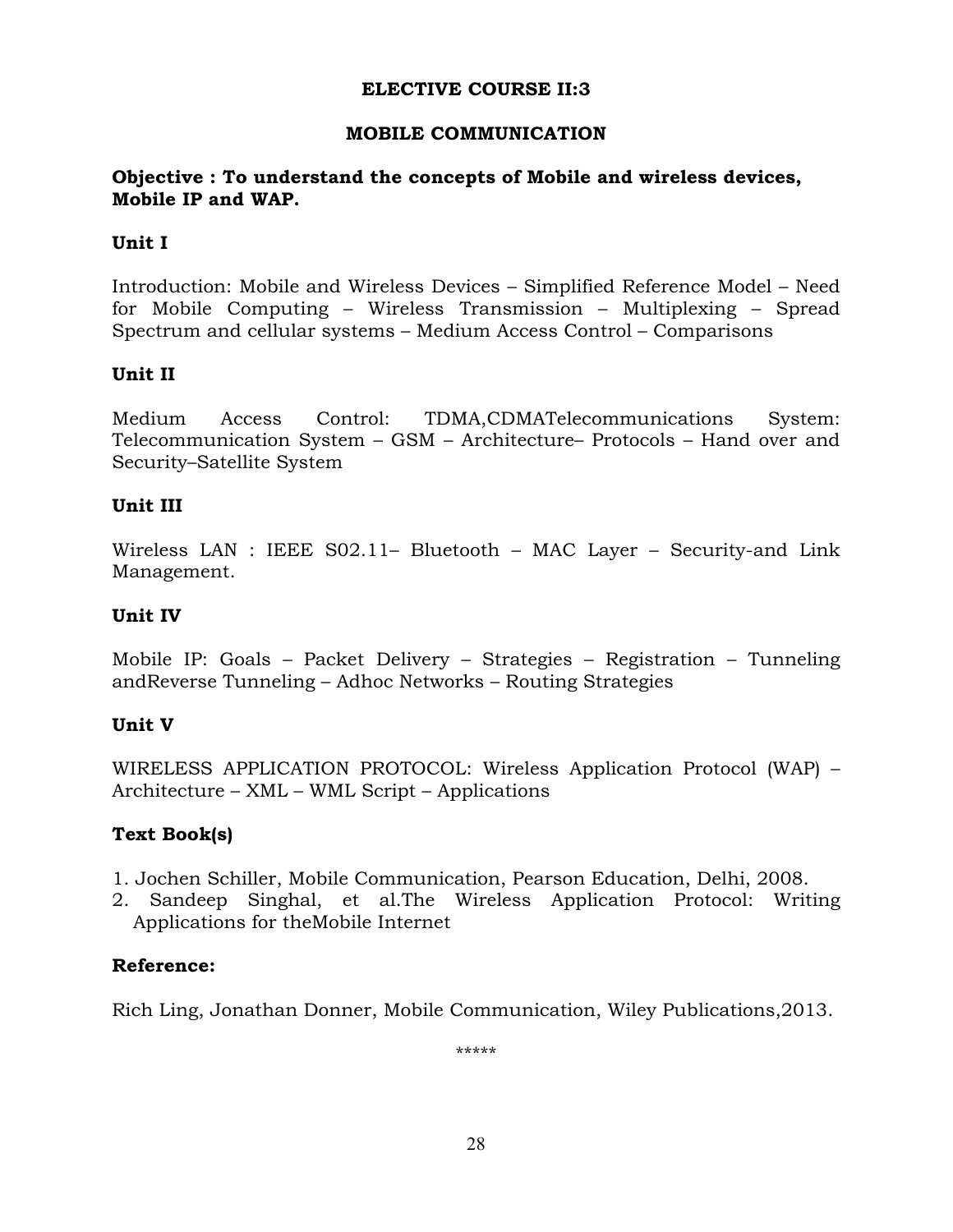### **CORE COURSE XX**

#### **WEB TECHNOLOGIES**

### **Objective:**

#### Unit I WEB PROGRAMMING

PHP introduction : variables – operators – control structures – Advanced concepts in PHP : Cookies – sessions – server variables

### **Unit II**

PHP Files :accessing files – reading – writing - MySQL database: insert – update – delete – join – group by – aggregate functions – formats – case studies.

#### **Unit III WEB SERVICES:**

Introduction – What are web services? SOAP WSDL UDDI-Why Web Services are important ? – The evolution of web applications Not just another distributed computing platform – Web services and enterprises. XML: XML Fundamentals XML: The Lingua Franca of web services - XML Documents XML namespaces Explicit and Default namespaces, Inheriting namespaces, And not inheriting namespaces, Attributes and namespaces –XML Schema XML schema and namespaces, A first schema, Implementing XML schema types, The any Element, Inheritance, Substitution groups, Global and local type declarations, Managing Schemas, Schemas and instance documents, XML schema best practices- Processing XML SAX: Simple API for XML, DOM: Document object Model, XSLT, XPATH

### **Unit IV**

SOAP and WSDL5 The SOAP Model- SOAP- SOAP Messages SOAP Envelope, SOAP Header, SOAP Body, SOAP Faults- SOAP encoding – SOAP RPC- Usingalternative SOAP Encodings, Document, RPC, Literal, Encoded SOAP RPC andSOAP Document-Literal, SOAP web services and the REST Architecture-Looking back to SOAP 1.1 Syntactic differences between SOAP 1.2 and SOAP1.1- Changes to SOAP-RPC- SOAP Encoding- WSDL structure, The stock quoteWSDL interface, definitions, The type element, bindings, services, managingWSDL descriptions, Extending WSDL – Using SOAP and WSDL

# **Unit V**

UDDI: UDDI at a glance- The UDDI Business registry- UDDI under the covers – Accessing UDDI- How UDDI is playing out Conversations Overview – Web Services – Web services Conversation Language – WSCL Interface components – The Bar scenario conversations – Relationship between WSCL and WSDL Workflow Business Process Management – Workflow and Workflow management systems – Business process execution language for web services

#### **Text Book(s)**

- 1. K. Meena , R. Sivakumar , A.B. KarthickAnandBabu "Web programming using PHP and MySQL" - Himalaya Publishing House – 2011. (**for Unit 1 and Unit 2)**
- 2. SandeepChatterjee, James Webber, "Developing Enterprise Web Services An Architect's Guide" - Pearson Education– Second Indian Reprint 2005. (**for Unit 3, Unit 4 and Unit 5)** \*\*\*\*\*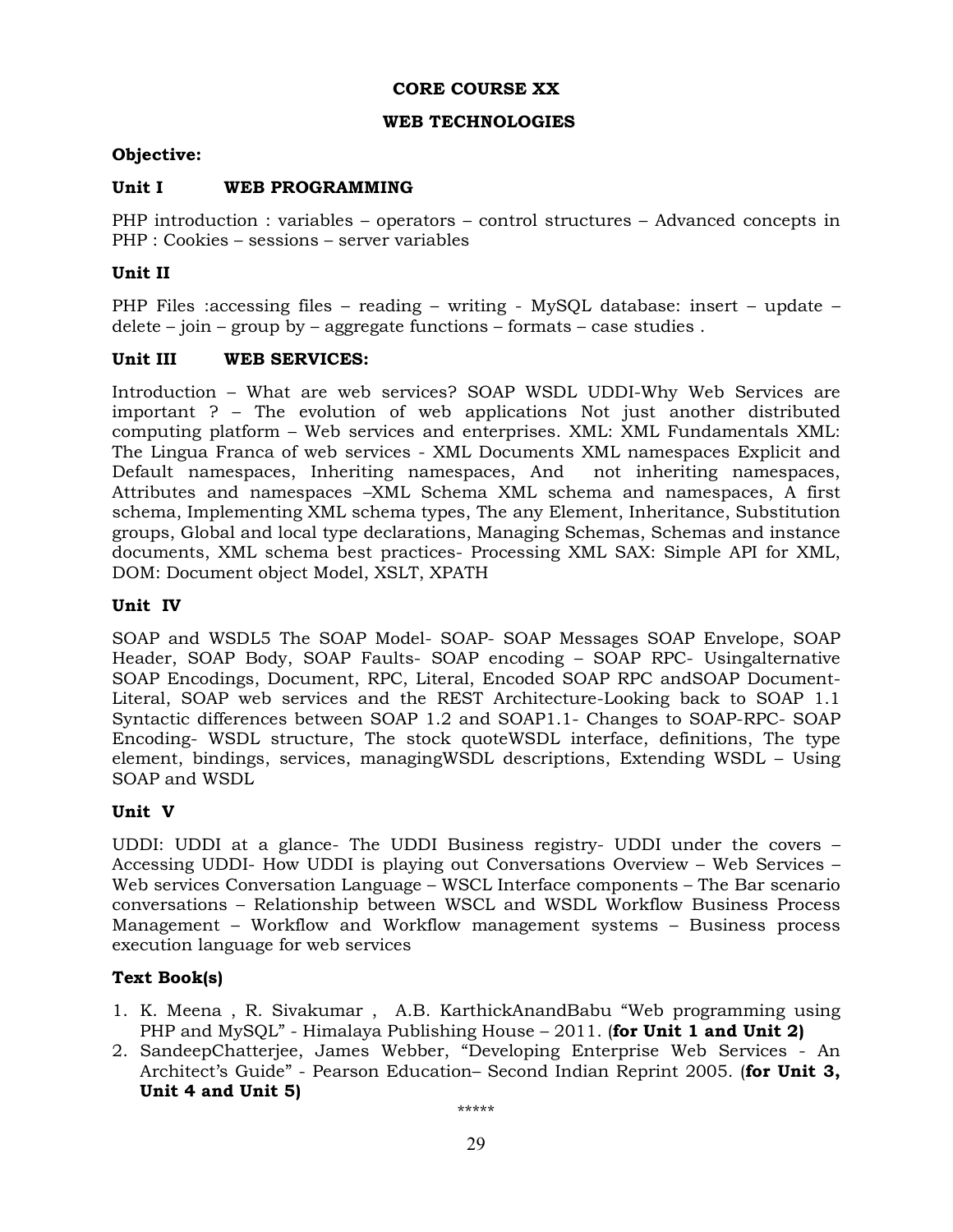#### **CORE COURSE XXI**

### **DATA MINING AND WAREHOUSING**

### **Objective:**

In this course students shall learn the mathematical & algorithmic details of various data association techniques to discover patterns in underlying data (namely mining data).He also learn how to consolidate huge volume of data in one place efficiently.

### **Unit I**

Introduction to data mining – Association Rule Mining.

### **Unit II**

Classification – Cluster analysis.

### **Unit III**

Web Data Mining – Search engines.

### **Unit IV**

Data warehousing – Algorithms & operations to create data warehouse – Designing data warehouse- Applications of data warehouse.

#### **Unit V**

Online analytical processing – Information Privacy.

# **TEXT BOOK:**

1. **G.K. Gupta,** Introduction to Data mining with case studies ,Prentice Hall India, 2006 (ISBN 81-203-3053-6) **[Unit-1 : (**Chapters 1,2); **Unit-2** : (Chapters 3,4); **Unit-3 (**Chapters 5,6); **Unit-4 (**Chapters 7), **Unit-5 (**Chapters 8,9)**].**

#### **REFERENCE BOOK:**

- **1.S. K. Mourya, Shalu Gupta**, data Mining and Data Warehousing, Alpha Science International Limited, 2013
- 2**. K.P.Soman&ShyamDiwakar and V. Ajay,** Insight to Data Mining Theory and Practice, Prentice Hall of India, 2006. (ISBN -81-203- 2897-3)
- 3. **Jiawei Han and MichelineKamber**, Data Mining Concepts and Techniques, Elsevier, Second Edition, 2007 (ISBN: 81-312-0535-5)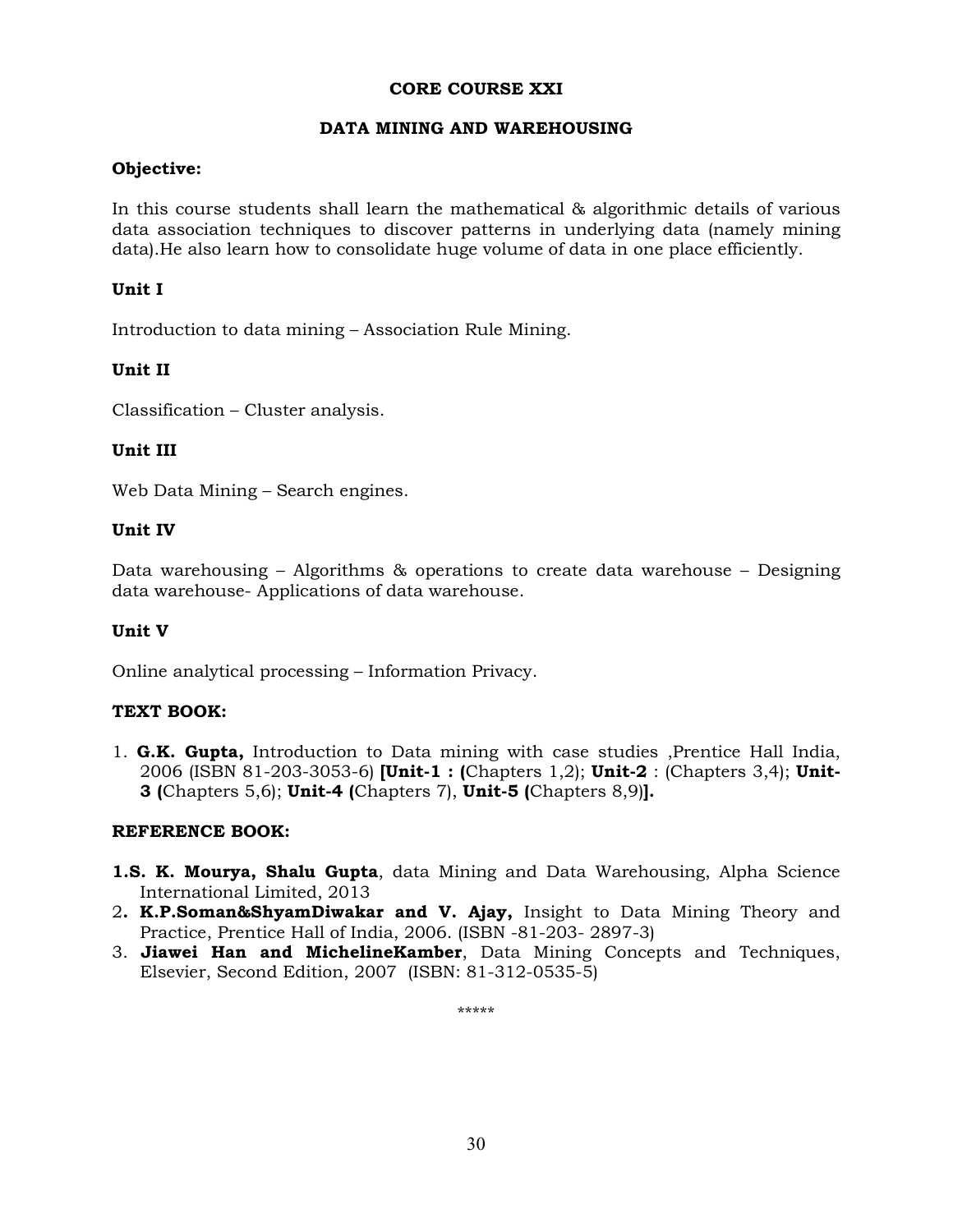### **CORE COURSE XXII**

### **ORGANIZATIONAL DYNAMICS**

### **Objective:**

To impart knowledge about fundamentals of organization behavior, Motivation, Individualand Interpersonal Behavior, Change, Stress and Counseling

# **Unit I**

Fundamentals of Organization Behavior: – Understanding Organization Behavior – Fundamental Concepts – Contingency Approach – Limitation of Organization Behavior – AnOrganization Behavior System – Model of Organization Behavior. Managing Communications:communications Fundamentals – #Upward and Downward Communication# – Other Form ofCommunication – Informal Communication

# **Unit II**

Social Systems and Organizational Culture: Understanding a Social System – Social Culture – Role – Status – Organizational Culture – Motivation: Model – Motivational Drives –Human Needs – Behavior Modification – #Goal Setting. Appraising: Organizational Behavior andperformance Appraisal# – Economic Incentive Systems

### **Unit III**

Leadership – The Nature of Leadership – Behavior Approaches to Leadership Style – Contingency approaches to Leadership Style – Individual and Interpersonal Behavior: Nature ofEmployee Attitudes – Effects of Employee Attitudes – Studying Job Satisfaction. InterpersonalBehavior: Conflict in Organizations – #Power and Politics#.

# **Unit IV**

Organizations and Individuals: Rights to Privacy – Discipline – QWL –Individual Responsibilities. Informal and Formal Groups: Group Dynamics –Nature of Informal Group –Formal Group. Team and Team Building: Organizational Context for Teams – Teamwork – TeamBuilding

#### **Unit V**

Change and its Effects: Change at Work- Resistance to Change – Implementing Change

Successfully – Understanding Organization Development. Stress and counseling: Employee Stress– #Employee Counseling – Type of counseling#.

# **Text Book:**

1. John W Newstrom, "Organizational Behavior: Human Behavior at Work", 12th Edition,Tata McGraw Hill Education Private Limited, 2007.

# **Books for Reference:**

- 1. Organizational Behavior, 12th Edition, Tata McGraw Hill Education Private Limited, 2011.
- 2. Stephen P. Robbins, *Organizational Behavior*, 13th Edition, PHI Pvt. Ltd, New Delhi, 2010.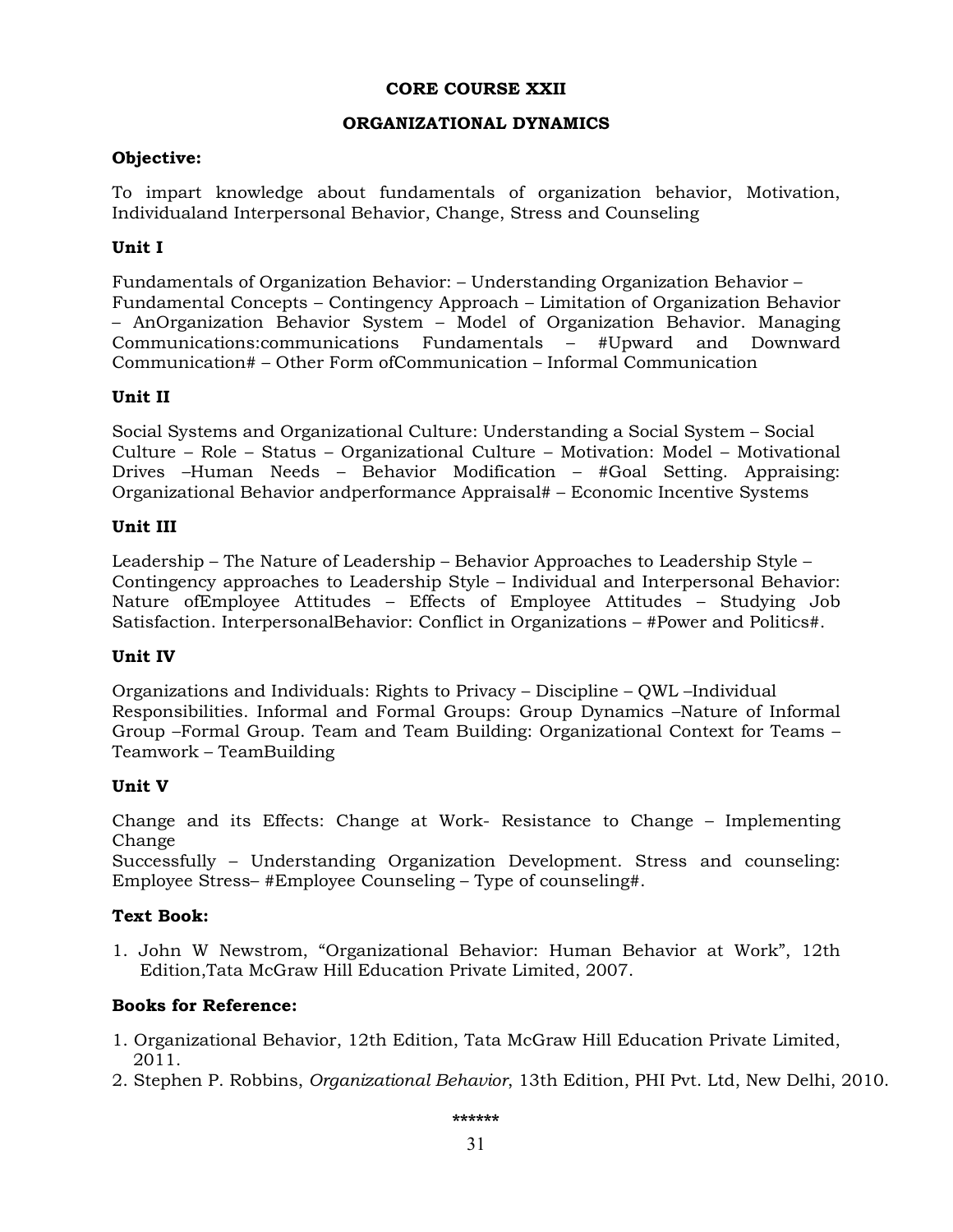#### **CORE COURSES XXIII**

#### **PROBABILITY AND STATISTICS**

### **Objective**

### **Unit I**

Probability: Definitions of probability, Addition theorem, Conditional probability, Multiplication theorem, Baye's theorem of probability and Geometric probability. Random variables and their properties, Discrete Random variable, Continuous Random variable, Probability Distribution joint probability distributions their properties, Transformation variables, Mathematical expectations, probability generating functions

### **Unit II**

Probability Distributions / Discrete distributions: Binomial, Poisson Negative binominal distributions and their properties. (Definition, mean, variance, moment generating function, Additive properties, fitting of the distribution.)

Continuous distributions: Uniform, Normal, exponential distributions and their properties. Curve fitting using Principle of Least Squares.

### **Unit III**

Multivariate Analysis: Correlation, correlation coefficient, Rank correlation, Regression Analysis, Multiple Regression, Attributes, coefficient of Association, X2 – test for goodness of fit, test for independence.

#### **Unit IV**

Sample, populations, statistic, parameter, Sampling distribution, standard error, unbiasedness, efficiency, Maximum likelihood estimator, notion & interval estimation. Testing of Hypothesis: Formulation of Null hypothesis, critical region, level of significance, power of the test.

#### **Unit V**

Queuing theory: Queue description, characteristics of a queuing model, study state solutions of M/M/1: α Model, M/M/1 ; N Model.

#### **Text book:**

1. T.Veerarajan, "Probability, Statistics and Random Processes", Tata McGraw Hill

#### **Reference Book:**

- 1. **Yuri Suhov, Mark Kelber,** Probability and Statistics by Example, Cambridge University Press,2014.
- 2. **Kishor S. Trivedi**, "Probability & Statistics with Reliability, Queuing and Computer Applications", Prentice Hall of India, 1999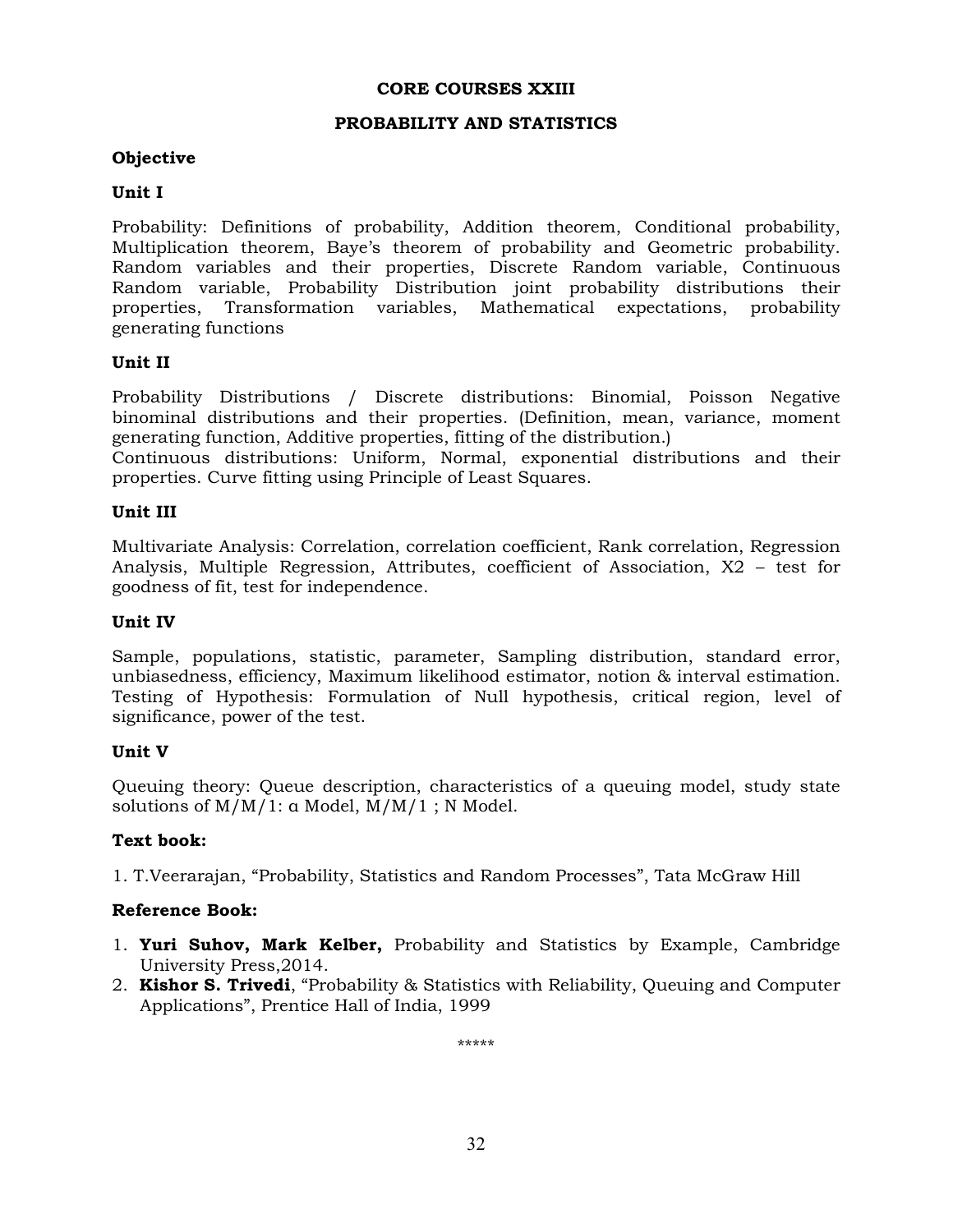# **CORE COURSE XXIV**

# **WEB TECHNOLOGIES LAB**

**Objective :** To get hands on experience in developing web based applications.

- 1. Create a simple Web Service that converts the temperature from Farenheit toCelsius and vice versa.
- 2. Use the above Web Service on a web page and execute to fetch the results
- 3. Create a Web Services provider and make it available on the Internet or intranet.
- 4. Create a web based Consumer of an existing web service.
- 5. Create a Windows application based consumer of an existing web service.
- 6. Write an application that simulates sending a SOAP message as a request and receiving another as a response.
- 7. Develop a Web Service that provides images as responses.
- 8. Develop a web service that access table contents of a database.
- 9. Develop a console based Web Service Client.
- 10. Develop a Web intranet/internet based Web Service Client.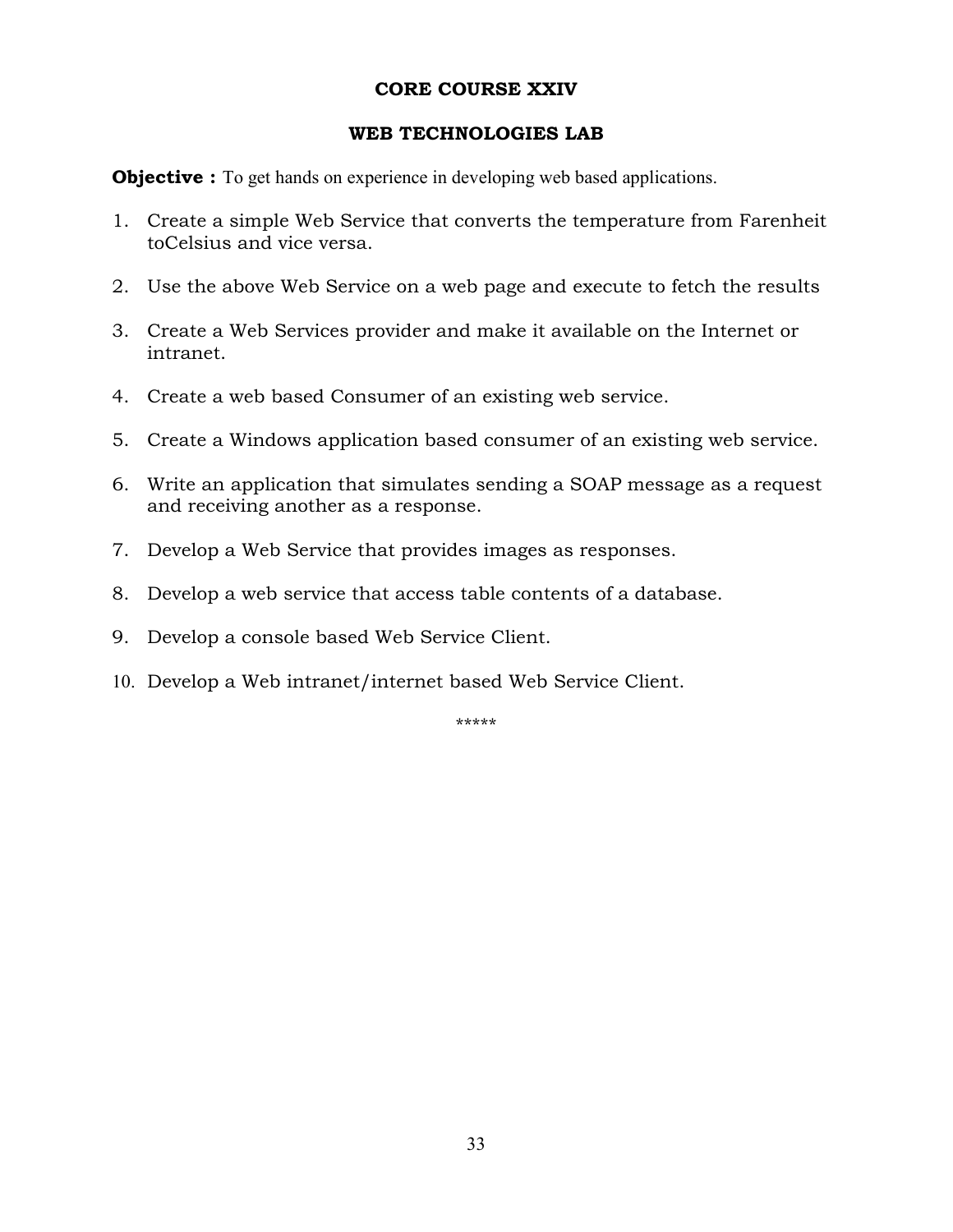# **CORE COURSE XXV**

# **DATA MINING LAB**

# **Objective :**

To get hands on experience in developing applications using data mining tool.

| <b>Practical</b> | <b>Practical List</b>                        |
|------------------|----------------------------------------------|
|                  | Preprocessing                                |
| Exercise 1       | a. Datatype Conversion                       |
|                  | b. Data Transformation                       |
|                  | Filters-Practical                            |
| Exercise 2       | a. Replace Missing Values                    |
|                  | b. Add Expression                            |
|                  | <b>Feature Selection</b>                     |
|                  | Select Attributes- Practical                 |
| Exercise 3       | a. Filter                                    |
|                  | b. Wrapper                                   |
|                  | c. Dimensionality Reduction                  |
|                  | Supervised Technique                         |
| Exercise 4       | Classifier - Function - Practical            |
|                  | a. Multilayer Perceptron Tree - PracticalJ48 |
|                  | Classifier- Bayes -Practical                 |
| Exercise 5       | a.Naive Bayes Rule- <b>Practical</b>         |
|                  | b.ZeroR                                      |
|                  | Unsupervised Techniques                      |
|                  | Clustering-Theory                            |
| Exercise 6       | Partitioned – Algorithm – Practical          |
|                  | Hierarchical Algorithm - Practical           |
|                  | Semi Supervised Algorithm - Practical        |
|                  | Association Rule Mining                      |
| Exercise 7       | A-Priori -Algorithm -Practical               |
|                  | Predictive A-Priori -Practical               |
|                  | Experimenter                                 |
| Exercise 8       | Dataset - Test - Practical                   |
|                  | Algorithm based -Test -Practical             |
|                  | Knowledge Flow                               |
| Exercise 9       | Feature Selection - Practical                |
|                  | Clustering – Practical                       |
|                  | Knowledge Flow                               |
| Exercise 10      | Classification - Practical                   |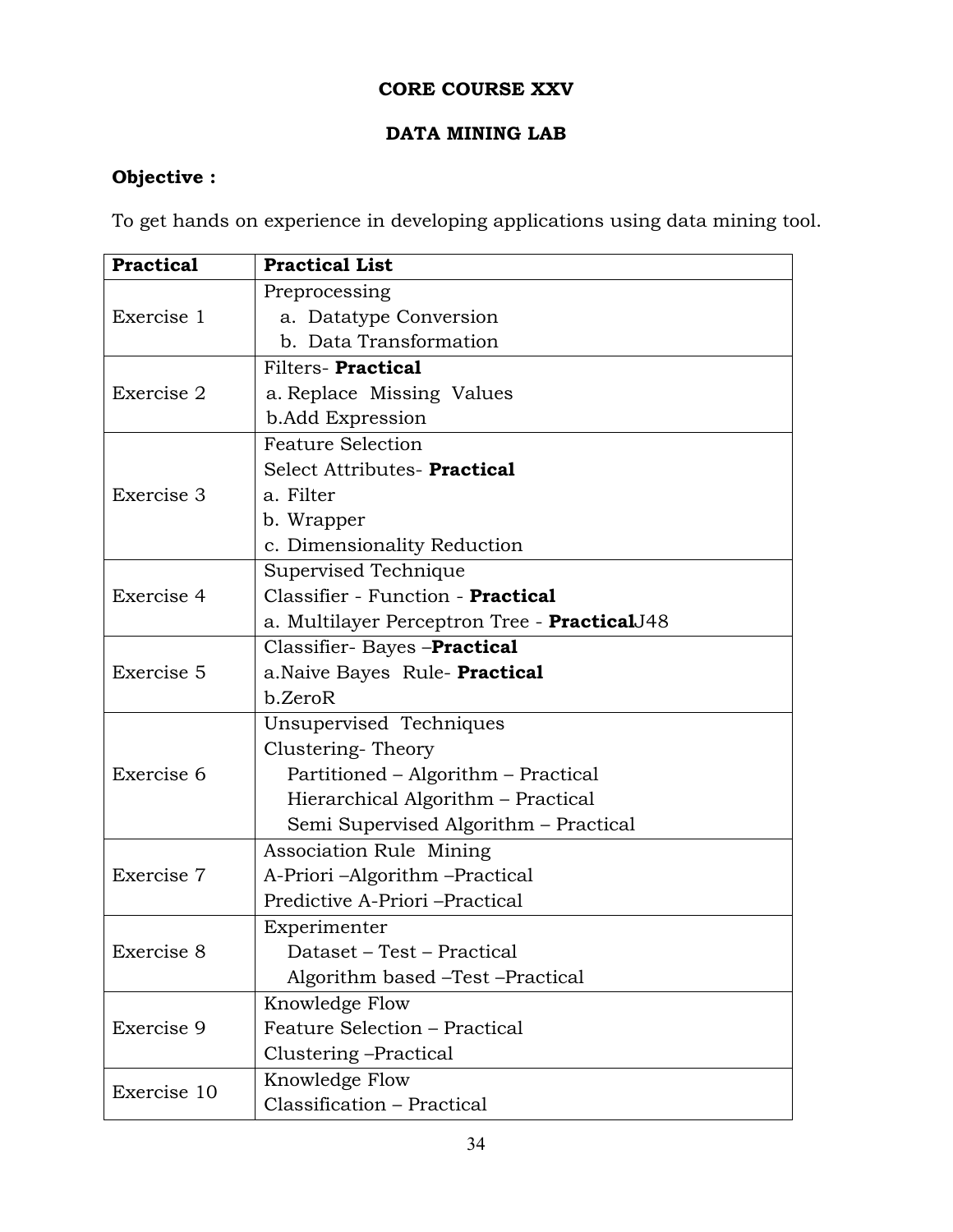# **PARALLEL PROCESSING**

# **Objective:**

To study the Parallel computer Architecture, theories of parallel computing, interconnection networks and applications of cost effective computer systems.

# **Unit I**

Parallel computer models: the state of computing – Multiprocessors and multicomputers – Multivector and SIMD computers.

# **Unit II**

Program and Network properties: Conditions of parallelism – Program partitioning and scheduling – program flow mechanisms – system interconnect architectures.

# **Unit III**

Processors and memory hierarchy : Advanced processor Technology – Superscalar and vector processors – Linear Pipeline Processors – Nonlinear Pipeline Processors.

# **Unit IV**

Multiprocessors and Multicomputers: Multiprocessor System Interconnects-Message-Passing Mechanisms – SIMD Computer Organization. The Connection Machine CM5 – Fine – Grain Multicomputers.

# **Unit V**

Software for Parallel Programming : Parallel Programming Models – Parallel Languages and Compilers – Dependence Analysis of Data Arrays.

# **Books for reference:**

- 1. Introduction To Parallel Processing, By M. Sasikumar, Dinesh Shikhare, Ravi P.Prakash, Eastern Economy Edition, 2014
- 2.Computer Architecture and Parallel Processing, Kai Hwang and Baye
- 3. Parallel Computing, Theory and Practice, Michel J.Quinn, McGraw-Hill International Edn., Singapore 1994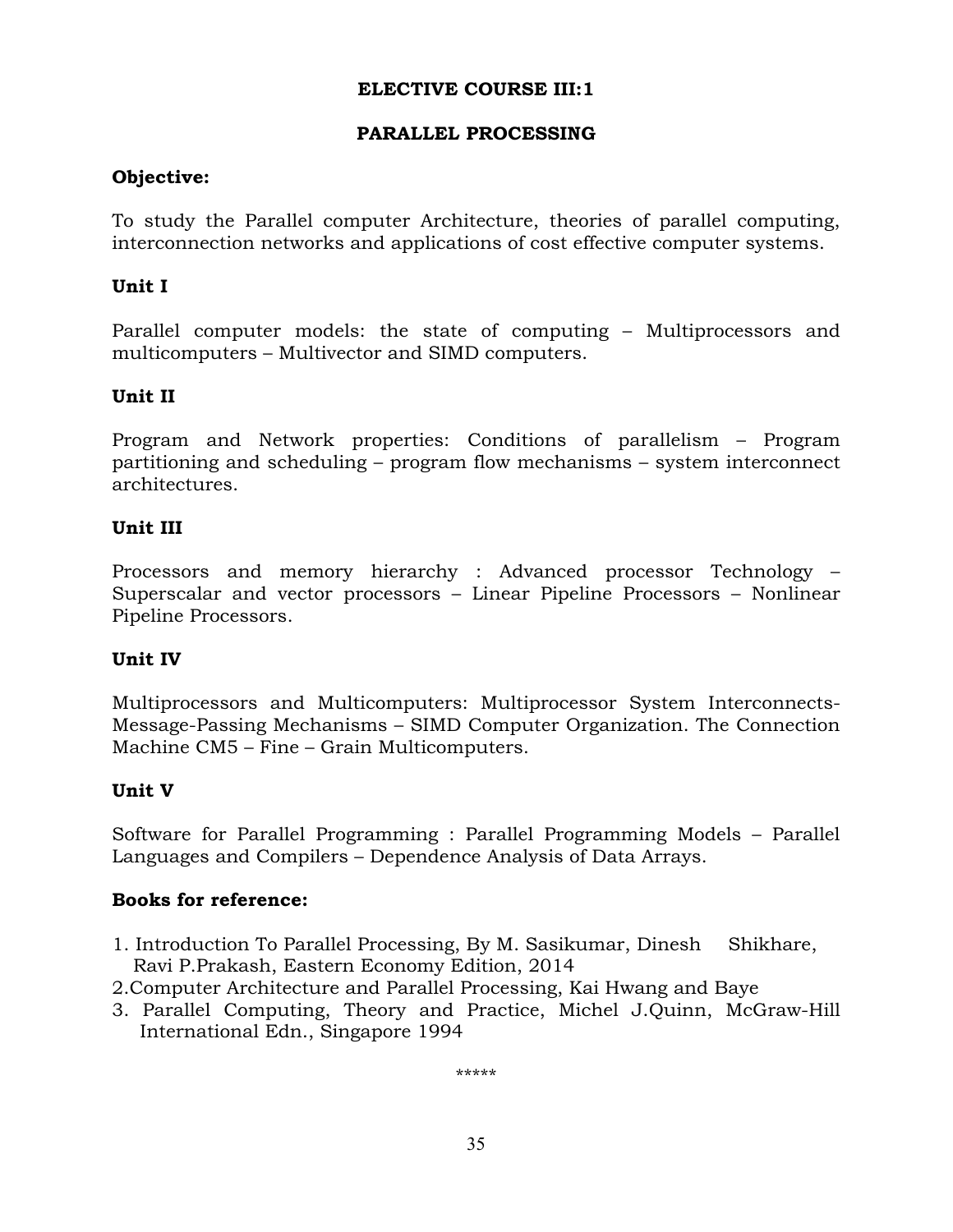#### **CLOUD COMPUTING**

### **Objective:**

To impart knowledge on Introduction to Cloud Computing, The Evolution of SaaS, The Anatomy of Cloud Infrastructure, Workflow Management Systems and Clouds.

### **Unit I**

Introduction to Cloud Computing: Roots of Cloud Computing - Layers and Types of Cloud - Features of a cloud-Infrastructure Management-Infrastructure as a Service Providers-Platform as a Service Providers-Challenges and Risks. Broad Approaches to Migrating into the Cloud - Seven Step Model of Migration into a Cloud. .

### **Unit II**

The Evolution of SaaS-The Challenges of SaaS Paradigm- Approaching the SaaS Integration Enigma- New Integration Scenarios- The Integration Methodologies- SaaS Integration Products, Platforms and Services-B2Bi Services -. Background of Enterprise cloud computing paradigm- Issues for Enterprise Applications on the Cloud- Transition Challenges- Enterprise Cloud Technology and Market Evolution - Business drivers toward a marketplace for Enterprise cloud computing- The Cloud Supply Chain. .

### **Unit III**

The Anatomy of Cloud Infrastructure- Distributed Management of Virtual Infrastructures- Scheduling Techniques for Advance Reservation of Capacity- RVWS Design - Cluster as a Service: The Logical Design - Cloud Storage : from LANs TO WANs- Technologies for Data Security in Cloud Computing . .

#### **Unit IV**

Workflow Management Systems and Clouds - Architecture of Workflow Management Systems - Utilizing Clouds for Workflow Execution- A Classification of Scientific Applications and Services in the Cloud- SAGA based Scientific Applications that Utilize Clouds. MapReduce Programming Model- Major MapReduce Implementations for the Cloud- MapReduce Impacts and Research Directions. A Model for Federated Cloud Computing - Traditional Approaches to SLO Management- Types of SLA -Life Cycle of SLA - SLA Management in Cloud- Automated Policy based Management. **.** 

#### **Unit V**

Grid and Cloud- HPC in the Cloud: Performance related Issues -Data Security in the Cloud- The Current State of Data Security in the Cloud- Homo Sapiens and Digital Information- Risk- Identity- The Cloud, Digital Identity and Data Security - Content Level Security :Pros and Cons- Legal Issues in Cloud Computing - Data Privacy and Security Issues- Cloud Contracting models- Case Studies : Aneka and CometCloud. **.** 

#### **Text Book(s):**

1. Cloud Computing - Principles and Paradigms, by RajkumarBuyya, James Broberg, and AndrzejGoscinski. 2011 .

#### **REFERENCES:**

1. Cloud Application Architectures,GeorgeReese,ISBN: 184047142,Shroff/O'Reilly,2009.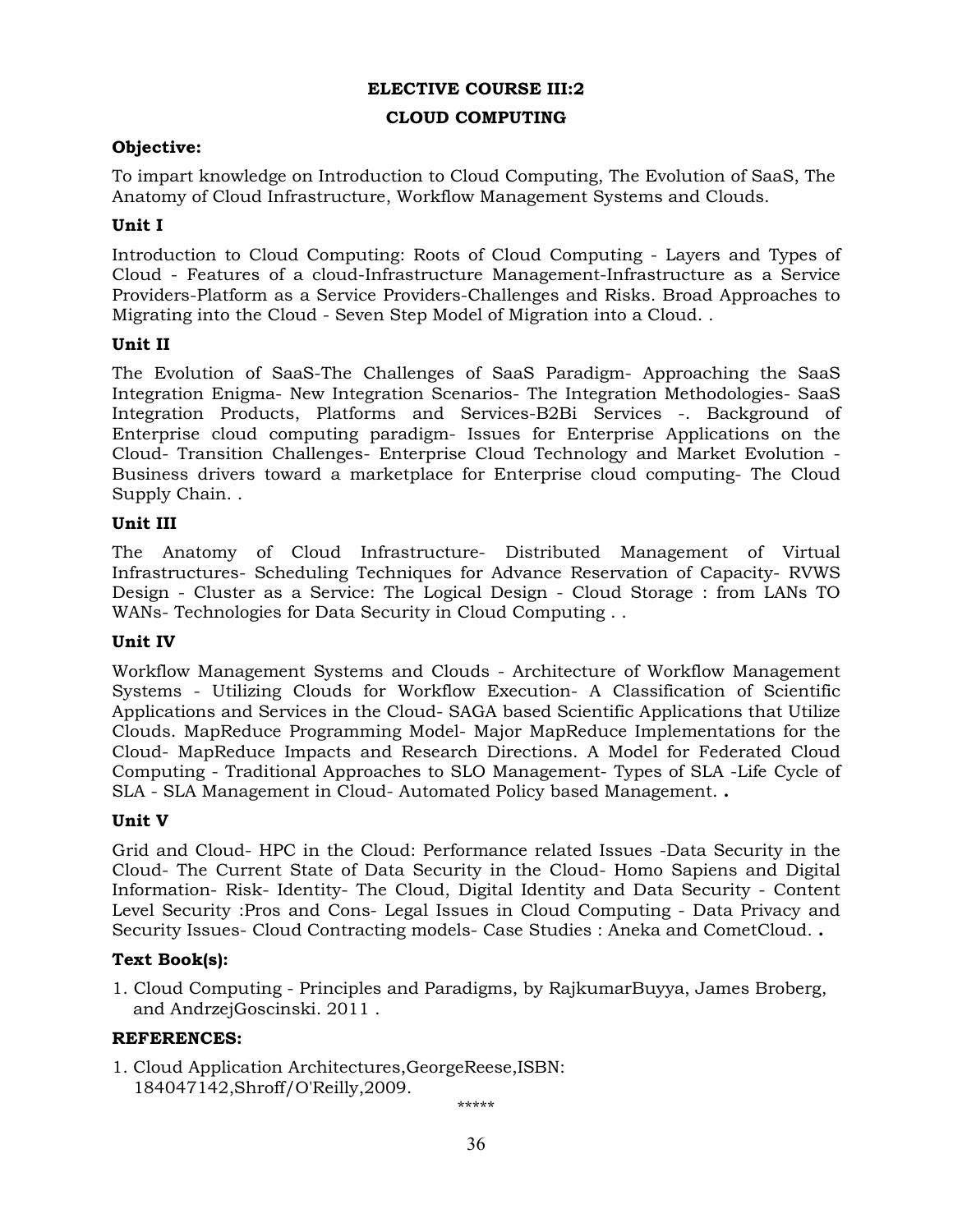#### **SOFT COMPUTING**

### **Objective:**

To impart knowledge in Fuzzy Set Theory, Optimization, Neural Networks, Neuro Fuzzy Modelingand Application Of Computational Intelligence.

# **Unit I FUZZY SET THEORY**

Introduction to Neuro – Fuzzy and Soft Computing – Fuzzy Sets – Basic Definition and Terminology – Set – Theoretic Operations – Member Function Formulation and Parameterization – Fuzzy Rules and Fuzzy Reasoning – Extension Principle and Fuzzy Relations – Fuzzy If Then Rules – Fuzzy Reasoning – Fuzzy Inference Systems – Mamdani Fuzzy Models – Sugeno Fuzzy Models – Tsukamoto Fuzzy Models – Input Space Partitioning and Fuzzy Modeling.

# **Unit II OPTIMIZATION :**

Derivative based Optimization – Descent Methods – The Method of Steepest Descent – Classical Newton's Method – Step Size Determination – Derivative Free Optimization – Genetic Algorithms – Simulated Annealing – Random Search – Downhill Simplex Search.

### **Unit III NEURAL NETWORKS:**

Supervised Learning Neural Networks – Perceptrons – AdalineBackpropagation Multilayer perceptrons – Radial Basis Function Networks – Unsupervised Learning and Other Neural Networks – Competitive Learning Networks – Kohonen Self – Organizing Networks – Learning Vector Quantization – Hebbian Learning.

#### **Unit IV NEURO FUZZY MODELING:**

Adaptive Neuro – Fuzzy Inference Systems – Architecture – Hybrid Learning Algorithm – Learning Methods that Cross fertilize ANFIS and RBFN – Coactive Neuro Fuzzy Modeling – Framework – Neuron Functions for Adaptive Networks – Neuro Fuzzy Spectrum.

# **Unit V APPLICATION OF COMPUTATIONAL INTELLIGENCE:**

Printed Character Recognition – Inverse Kinematics Problems – Automobile Fuel Efficiency Prediction – Soft Computing for Color Recipe Prediction.

# **TEXT BOOK**

1. J.S.R. Jang, C.T. Sun and E. Mizutani, "Neuro Fuzzy and Soft Computing", PHI, Pearson Education, 2004.

# **REFERENCE BOOK**

- 1. By L. Fortuna, G.. Rizzotto, M. Lavorgna, G. Nunnari, M.G. Xibilia, Riccardo Caponetto, Soft Computing: New Trends and Applications, Springer 2012
- 2. Timothy J. Ross, "Fuzzy Logic with Engineering Application, "McGraw Hill, 1977.
- 3. Davis E. Goldberg, "Genetic Algorithms Search, Optimization and Machine Learning", Addision Wesley, 1989.
- 4. S. Rajasekaran and G.A.V. Pai, "Neural Networks, Fuzzy Logic and Genetic Algorithms", PHI, 2003. Emereo Pty Limited, July 2008..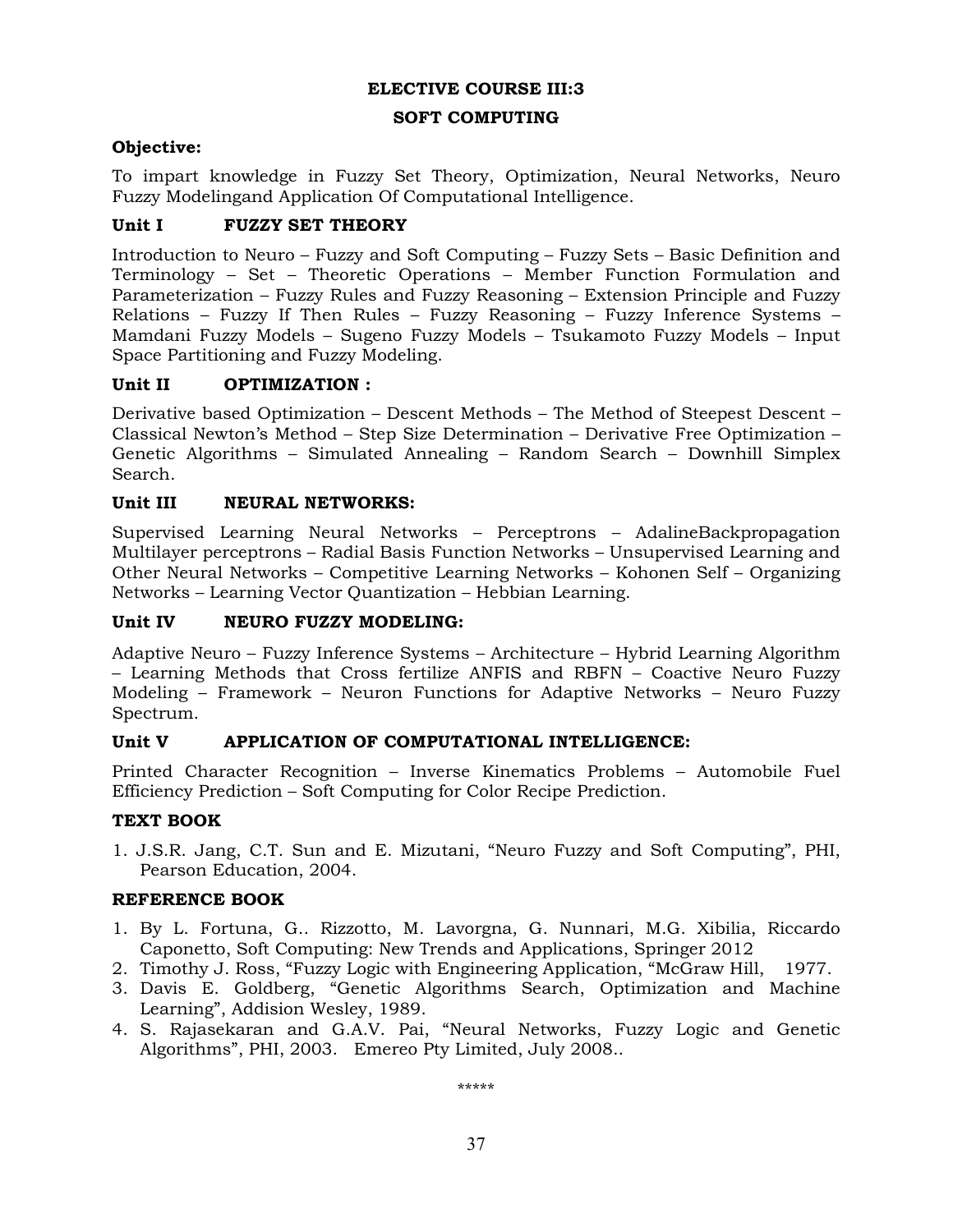# **MANAGERIAL SKILLS**

# **Learning Objective**

The learning objective of this course is to enable the students to learn the art of getting things done in the modern business world by learning topics like lateral thinking, decision making, balancing work and life, corporate social responsibility, and work ethics.

# **UNIT I THINKING STRATEGIES**

Strategic thinking – meaning – questions- things included in Strategic thinking – Process consideration in Strategic thinking – Strategic thinking competencies – importance of Strategic thinking – characteristics of Strategic Thinkers – Points to be kept in mind in Strategic thinking.

Lateral Thinking – meaning – why Lateral Thinking – when to use Lateral Thinking – Benefits of Lateral Thinking – Techniques used in Lateral Thinking – Who needs Lateral Thinking – How to use Lateral Thinking? – Conventional Vs Lateral Leaders – Questions asked by Lateral Leaders – becoming a Lateral leader

# **UNIT II INTERPERSONAL STRATEGIES**

Conflict Resolution – meaning – points to be understood before studying conflict resolution – sources of conflict – common reactions to conflict – role of perception in conflict – steps for Conflict Resolution – Conflict handling matrix – Functional and Dysfunctional outcome of conflict.

Negotiation skills – process – styles – outcome – principles involved – negotiation model – being a negotiator – qualities of a negotiator.

# **UNIT III IMPLEMENTATION STRATEGIES**

Facing changes – meaning – characteristics –why changes –pace of changes – impact of resistance –Reasons for resistance – types of people in facing changes – introducing change. Facing challenges – meaning – importance – path to facing challenges – benefits of facing challenges.

# **UNIT IV ACTION BASED STRATEGIES**

Risk taking - meaning – factors determining Risk Taking – Risk management – users of Risk Management – Steps in Risk Management.

Effective decision making – meaning – approaches – methods – steps – Decision making at the work place.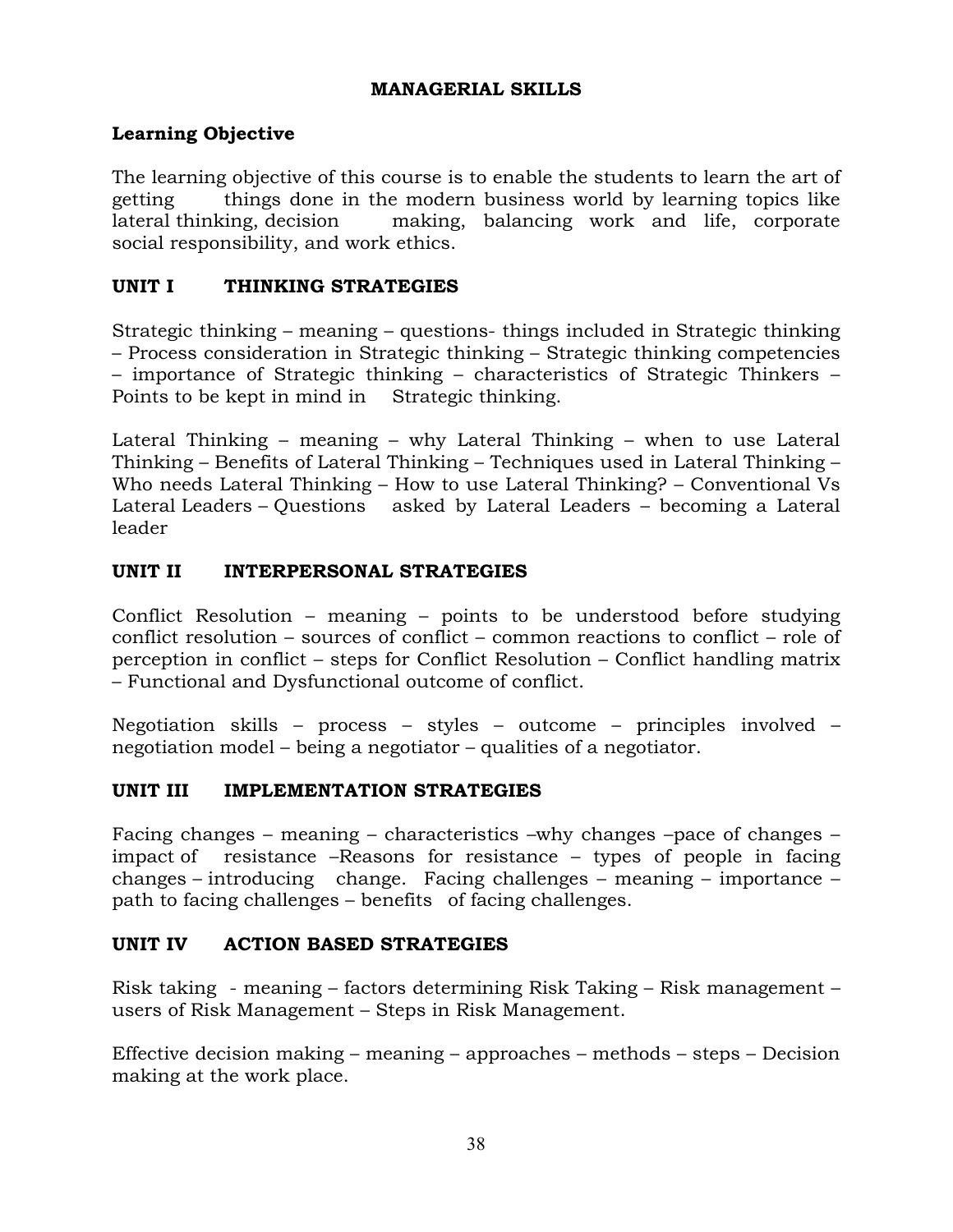# **UNIT V BEHAVIOURAL STRATEGIES**

Motivation and Staying motivated – meaning – finding reason for being motivated – staying motivated at work place – staying motivated in negative work environment – staying motivated during crisis.

Balancing work and life – meaning – work satisfaction – gender differences – responsibility of the employers and employees – ways of balancing work and life – handling professional and personal demands – organizing your desk.

# **TEXT BOOK:**

Alex K. (2012) Soft Skills – Know Yourself & Know the World, S.Chand & Company LTD, Ram Nagar, New Delhi- 110 055. Mobile No :94425 14814 (Dr. K. Alex)

# **REFERENCE BOOKS:**

- 1. Meena.K and V.Ayothi (2013) A Book on Development of Soft Skills (Soft Skills : A Road Map to Success), P.R. Publishers & Distributors, No, B-20 & 21, V.M.M. Complex, Chatiram Bus Stand, Tiruchirappalli- 620 002.(Phone :0431-2702824: Mobile : 94433 70597, 98430 74472)
- 2. Emotional Quotient Daniel Goleman
- 3. Power of the Plus factor Norman Vincent Peale.
- 4. The Seven Habits of Highly Effective people Stephen covey.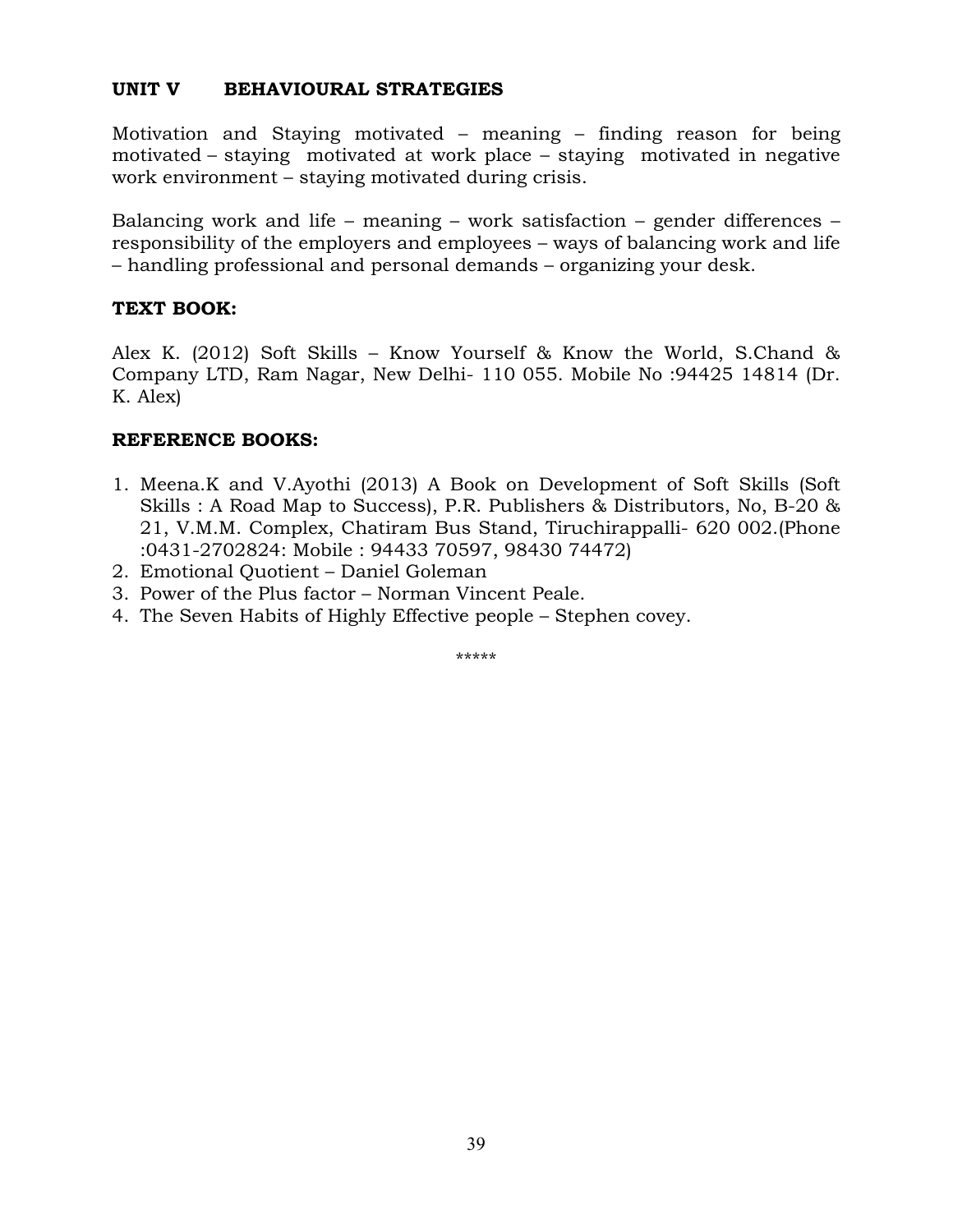### **CORE COURSE XXVI**

#### **COMPUTER NETWORKS**

### **Objective:**

To provide an overall knowledge in computer communication networks concepts and itsimplementation details in the Internet

### **Unit I**

Introduction – Uses of Computer Networks – Network Hardware: LAN-MAN-WAN – Networks Software: Protocol Hierarchies – Reference models: OSI - TCP/IP.The Physical Layer: Guided Transmission Media - The Public Switched Telephone Network:Structure of the Telephone System – Switching

### **Unit II**

The Data Link Layer: Design Issues –Error Detection and Correction – Elementary DataLink Protocol – Sliding Window Protocol – HDLC.The Medium Access Control Sub Layer: Multiple Access Protocol: CSMA Protocol – CollisionFree Protocol – Data Link Layer Switching: Repeaters, Hub, Bridges, Switches, Router, andGateways - Bluetooth.

#### **Unit III**

The Network Layer: Design Issues – Routing Algorithms: Optimality Principle – Shortestpath – Distance Vector – Link State – Hierarchal – Broadcasting –Congestion Controlalgorithm s– The network layer in internet: IP protocol – IP address.

### **Unit IV**

The Transport Layer: The Transport Service: Service provided to the Upper Layer – Transport Service Primitives – Berkeley Sockets - Elements of Transport Protocols – The InternetTransport Protocol: UDP: Introduction – TCP: Service Model – TCP Segment Header.The Application Layer: DNS – E-Mail: Architecture and Services – Message Formats.

#### **Unit V**

Network Security: Cryptography: introduction – Substitution and Transposition Cipher –Symmetric-key Algorithm: DES – Public-key Algorithms: RSA – Digital Signature: Symmetricand Public key Signature – Communication Security: Firewalls – VPN. Authentication Protocol:Authentication based on shared key – Diffie-Hellman key Exchange.

# **Text Book:**

1. Andrew S. Tanenbaum, *Computer Networks***,** PHI, Fourth Edition, 2003.

**Unit: I**: Chapter 1 (1.1, 1.2(1.2.1 to 1.2.3), 1.3(1.3.1), 1.4(1.4.1, 1.4.2)Chapter 2 (2.2, 2.5(2.5.1, 2.5.5) **Unit: II**: Chapter 3(3.1, 3.2, 3.3, 3.4, 3.6.1), Chapter 4(4.2.2, 4.2.3, 4.6, 4.7.5) **Unit: III**: Chapter 5 (5.1, 5.2(5.2.1, 5.2.2, 5.2.4, 5.2.5, 5.2.6, 5.2.7), 5.3, 5.6(5.6.1, 5.6.2) **Unit: IV**: Chapter 6 (6.1(6.1.1 to 6.1.3), 6.2, 6.4.1, 6.4.2, 6.5.2, 6.5.4.Chapter 7 (7.1, 7.2.1, 7.2.3)

**Unit: V**: Chapter 8 (8.1.1, 8.1.2, 8.1.3, 8.2.1, 8.3.1, 8.4.1, 8.4.2, 8.6.2, 8.6.3, 8.7.1, 8.7.2)

### **Books for Reference:**

1. William Stallings, *Data and Computer Communication*, PHI, Eighth Edition, 2009

2. Behrouz A. Forouzan, *Data Communications and Networking*, Third Edition, TataMcGraw Hill, 2003.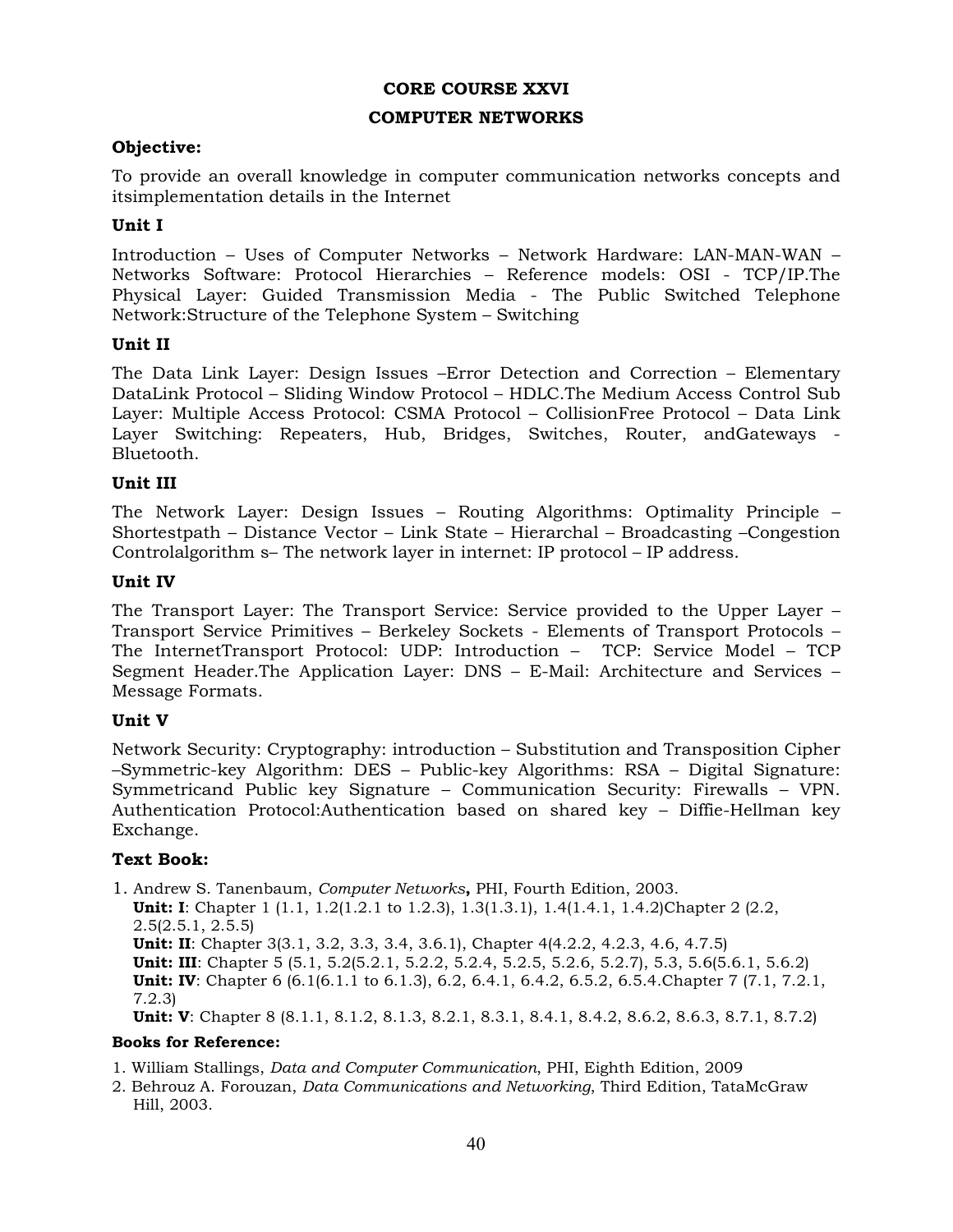### **CORE COURSE XXVII**

### **SMART DEVICES PROGRAMMING**

# **Objective:**

To provide concepts to enable the students for creating applications for smart devices using Android

# **Unit I**

Introduction to Android: History of Android – Versions of Android – Android Architecture – App Architecture – Components – Intents – Mainfest – App Package - Activities - Services –Broadcast Receivers – Content Providers – Installing the Android SDK – Installing an Android Platform – Creating an Android Virtual Device – Starting the AVD – Introducing UC – Creating UC – Installing and Running UC – Preparing UC for Publishing – Migrating to Eclipse –Developing UC with Eclipse.

# **Unit II**

User Interface: Customizing the Window – Creating and Displaying Views – MonitoringClick Actions – Resolution Independent Assets – Locking Activity Orientation –DynamicOrientation Locking – Manually Handling Rotation - Creating Pop-up Menu Actions –Customizing Options Menu – Customizing Back Button – #Emulating the Home Button –Monitoring TextView Changes – Scrolling TextView Ticker – Animating a View – Creating –Drawables as Backgrounds – Creating Custom State Drawables – Applying – Masks to Image –Creating Dialogs that Persist – Implementing Situation – Specific Layouts – Customizing Keyboard Actions – Dismissing Soft Keyboard – Customizing AdapterView Empty View –Customizing ListView Rows – Making ListView Section Headers – Creating Compound Controls.

# **Unit III**

Interacting with Device Hardware and Media – Interacting Device Location – MappingLocations – Annotating Maps – Capturing Images and Videos – Making a Custom Camera Overlay – Recording Audio – Adding Speech Recognition – Playing Back Audio/Video – Creating a Tit Monitor – Monitoring Compass Orientation.

# **Unit IV**

Persisting Data : Marking a Preference Screen – Persisting Simple Data – Reading andWriting Files – Using Files as Resources - Managing a Database – Querying a Database –Backing Up Data – Sharing your Database – Sharing your other Data.

# **Unit V**

Interacting with the Systems: Notifying from the Background – Creating Timed andPeriodic Tasks – Scheduling a Periodic Task – Creating Sticky Operations – Running Persistent Background Operations – Launching Other Applications – Launching System Application – other Applications – Interacting with Contacts – Picking Device Media – Saving to the MediaStore Working with Libraries : Creating Java Library JARs – Using Java Library JARs – Creating Android Library Projects - Using Android Library Projects – Charting – Practical Push Messaging.

# **Text Book:**

1. Dave Smith and Jeff Friesen, "Android Recipes: A Problem – Solution Approach", RakmoPress Pvt., Ltd, New Delhi, 2011.

**Web Reference:**http://developer.android.com/Android Developer's Guides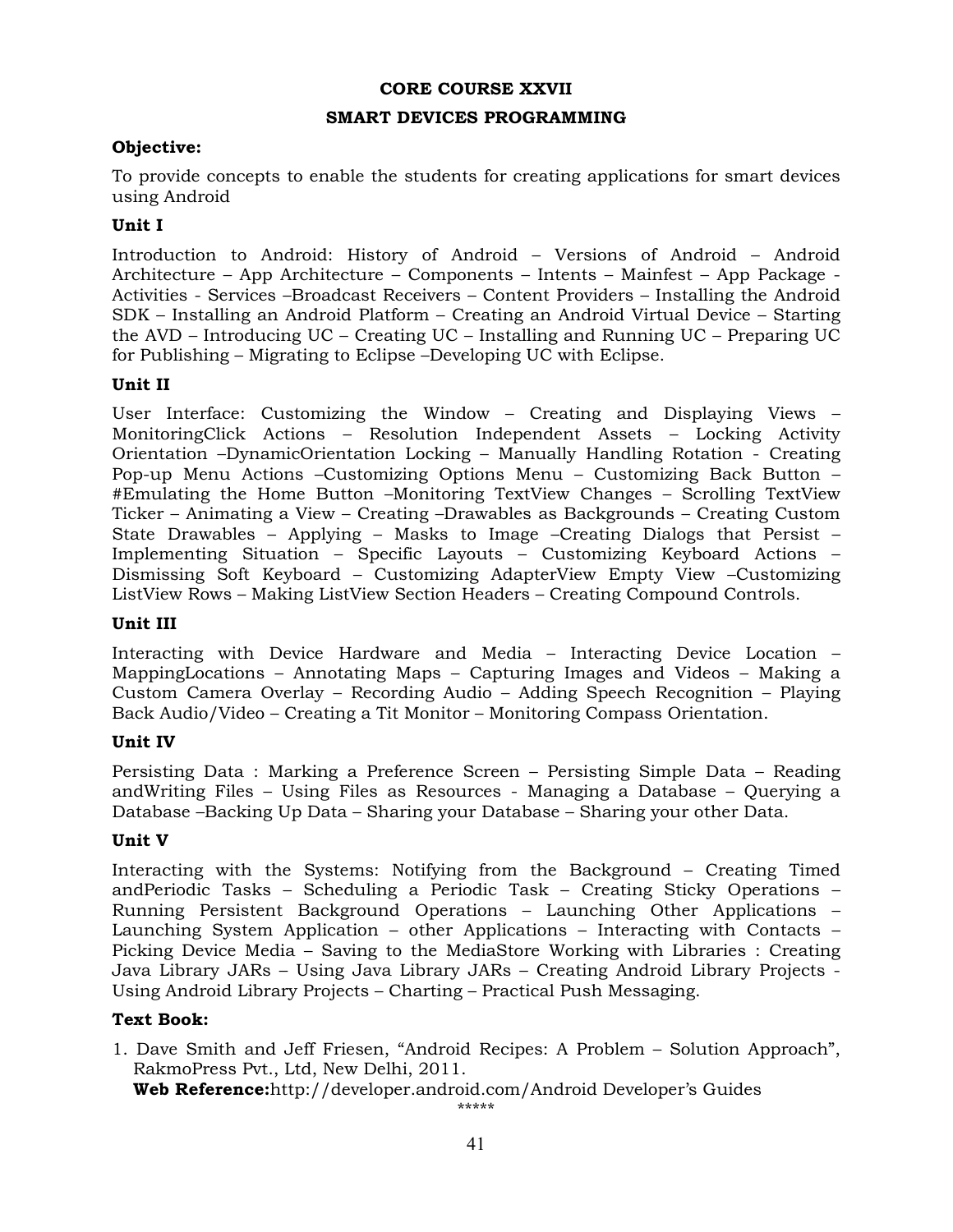### **CORE COURSE XXVIII**

### **OPTIMIZATION TECHNIQUES**

### **Objective:**

To understand the basic concepts of operations research and to impart the knowledge on various operations research techniques and their applications.

# **Unit I**

Linear Programming : Introduction – History of OR – Meaning of OR – Principles of Modeling – Linear equation – Gaussian Elimination – Formulation of LP models – Graphical Solution – Algebraic Solutions – Simplex Method – Feasibility – Optimality – Artificial Variables – M – Technique – Duality – Dual simplex Algorithm – Transportation Problem – Assignment Problem – Least Time Transportation Problems.

### **Unit II**

Queuing Models : Introduction – Deterministic Model – Queue Parameters – M/M/I Queue – Limited queue Capacity – Multiple Servers – Finite Sources – Waiting Times – Queue discipline – Non – Markovian Queues – Probabilistic models.

### **Unit III**

Inventory Models: Determine Models – EOQ – Finite and Infinite Delivery Rates without Back- Ordering – Finite and Infinite delivery rates with Backordering – Quantity Discounts – EOQ with constraints – Probabilistic model – Single Period Model – Reorder Point Model – Variable Lead Times

#### **Unit IV**

PERT / CPM: Arrow (Network) Diagram Representation – Time estimates – Critical Path – Floats – Construction of Time chart and Resource Leveling – Probability and Cost Consideration in Project Scheduling – Project Control.

#### **Unit V**

Replacement Theory : Introduction – Various replacement situations – Replacement Policy – Variables Maintenance costs and fixed money value – Variable Maintenance Costs and Variable Money Value – Individual Replacement Policy – Group Replacement Policy – Reliability.

#### **Text Book:**

KantiSwarup P.K. Gupta and Man Mohan, "Operation Research", Sultan & Chand Publishers New Delhi, 1992.

#### **Reference Book:**

- 2. By Jagdish S. Rustag, Optimization Techniques in Statistics, Academic Press, 2014
- 2. Hamdy A Taha, Operations Research An Introduction Macmillan Publishing Company, 1982.
- 3. Don.T. Philps, A.Ravindran, James. J. Solberg, "Operations Research Principles and Practice John Wiley & Sons, 1976.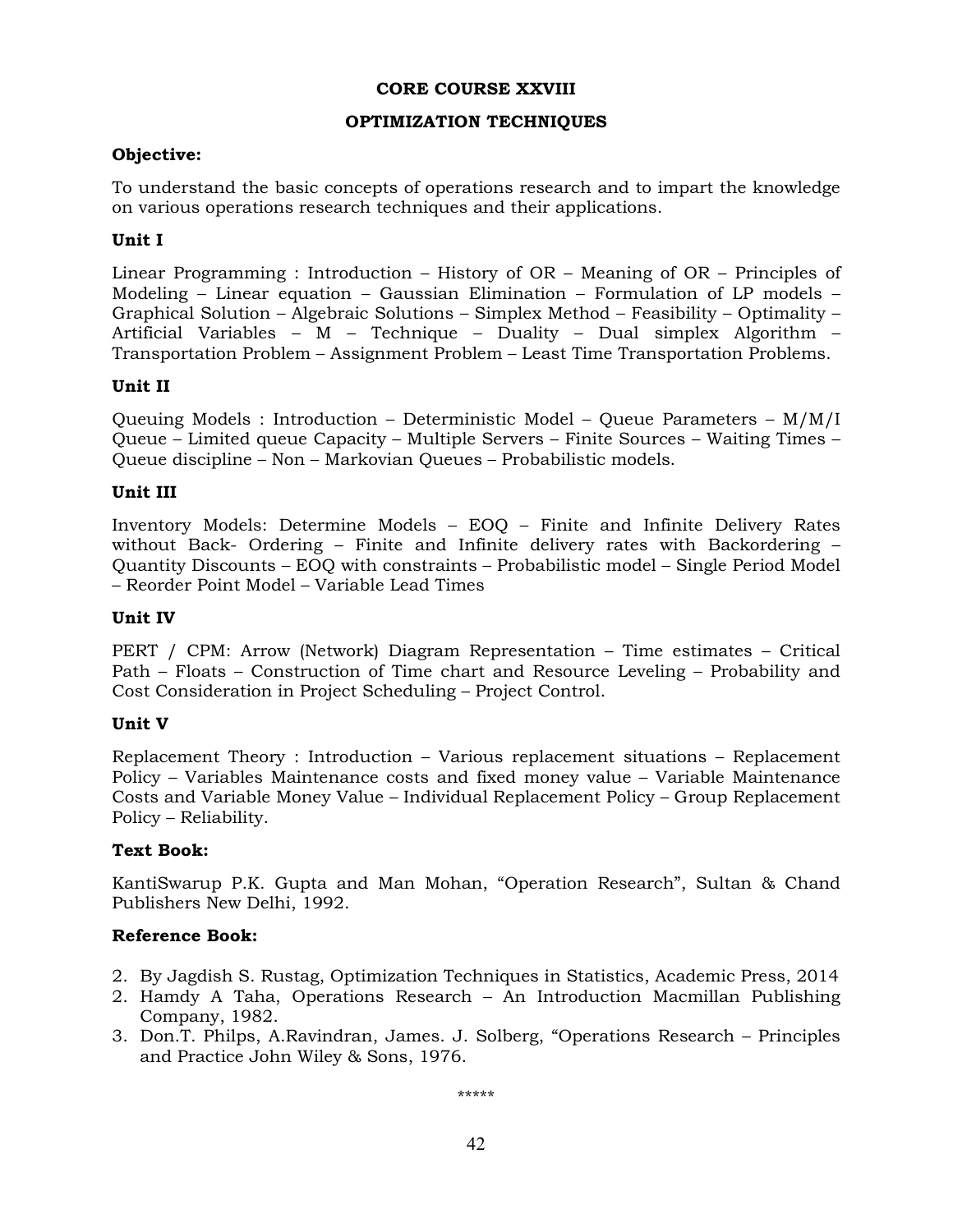# **CORE COURSE XXIX**

# **SMART DEVICES PROGRAMMING LAB**

# **Objective :**

To get hands on experience in developing applications for smart devices.

# **XML**

- 1. XML document creation
- 2. Style sheets: CSS
- 3. Style sheets: XSL
- 4. XSL templates
- 5. Validation using DTD
- 6. SAX and DOM

# **Android**

- 1. Different Layout design including nested layout for a single biodata.
- 2. Arithmetic Operation for two numbers
- 3. Business Calculator
- 4. Animation: Bouncing of a ball
- 5. Intent
- 6. Database SQLite: Student Biodata
- 7. Fragments Tablet Programming
- 8. Media Player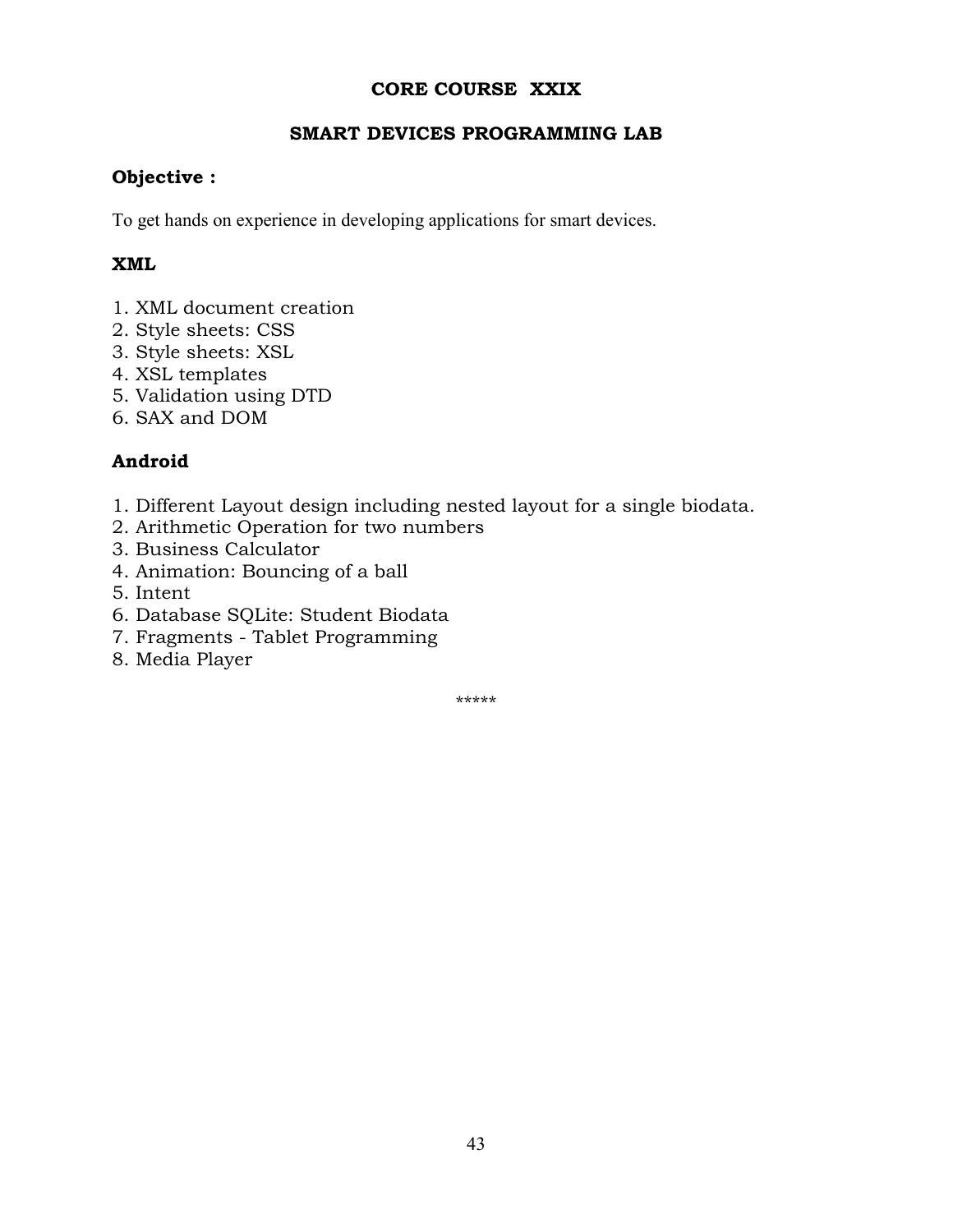# **CORE COURSE XXX**

### **OPEN SOURCE LAB**

**Objective : To** get hands on experience in developing Programs using LAMP.

- 1. Write a server side PHP program that displays marks, total, grade of a student in tabular format by accepting user inputs for name, number and marks from a HTML form.
- 2. Write a PHP program that adds products that are selected from a web page to a shopping cart.
- 3. Write a PHP program to access the data stored in a mysql table.
- 4. Write a PHP program interface to create a database and to insert a table into it. i)Write a PHP program using classes to create a table. ii) Write a PHP program to upload a file to the server.
- 5. Write a PHP program to create a directory, and to read contents from the directory.
- 6. Write a shell program to find the details of an user session.
- 7. Write a shell program to change the extension of a given file.
- 8. Create a mysql table and execute queries to read, add, remove and modify a recordfrom that table.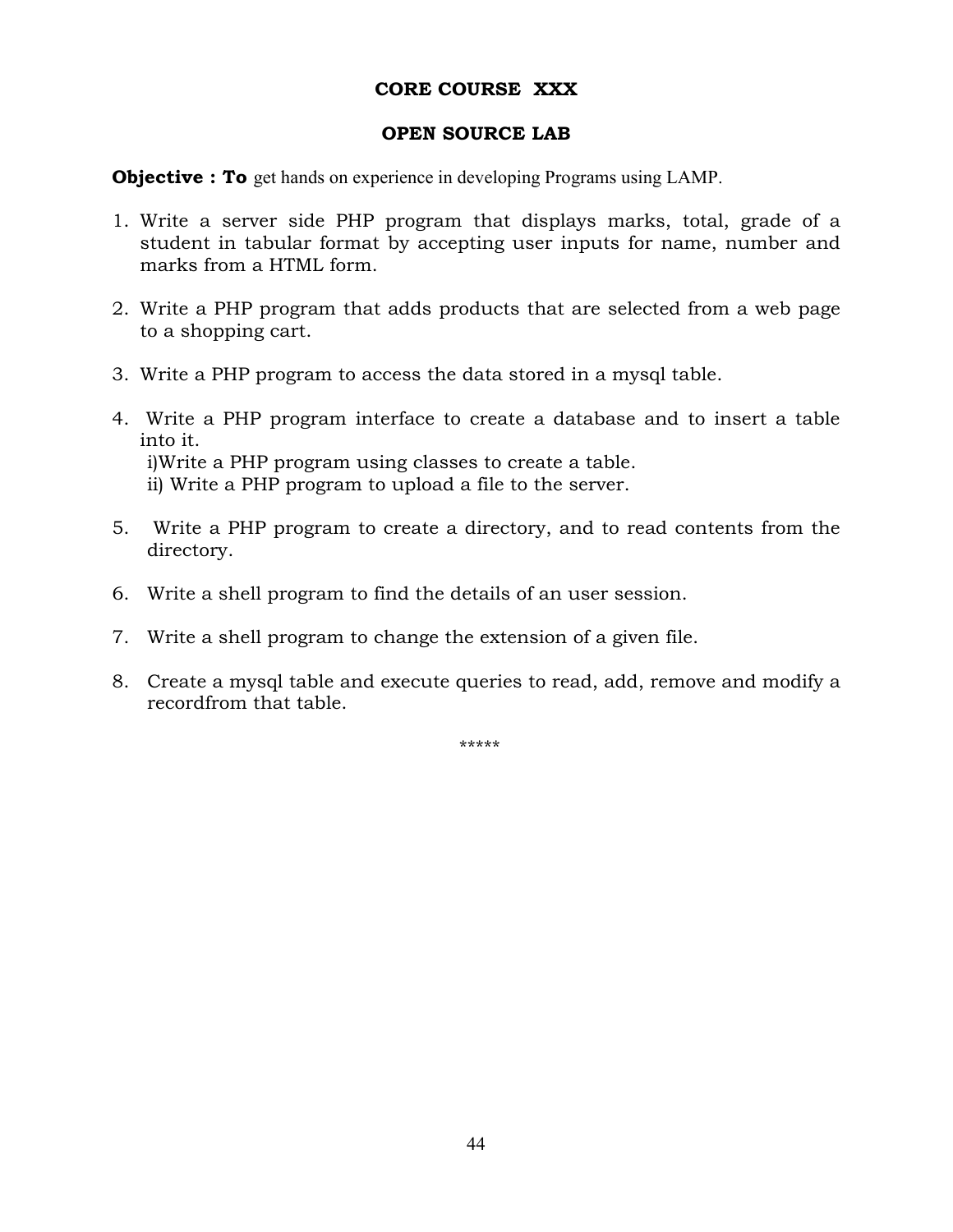# **PARALLEL PROCESSING**

# **Objective:**

To study the Parallel computer Architecture, theories of parallel computing, interconnection networks and applications of cost effective computer systems.

# **Unit I**

Parallel computer models: the state of computing – Multiprocessors and multicomputers – Multivector and SIMD computers.

# **Unit II**

Program and Network properties: Conditions of parallelism – Program partitioning and scheduling – program flow mechanisms – system interconnect architectures.

# **Unit III**

Processors and memory hierarchy : Advanced processor Technology – Superscalar and vector processors – Linear Pipeline Processors – Nonlinear Pipeline Processors.

# **Unit IV**

Multiprocessors and Multicomputers: Multiprocessor System Interconnects-Message-Passing Mechanisms – SIMD Computer Organization. The Connection Machine CM5 – Fine – Grain Multicomputers.

# **Unit V**

Software for Parallel Programming : Parallel Programming Models – Parallel Languages and Compilers – Dependence Analysis of Data Arrays.

# **Books for reference:**

- 1. Introduction To Parallel Processing, By M. Sasikumar, Dinesh Shikhare, Ravi P.Prakash, Eastern Economy Edition, 2014
- 2. Computer Architecture and Parallel Processing, Kai Hwang and Baye
- 3. Parallel Computing, Theory and Practice, Michel J.Quinn, McGraw-Hill International Edn., Singapore 1994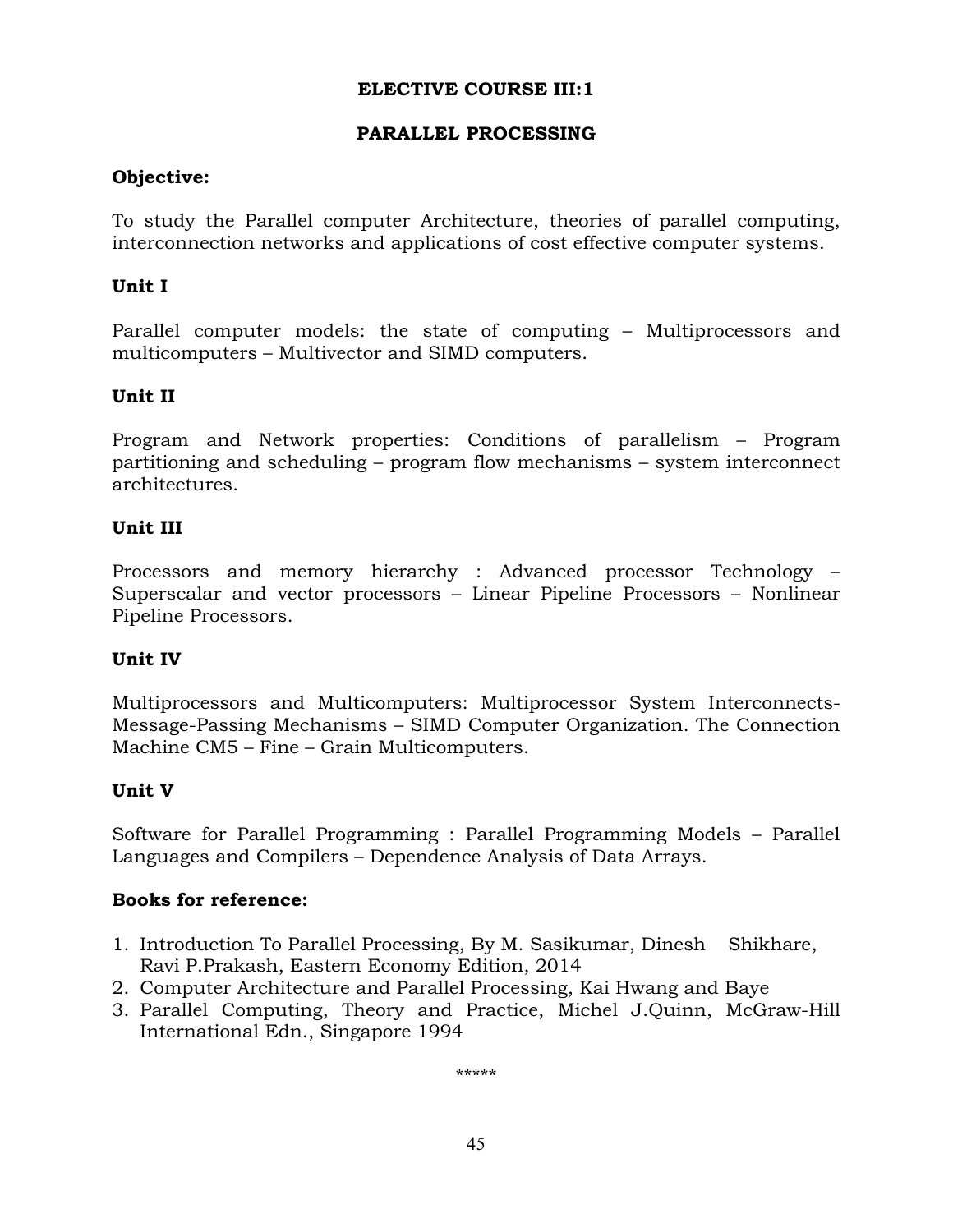#### **CLOUD COMPUTING**

### **Objective:**

To impart knowledge on Introduction to Cloud Computing, The Evolution of SaaS, The Anatomy of Cloud Infrastructure, Workflow Management Systems and Clouds.

### **Unit I**

Introduction to Cloud Computing: Roots of Cloud Computing - Layers and Types of Cloud - Features of a cloud-Infrastructure Management-Infrastructure as a Service Providers-Platform as a Service Providers-Challenges and Risks. Broad Approaches to Migrating into the Cloud - Seven Step Model of Migration into a Cloud. .

### **Unit II**

The Evolution of SaaS-The Challenges of SaaS Paradigm- Approaching the SaaS Integration Enigma- New Integration Scenarios- The Integration Methodologies- SaaS Integration Products, Platforms and Services-B2Bi Services -. Background of Enterprise cloud computing paradigm- Issues for Enterprise Applications on the Cloud- Transition Challenges- Enterprise Cloud Technology and Market Evolution - Business drivers toward a marketplace for Enterprise cloud computing- The Cloud Supply Chain. .

### **Unit III**

The Anatomy of Cloud Infrastructure- Distributed Management of Virtual Infrastructures- Scheduling Techniques for Advance Reservation of Capacity- RVWS Design - Cluster as a Service: The Logical Design - Cloud Storage : from LANs TO WANs- Technologies for Data Security in Cloud Computing . .

#### **Unit IV**

Workflow Management Systems and Clouds - Architecture of Workflow Management Systems - Utilizing Clouds for Workflow Execution- A Classification of Scientific Applications and Services in the Cloud- SAGA based Scientific Applications that Utilize Clouds. MapReduce Programming Model- Major MapReduce Implementations for the Cloud- MapReduce Impacts and Research Directions. A Model for Federated Cloud Computing - Traditional Approaches to SLO Management- Types of SLA -Life Cycle of SLA - SLA Management in Cloud- Automated Policy based Management. **.** 

#### **Unit V**

Grid and Cloud- HPC in the Cloud: Performance related Issues -Data Security in the Cloud- The Current State of Data Security in the Cloud- Homo Sapiens and Digital Information- Risk- Identity- The Cloud, Digital Identity and Data Security - Content Level Security :Pros and Cons- Legal Issues in Cloud Computing - Data Privacy and Security Issues- Cloud Contracting models- Case Studies : Aneka and CometCloud. **.** 

#### **Text Book(s):**

1. Cloud Computing - Principles and Paradigms, by RajkumarBuyya, James Broberg, and AndrzejGoscinski. 2011.

#### **REFERENCES:**

1. Cloud Application Architectures,GeorgeReese,ISBN: 184047142,Shroff/O'Reilly,2009.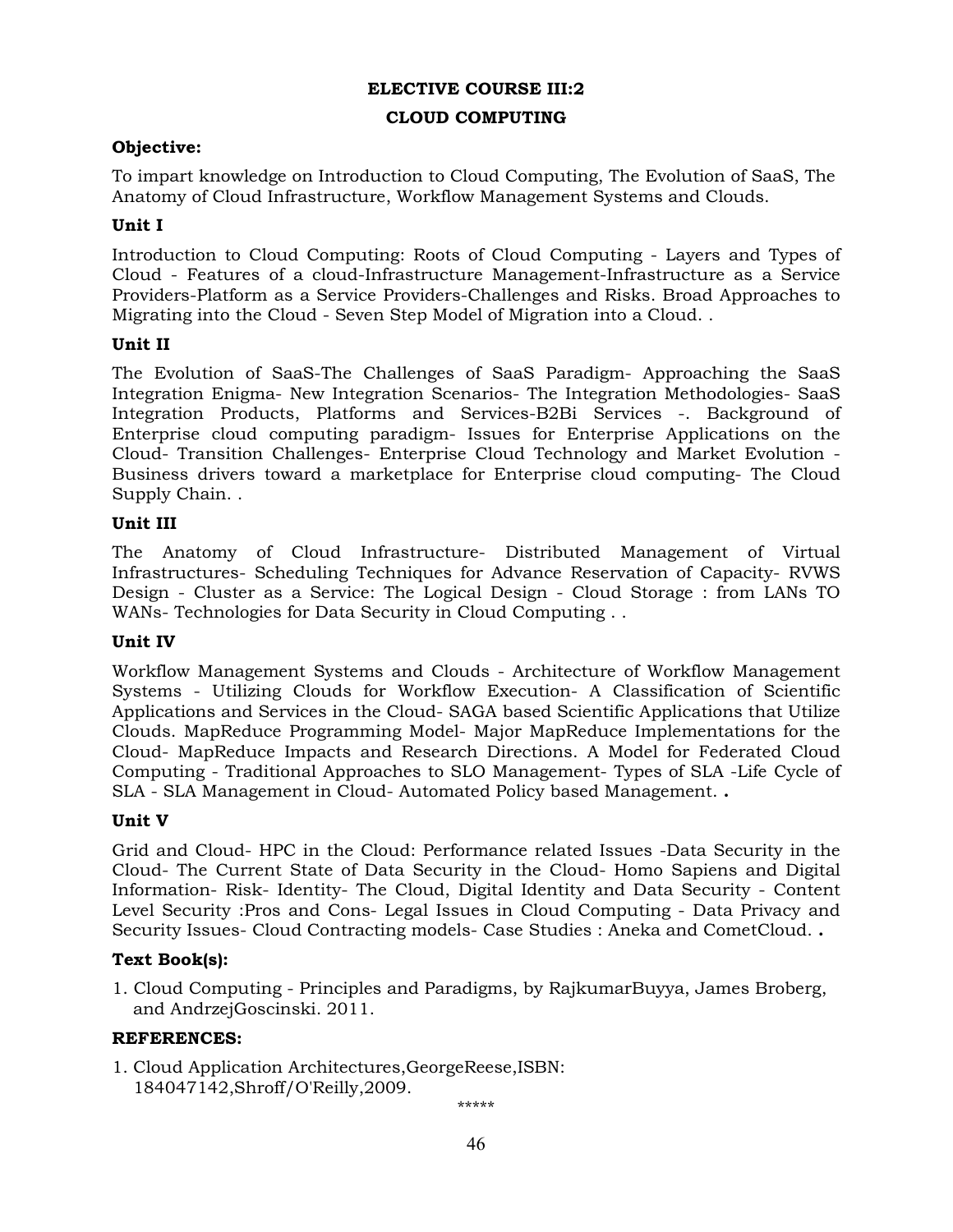#### **SOFT COMPUTING**

### **Objective:**

To impart knowledge in Fuzzy Set Theory, Optimization, Neural Networks, Neuro Fuzzy Modelingand Application Of Computational Intelligence.

# **Unit I FUZZY SET THEORY**

Introduction to Neuro – Fuzzy and Soft Computing – Fuzzy Sets – Basic Definition and Terminology – Set – Theoretic Operations – Member Function Formulation and Parameterization – Fuzzy Rules and Fuzzy Reasoning – Extension Principle and Fuzzy Relations – Fuzzy If Then Rules – Fuzzy Reasoning – Fuzzy Inference Systems – Mamdani Fuzzy Models – Sugeno Fuzzy Models – Tsukamoto Fuzzy Models – Input Space Partitioning and Fuzzy Modeling.

# **Unit II OPTIMIZATION**

Derivative based Optimization – Descent Methods – The Method of Steepest Descent – Classical Newton's Method – Step Size Determination – Derivative Free Optimization – Genetic Algorithms – Simulated Annealing – Random Search – Downhill Simplex Search.

### **Unit III NEURAL NETWORKS:**

Supervised Learning Neural Networks – Perceptrons – AdalineBackpropagation Multilayer perceptrons – Radial Basis Function Networks – Unsupervised Learning and Other Neural Networks – Competitive Learning Networks – Kohonen Self – Organizing Networks – Learning Vector Quantization – Hebbian Learning.

### **Unit IV NEURO FUZZY MODELING**

Adaptive Neuro – Fuzzy Inference Systems – Architecture – Hybrid Learning Algorithm – Learning Methods that Cross fertilize ANFIS and RBFN – Coactive Neuro Fuzzy Modeling – Framework – Neuron Functions for Adaptive Networks – Neuro Fuzzy Spectrum.

# **Unit V APPLICATION OF COMPUTATIONAL INTELLIGENCE:**

Printed Character Recognition – Inverse Kinematics Problems – Automobile Fuel Efficiency Prediction – Soft Computing for Color Recipe Prediction.

# **TEXT BOOK**

1. J.S.R. Jang, C.T. Sun and E. Mizutani, "Neuro Fuzzy and Soft Computing", PHI, Pearson Education, 2004.

# **REFERENCE BOOK**

- 1. By L. Fortuna, G. Rizzotto, M. Lavorgna, G. Nunnari, M.G. Xibilia, Riccardo Caponetto, Soft Computing: New Trends and Applications, Springer 2012
- 2. Timothy J. Ross, "Fuzzy Logic with Engineering Application, "McGraw Hill, 1977.
- 3. Davis E. Goldberg, "Genetic Algorithms Search, Optimization and Machine Learning", Addision Wesley, 1989.
- 4. S. Rajasekaran and G.A.V. Pai, "Neural Networks, Fuzzy Logic and Genetic Algorithms", PHI, 2003. Emereo Pty Limited, July 2008..

\*\*\*\*\*\*\*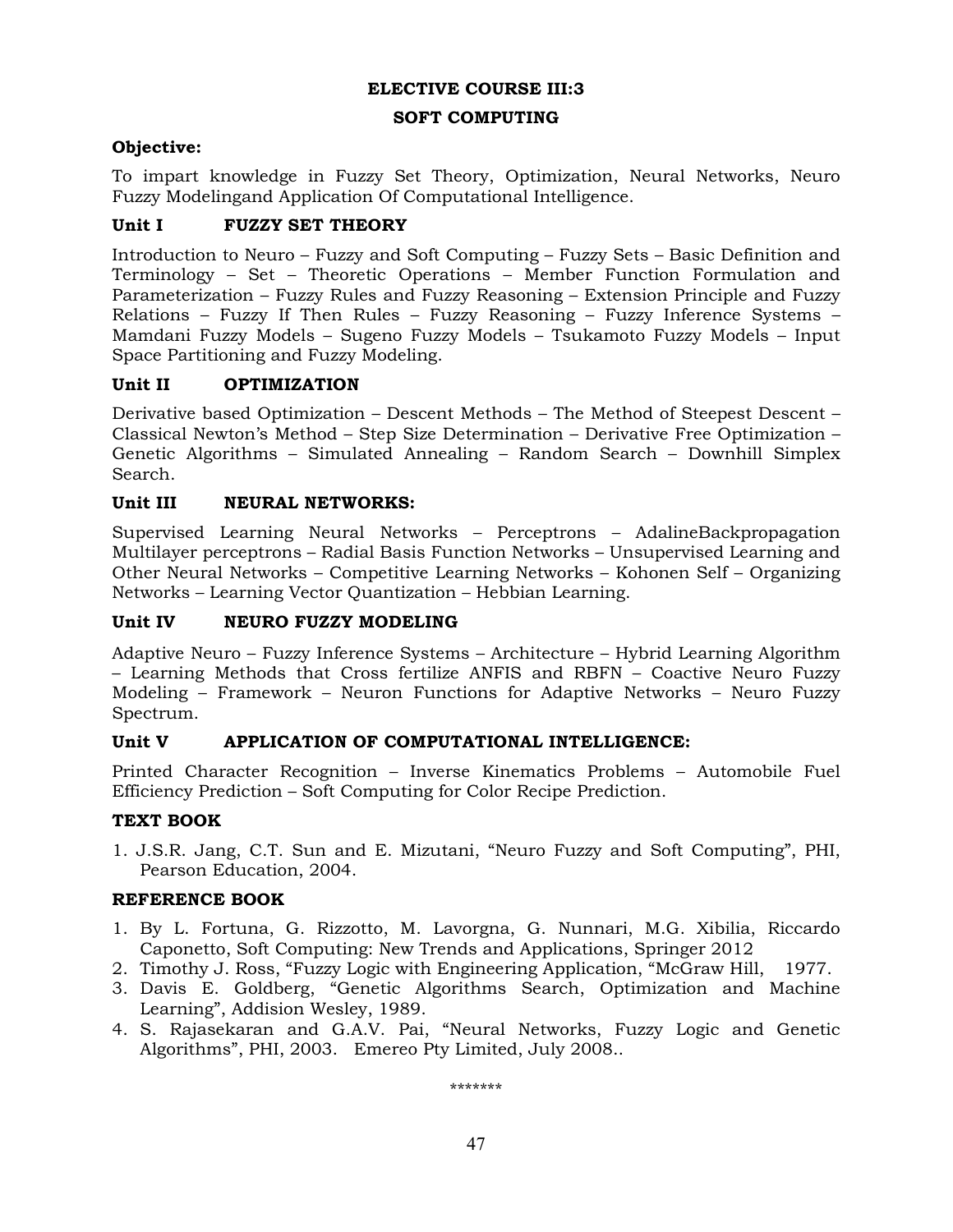# **BIG DATA ANALYTICS**

# **Objective:**

To impart knowledge in Fundamentals, Big Data Analytics, Operationalizing Big Data, Big Data Warehouses and Map Reduce Fundamentals

# **Unit I**

Fundamentals of Big Data : The Evolution of Data Management – Understanding the waves of Managing Data – Defining Big Data – Building a Successful Big Data Management Architecture – Examining Big Data Types : Defining Structured Data – Defining Unstructured Data – Looking at Real Time and Non Real Time Requirements - Digging into Big Data Technology Components : Exploring the Big Data Stack – Redundant Physical Infrastructure – Security Infrastructure – Operational Databases – organizing data Services and Tools – Analytical Data Warehouses – Big Data Analytics – Big Data Applications.

# **Unit II**

Defining Big Data Analytics : Using Big Data to get Results – Modifying Business Intelligence Products to Handle Big Data – Studying Big Data Analytics Examples – Big Data Analytics Solutions – Understanding Text Analytics and Big Data : Exploring Unstructured Data – Analysis and Extraction Techniques – Putting Results Together with Structured Data – Putting Big Data to use – Text Analytics Tools for Big Data – Customized Approaches for Analysis of Big Data : Building New Models and Approaches to Support Big Data - Understanding Different Approaches to Big Data Analysis - Characteristics of a Big Data Analysis Framework.

# **Unit III**

Operationalizing Big Data : Making Big Data a Part of Your Operational Process - Integrating Big Data - Incorporating big data into the diagnosis of diseases - Understanding Big Data Workflows - Workload in context to the business problem - Ensuring the Validity, Veracity, and Volatility of Big Data - Security and Governance for Big Data Environments : Security in Context with Big Data - Understanding Data Protection Options - The Data Governance Challenge - Putting the Right Organizational Structure in Place - Developing a Well-Governed and Secure Big Data Environment.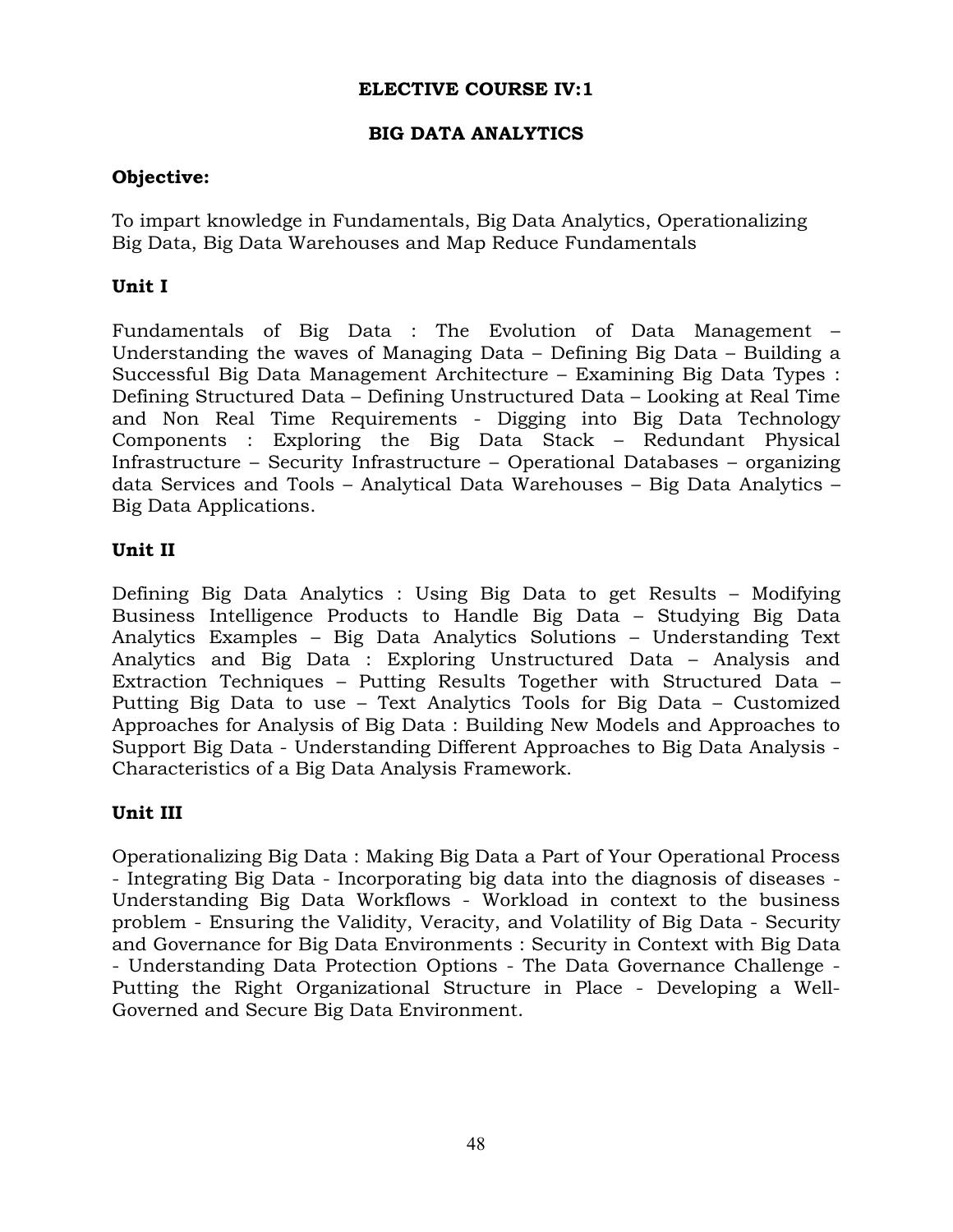# **Unit IV**

Appliances and Big Data Warehouses : Integrating Big Data with the Traditional Data Warehouse - Big Data Analysis and the Data Warehouse - Changing the Role of the Data Warehouse - Changing Deployment Models in the Big Data Era - Examining the Future of Data Warehouses - Examining the Cloud and Big Data : Defining the Cloud in the Context of Big Data - Understanding Cloud Deployment and Delivery Models - The Cloud as an Imperative for Big Data - Making Use of the Cloud for Big Data - Providers in the Big Data Cloud Market.

# **Unit V**

MapReduce Fundamentals : Tracing the Origins of MapReduce - Understanding the map Function - Adding the reduce Function - Putting map and reduce Together - Optimizing MapReduce Tasks - Exploring the World of Hadoop : Explaining Hadoop - Understanding the Hadoop Distributed File System - HadoopMapReduce - The Hadoop Foundation and Ecosystem - Building a Big Data Foundation with the Hadoop Ecosystem - Managing Resources and Applications with Hadoop YARN - Storing Big Data with HBase - Mining Big Data with Hive - Interacting with the Hadoop Ecosystem.

# **Text Book**

"Big Data" by Judith Hurwitz, Alan Nugent, Dr. Fern Halper and Marcia Kaufman, Wiley Publications, 2014.

# **Reference Book**

"Big Data Imperatives : Enterprise Big Data Warehouse, BI Implementations and Analytics" by SoumendraMohanty, MadhuJagadeesh and HarshaSrivatsa, Apress Media, Springer Science + Business Media New York, 2013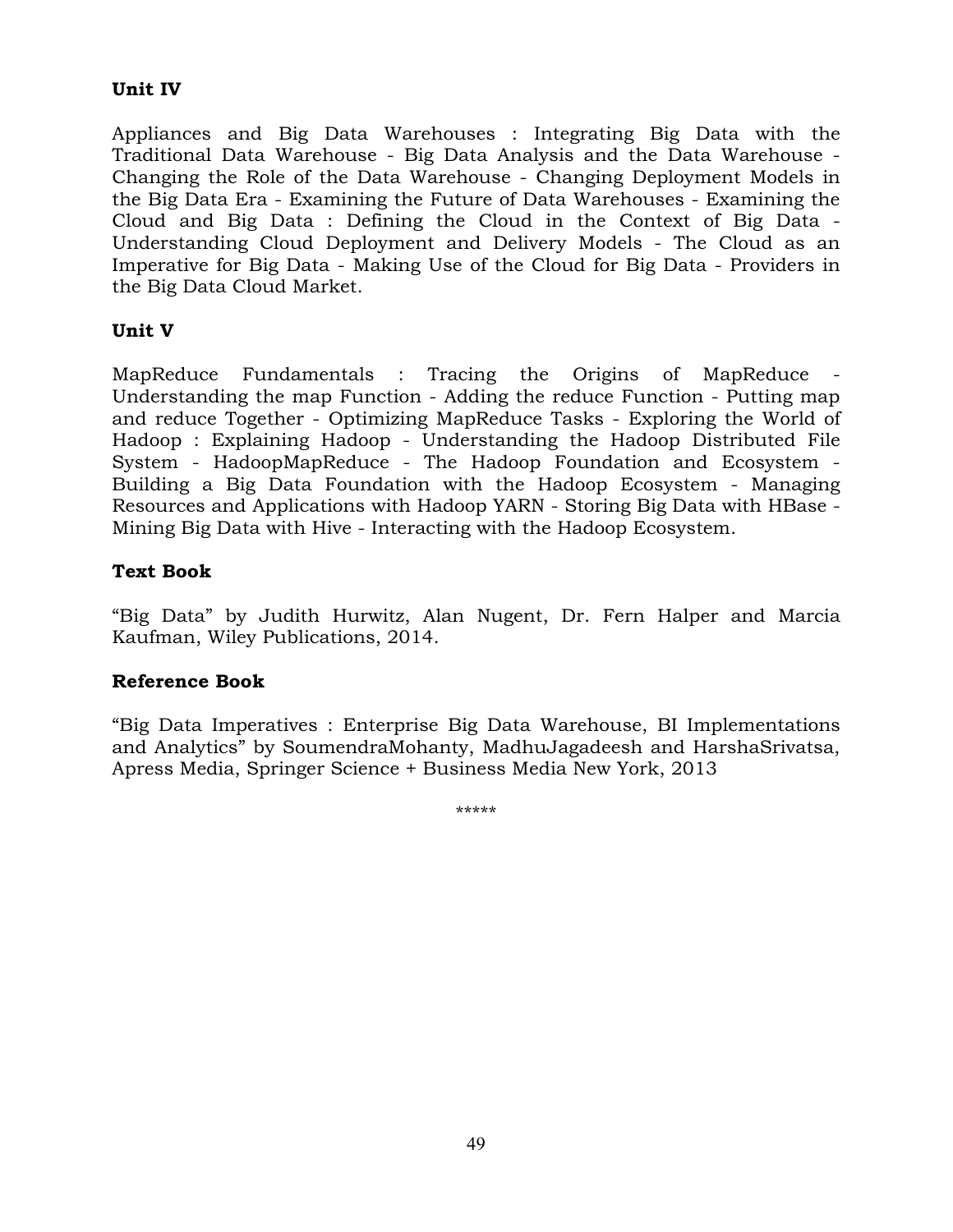# **NETWORK SECURITY**

# **Objective:**

To impart knowledge related to the various concepts, methods of Network Security using cryptography basics, program security, database security, and security in networks.

# **Unit I**

Overview-Symmetric Ciphers: Classical Encryption Techniques

# **Unit II**

Symmetric Ciphers: Block ciphers and the Data Encryption Standards Publickey Encryption and Hash Functions: Public-Key Cryptography and RSA

# **Unit III**

Network Security Practices: Authentication applications-Electronic Mail Security

# **Unit IV**

Network Security Practices: IP Security-Web Security

# **Unit V**

System Security: Intruders-Malicious Software-Firewalls

# **Text Book**

1. William Stallings, Cryptography and Network Security-Principles and Practices, Prentice-Hall, Third edition, 2003 **ISBN:** 8178089025

# **References**

- 1. By Joseph Migga Kizza, Guide to Computer Network Security, Springer 2015.
- 2. Johannes A. Buchaman, Introduction to cryptography, Springer-Verlag 2000.
- 3. AtulKahate, Cryptography and Network Security, Tata McGraw Hill. 2007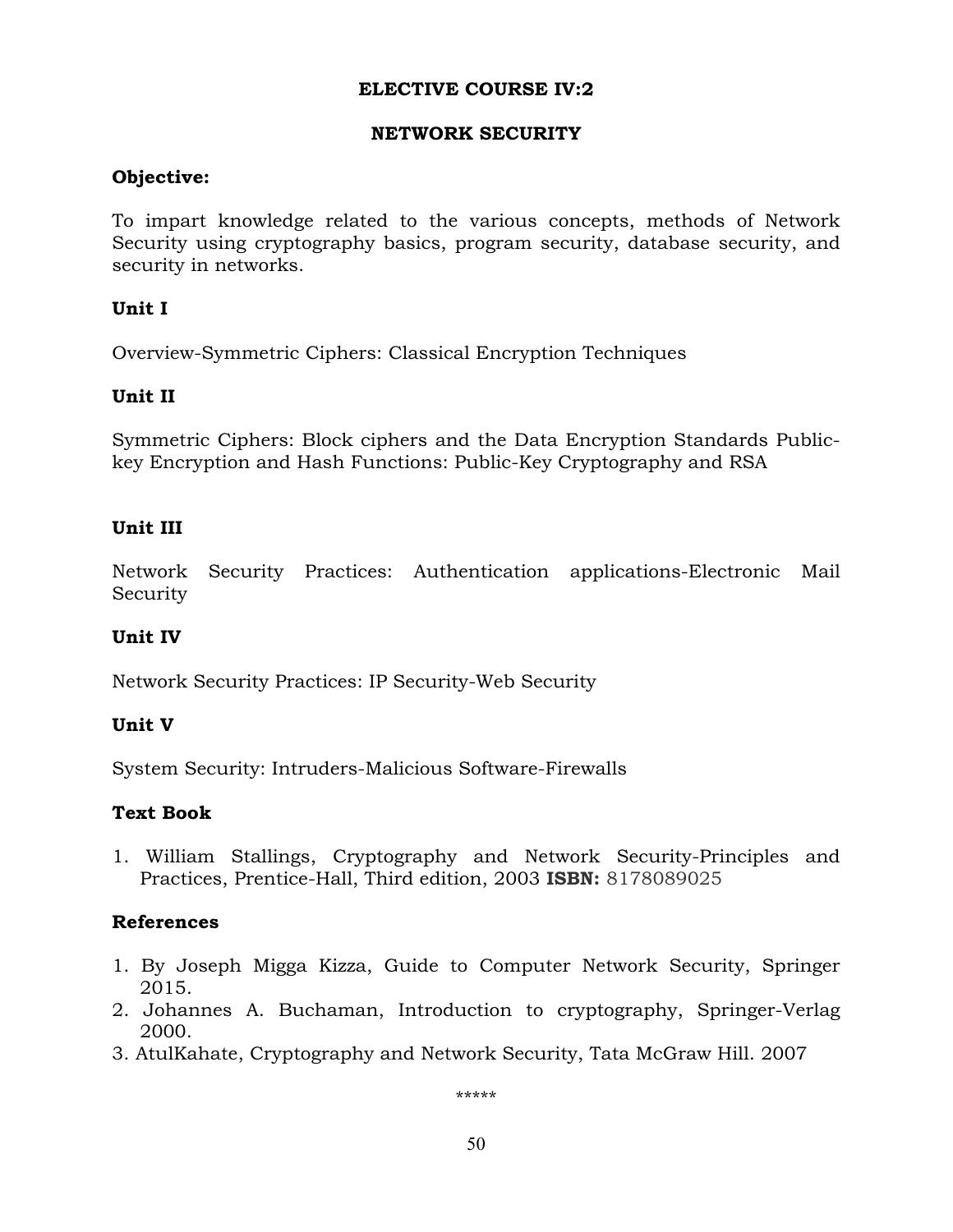#### **DIGITAL IMAGE PROCESSING**

#### **Objective:**

To study the various concepts, methods and algorithms of digital image processing with image transformation, image enhancement, image restoration, image compression techniques.

#### **Unit I CONTINUOUS AND DISCRETE IMAGES AND SYSTEMS :**

Light, Luminance,Brightness and Contrast, Eye, The Monochrome Vision Model, ImageProcessing Problems and Applications, Vision Camera, Digital ProcessingSystem, 2-D Sampling Theory, Aliasing, Image Quantization, Lloyd MaxQuantizer, Dither, Color Images, Linear Systems And Shift Invariance, FourierTransform, ZTransform, Matrix Theory Results, Block Matrices and KroneckerProducts.

#### Unit II **IMAGE TRANSFORMS** :

2-D orthogonal and Unitary transforms, 1-D and 2-DDFT, Cosine, Sine, Walsh, Hadamard, Haar, Slant, Karhunen-loeve, Singularvalue Decomposition transforms.

#### Unit III **IMAGE ENHANCEMENT :**

Point operations - contrast stretching, clipping andthresholding density slicing, Histogram equalization, modification andspecification, spatial operations - spatial averaging, low pass, high pass, bandpass filtering, direction smoothing, medium filtering, generalized cepstrum andhomomorphic filtering, edge enhancement using 2- D IIR and FIR filters, colorimage enhancement.

#### **Unit IV IMAGE RESTORATION :**

Image observation models, sources of degradation,inverse and Wiener filtering, geometric mean filter, non linear filters, smoothingsplines and interpolation, constrained least squares restoration.

#### **Unit V IMAGE DATA COMPRESSION AND IMAGE RECONSTRUCTION FROM PROJECTIONS:**

Image data rates, pixel coding, predictive techniques transformcoding and vector DPCM, Block truncation coding, wavelet transform coding ofimages, color image coding. Random transform, back projection operator,inverse random transform, back projection algorithm, fan beam and algebraicrestoration techniques.

#### **Book for study :**

- 1. Bernd Jähne, Digital Image Processing, Springer, 2013
- 2. Anil K. Jain, "Fundamentals of Digital Image Processing", PHI, 1995.
- 3. Sid Ahmed M.A., "Image Processing", McGraw Hill Inc, 1995.
- 4. Gonzalaz R. and Wintz P., "Digital Image Processing", Addison Wesley, 2ndEd, 1987.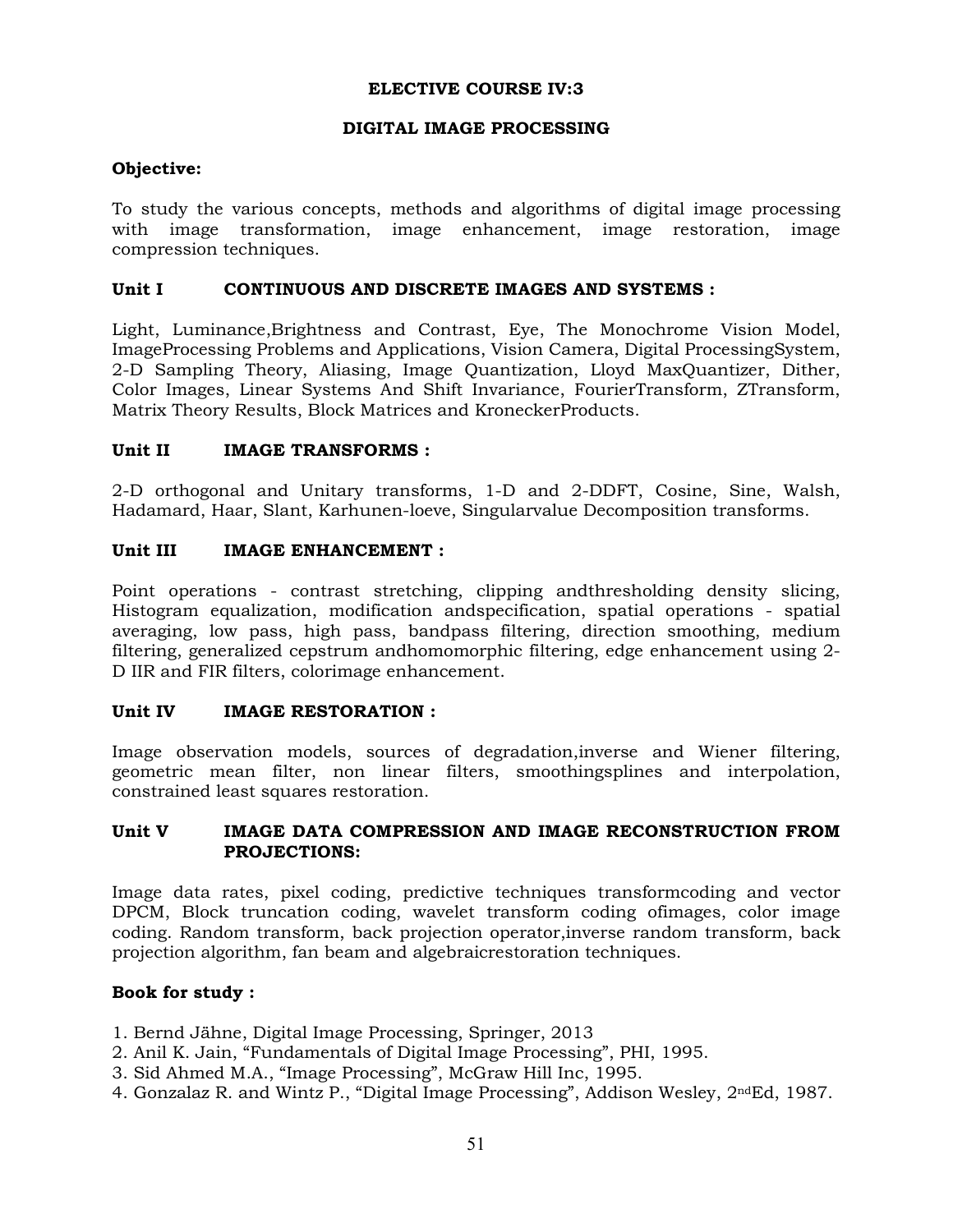### **ELECTIVE COURSE V:1**

### **COMPILER DESIGN**

# **Objective:**

To understand the various phases of a compiler and to develop skills in designing acompiler.

### **Unit I Introduction**

Compilers – Analysis of the source program – Phases of a compiler – Cousins of the Compiler – Grouping of Phases – Compiler construction tools – Lexical Analysis – Role of Lexical Analyzer – Input Buffering – Specification of Tokens

### **Unit II Basic Data Structures**

Role of the parser, Writing Grammars – Context – Free Grammars – Top Down parsing – Recursive Descent parsing – Predictive parsing – bottom –up parsing – shift Reduce Parsing – Operator Precedent Parsing – LR Parsers – SLR Parser – Canonical LR Parser – LALR Parser

### **Unit III Advanced Data Structures**

Intermediate Languages – Declarations – Assignment Statements – Boolean Expressions – Case Statements – Back patching – procedure calls

### **Unit IV Sorting & Searching Techniques**

Issues in the design of code generator – The target machine – Runtime Storage management – Basic Blocks and Flow Graphs – Next use Information – A simple Code generator – DAG representation of Basic Blocks – Peephole optimizaion

#### **Unit V Files**

Introduction – Principal Sources of Optimization – Optimization of basic Blocks – Introduction to Global Data Flow Analysis – Runtime Environments – Source Language issues – Storage Organization – Storage Allocation strategies – Access to non-local names – Parameter Passing

#### **Text Book(s)**

1. Alfred Aho, Ravi Sethi, Jeffy D. Ullman, "Compilers – Principles, Techniques and Tools", Pearson Education Asia, 2003

# **References**

- 1. Torben Ægidius Mogensen, ntroduction to Compiler Design, Springer, 2011.
- 2. HenkAlblas and Albert Nymeyer, "Practice and Principles of Compiler Building with C", PHI, 2001
- 3.. Kenneth C. Louden, «Compiler Construction : Principles and Practices», Thompson Learning, 2003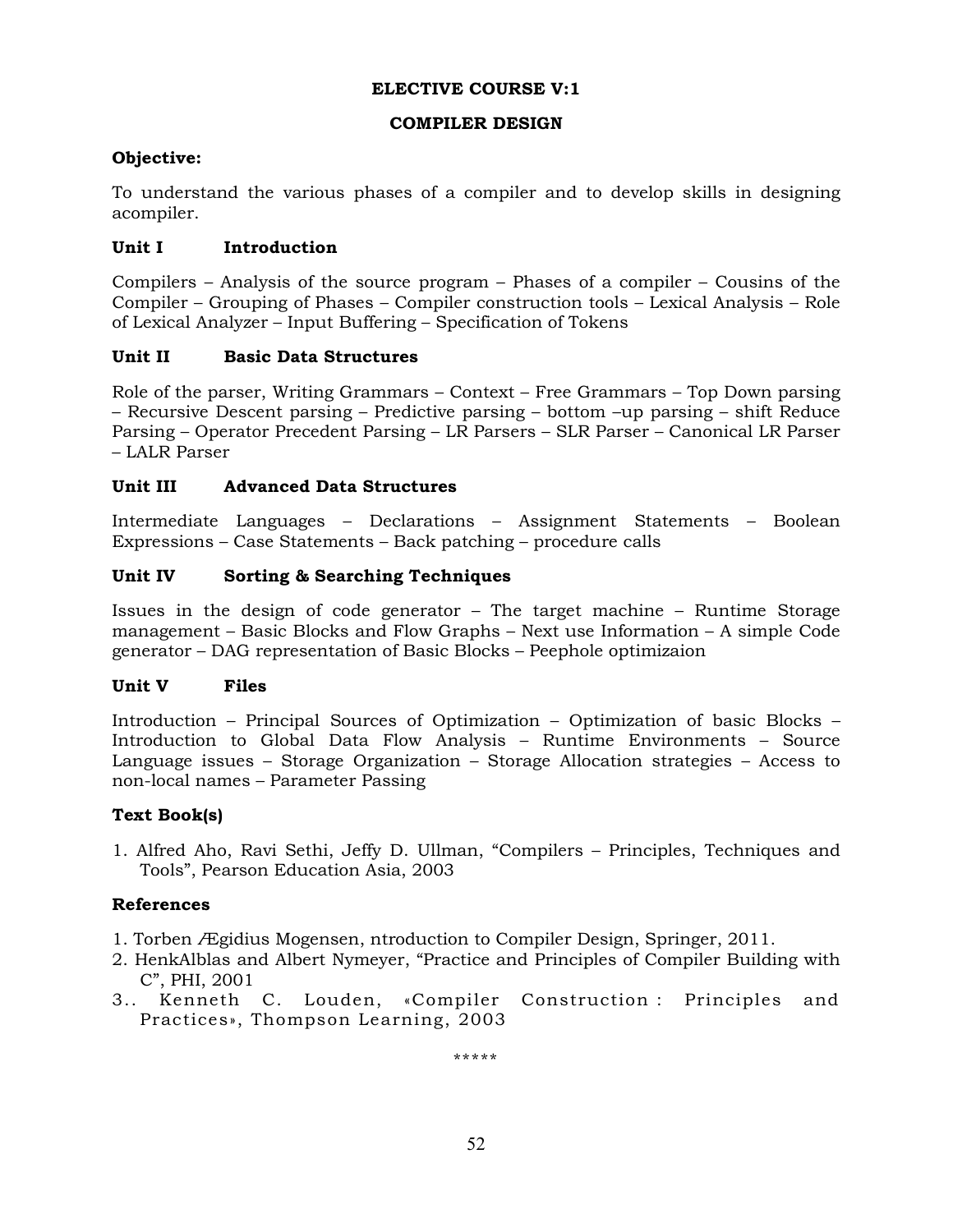### **ELECTIVE COURSE V:2**

#### **HUMAN COMPUTER INTERACTION**

### **Objective:**

To impart knowledge related to the various concepts, methods of Human Computer Interaction techniques with design basics, design rules and evaluation techniques

### Unit I The Interaction :

Introduction – Models of interaction – Frameworks and HCI Ergonomics – Interaction styles – Elements of the WIMP interface – Interactivity – The context of the interactions.

**Paradigms :** Introduction – Paradigms for interaction.

### Unit II Interaction, Design basics :

Introduction – What is design? – User focus – Scenarios – Navigation design – Screen design and layout – Interaction and prototyping.

**HCL in the software process :** Introduction – The software lifecycle – Usability engineering – interactive design and prototyping – Design rationate.

### **Unit III Design rules :**

Introduction – Principles to support usability – Standards – Guidelines – Golden rules and heuristics – HCI patterns.

**Implementation Support :** Introduction – Elements of windowing systems – Programming the application Using toolkits – User interface management systems.

#### **Unit IV Evaluation techniques :**

What is evaluation – Goals of evaluation – Evaluation through expert analysis – Evaluation through user participation – Choosing an evaluation method.

**Universal Design :** Introduction – Universal design principles – Multi-modal interaction – Designing for diversity – summary. Introduction – Requirements of user support – Approaches to user support Adaptive help systems – Designing user support systems.

#### Unit V User support :

Introduction Requirements of user support – Approaches to; user support – Adaptive help systems designing designing user support systems.

# **Text Book**

1. Human - Computer Interaction, Third Edition, "Alan Dix, Janet Finlay, Gregory D. Abowd and Russell Beale", Pearson Education, 2004.

# **Reference Book**

- 1. Human Computer Interaction in the New Millennium, "John C. Carroll", Pearson Education" 2002.
- 2. Handbook of Human-Computer Interaction, M.G. Helander, Elsevier, 2014.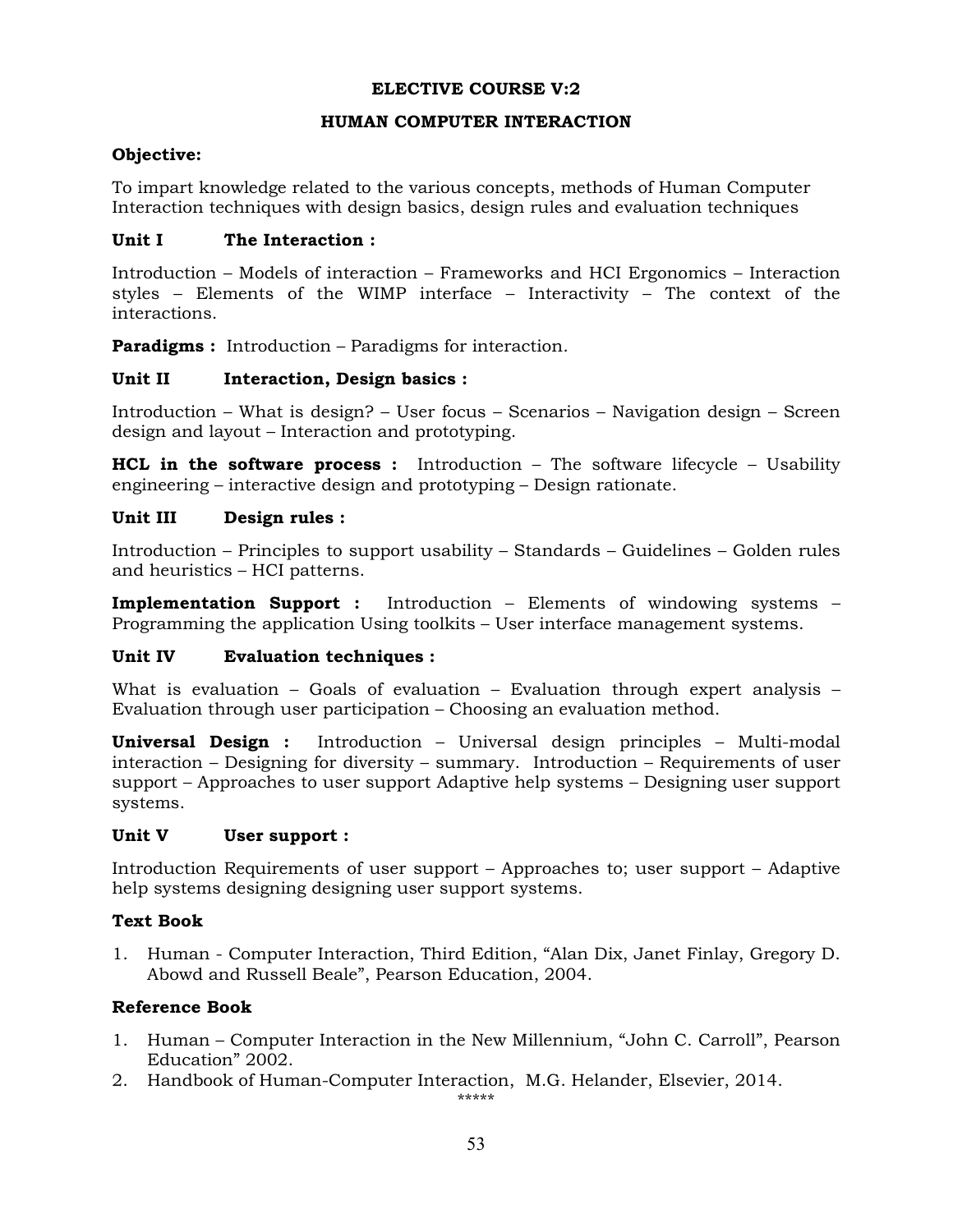# **ELECTIVE COURSE V:3**

# **MEDICAL INFORMATICS**

**Objective:** To understand the various aspects of medical informatics.

# **UNIT I Healthcare Data, Information And Knowledge:**

Definitions And Concepts, Converting Data To Information To Knowledg,Clinical Data Warehouses, (Cdws). **Healthcare Data Analytics:**  Terminology Of Analytics, Challenges To Data Analytics, Research And Application Of Analytics, Role Of Informaticians In Analytics.**Electronic Health Records:**Need For Electronic Health Records, Institute Of Medicine's Vision For Ehrs,Electronic Health Record Key Components, Computerized Physician Order Entry (Cpoe), Clinical Decision Support Systems (Cdss),Electronic Prescribing, Practice Management Integration,Electronic Health Record Adoption, Electronic Health Record And Meaningful Use Challenges,

# **Unit II Health Information Exchange:**

History Of The Nationwide Health Information Network,Hitech Act Impact, Health Health Information Exchange Concerns, Health Information Organization Resources.**Data Standards and Medical Coding:**Content Standards, Terminology Standards, Transport Standards, Medical Coding And Reimbursement.**Architectures of Information Systems:**The Internet And World Wide Web, Web Servicesnetworks

# **Unit III Health Information Privacy And Security:**

Hipaa Review, Basic Security Principles, Hipaa, Meaningful Use, And The Hitech Act Authentication And Identity Management, Data Security In The Cloud And Client/Server Solutions ,Standards, Compliance And Law, Security Breaches And Attacks, Medical Privacy And Security Stories In The News.**Health Informatics Ethics:**The Road From Nuremberg, Informatics Ethics,International Considerations: Ethics, Laws And Culture, Codes Of Individual Countries, Pertinent Ethical Principles, Difficulties Applying Medical Ethics In The Digital World, Transferring Ethical Responsibility, Electronic Communication With Patents And Caregivers, Practical Steps, Health Informatics Ethics And Medical Students.**Consumer Health Informatics:**The Origins Of Consumer Health Informatics, Classification Of Health Informatics Applications, Health Education & Information Applications, Home Telemedicine Devices, Patient Web Portals, Personal Health Records (Phrs), Electronic Patient To Physician Communication, Social Media,

# **Unit IV Mobile Technology:**

History Of Mobile Technology Mobile Health (Mhealth), Mobile Technology And Patients,Mobile Technology And Clinicians, Mobile Technology To Track Health